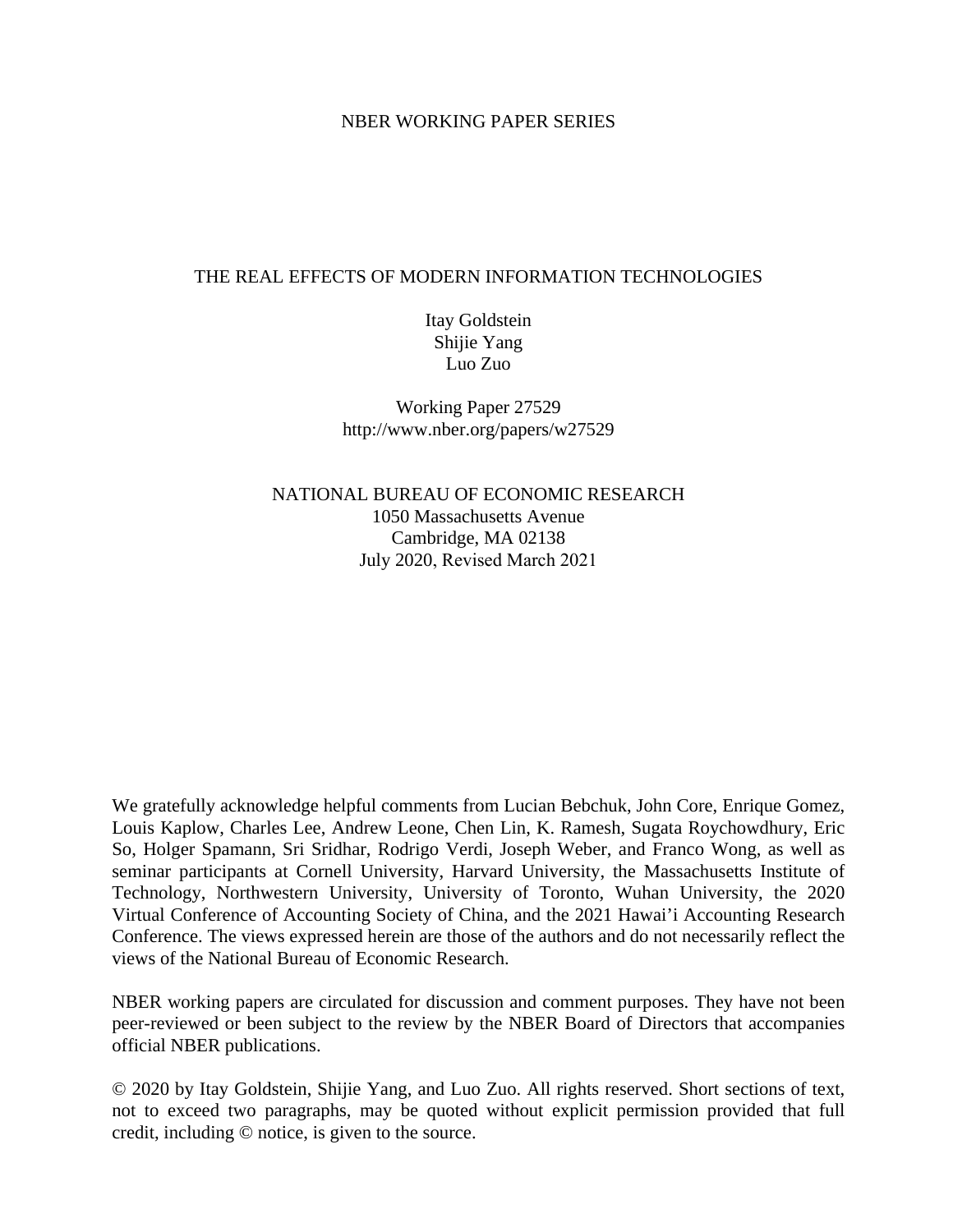The Real Effects of Modern Information Technologies Itay Goldstein, Shijie Yang, and Luo Zuo NBER Working Paper No. 27529 July 2020, Revised March 2021 JEL No. G12,G14,G31,M41

#### **ABSTRACT**

Using the staggered implementation of the EDGAR system from 1993 to 1996 as a shock to information dissemination technologies, we examine the potential benefits and costs of modern information technologies on the real economy. On the one hand, we document that broader information dissemination leads to an increase in the level of equity financing and corporate investment. On the other hand, we provide evidence that greater dissemination of corporate disclosures crowds out investors' private information acquisition and reduces managerial learning from stock prices. This crowding-out effect, while often overlooked, is particularly pronounced in high-growth firms. Our findings suggest that it is important to consider this tradeoff between improved equity financing and reduced managerial learning when evaluating the economic effects of modern information technologies. Our evidence suggests that the former effect dominates in value firms while the latter effect dominates in high-growth firms.

Luo Zuo

Itay Goldstein The Wharton School University of Pennsylvania 3620 Locust Walk Philadelphia, PA 19104 and NBER itayg@wharton.upenn.edu

Johnson Graduate School of Management Cornell University 114 East Avenue 349 Sage Hall Ithaca, NY 14853 luozuo@cornell.edu

Shijie Yang School of Management and Economics The Chinese University of Hong Kong, Shenzhen 2001 Longxiang Avenue, Longgang District Shenzhen, Guangdong 518172 China sjyang@cuhk.edu.cn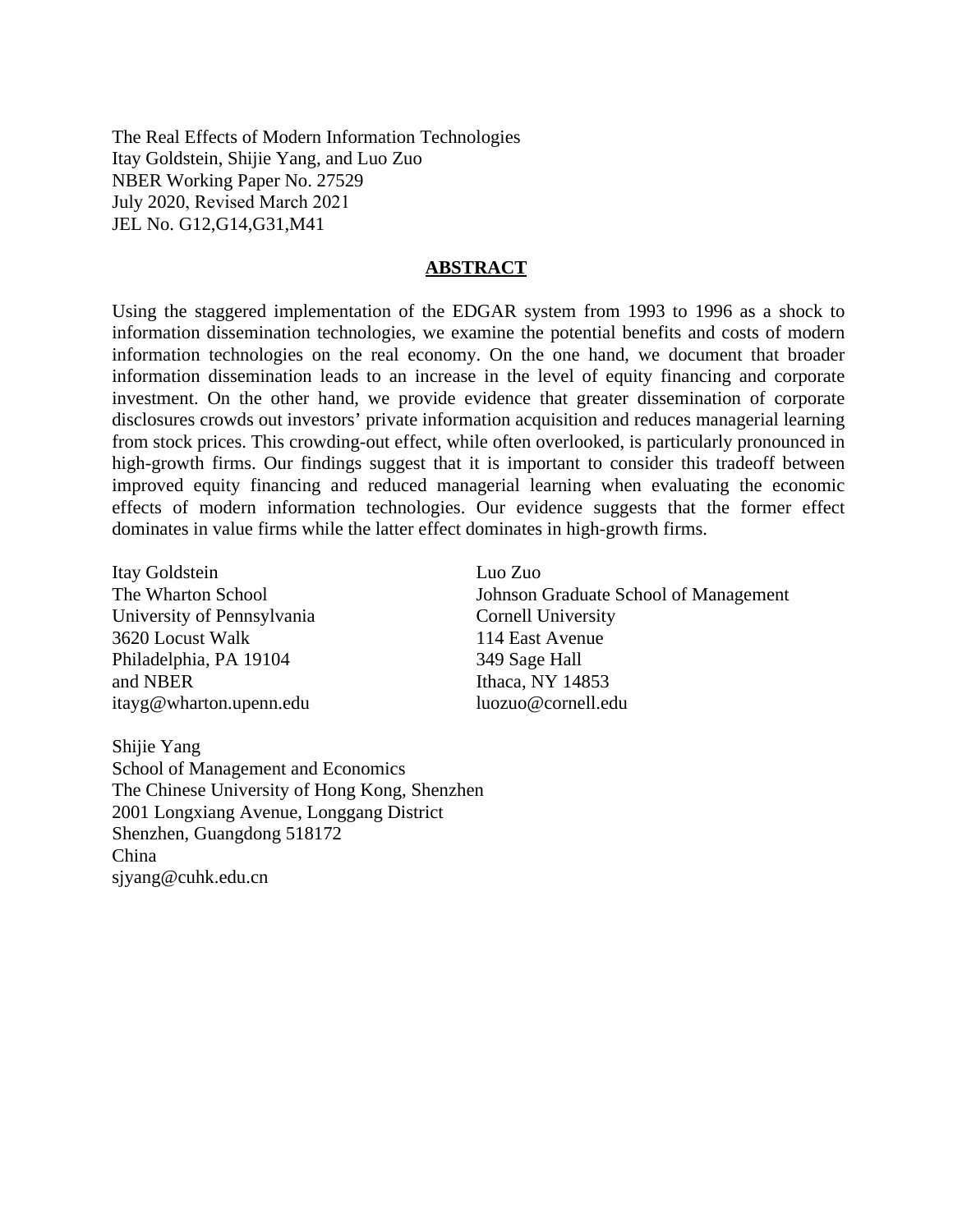#### **1. Introduction**

One of the most important developments in financial markets over the years is the greater availability of information to various market participants. Much of the information originates from firms themselves, as disclosure is enhanced and information technologies for its dissemination improve. Aside from understanding the financial-market implications, a fundamental, perhaps more important, question is about the effects on the real economy (Goldstein and Yang 2017). After all, the main function of financial markets is to assure the efficient allocation of capital, either directly or through the signals market prices provide. Despite the large literature (Roychowdhury, Shroff, and Verdi 2019), there is still a lot that is unknown: theory generates different predictions with some tensions and nuances, and empirically, causal effects are difficult to infer in most settings.

In this paper, we use a quasi-natural experiment, generated by the implementation of the Electronic Data Gathering, Analysis, and Retrieval (EDGAR) system in the United States, to address this important question. This setup allows us to examine how a shock to the dissemination of information from the firm to the market, brought by technological advances, affects various aspects of corporate investment, and what the implications are for the efficiency of capital allocation and investment decisions.

Fundamentally, the enhancement of information dissemination from firms to the market allows investors, who otherwise would not have this information, to benefit from it. Following prior theoretical literature, we argue that this can have two types of effects on corporate investment. First, making corporate disclosures more easily available levels the playing field in the market and mitigates information asymmetry among investors. This can help firms broaden their investor base, attract liquidity to the secondary market, and eventually achieve a lower cost of capital in the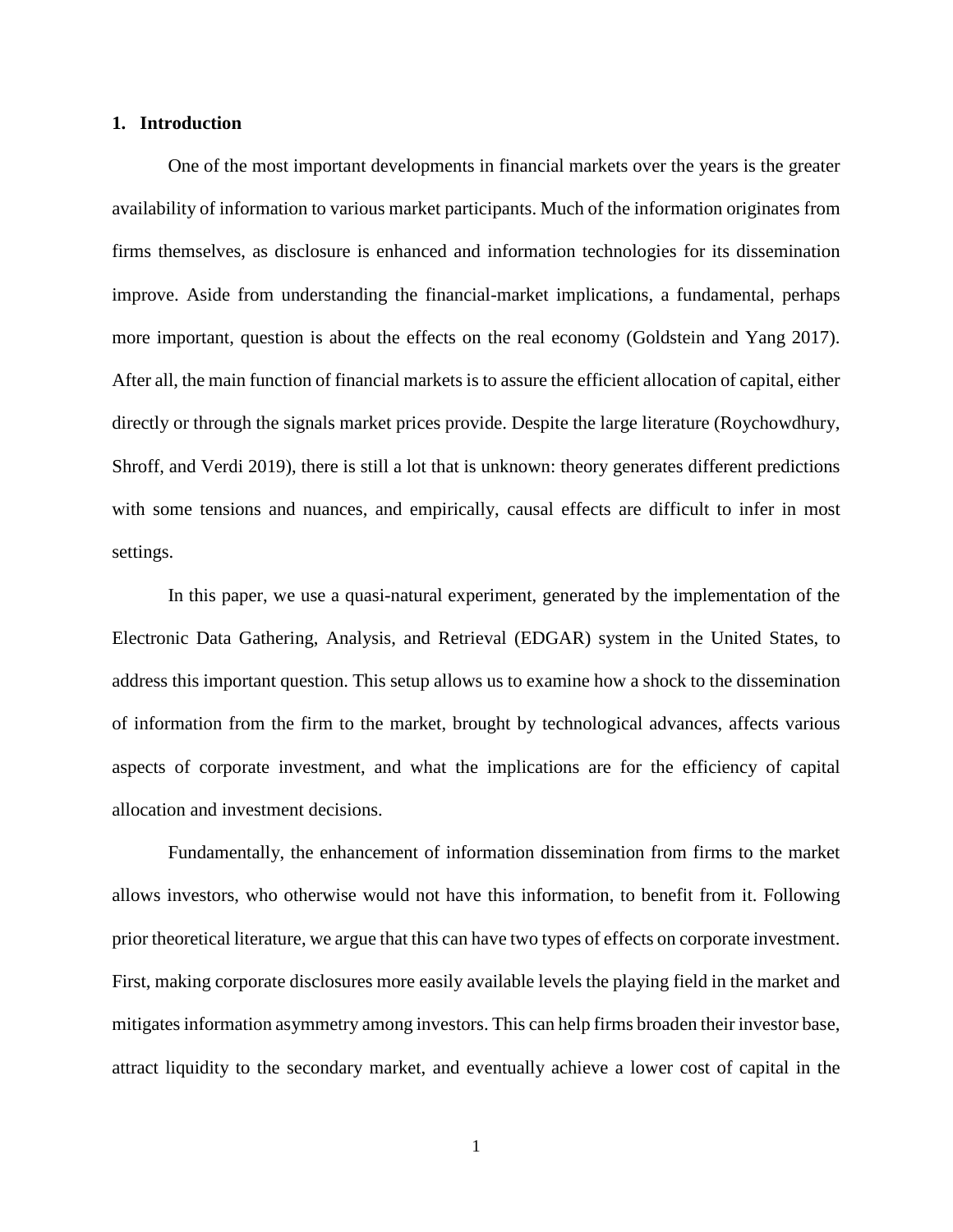primary market (Merton 1987; Diamond and Verrecchia 1991). Based on this, reduced costs of accessing firm disclosures should lead to an increased level of equity financing and corporate investment.

Second, while the above channel touches on asymmetric information regarding firms' disclosures, it is also important to consider the implications that leveling the playing field in the financial market has for investors' incentives to acquire information that is not disclosed by firms and might not be otherwise known to firms. This will affect the revelatory price efficiency, i.e., the extent to which prices reveal new information to managers (Bond, Edmans, and Goldstein 2012). The notion of revelatory price efficiency builds on the idea that prices are a useful source of new information (Hayek [1](#page-3-0)945). <sup>1</sup> Stock prices can reveal dimensions of traders' private information which are new to managers, and hence they can affect managers' forecasts about their own firms' fundamentals (Zuo 2016; Jayaraman and Wu 2020) and their corporate investment decisions (Dye and Sridhar [2](#page-3-1)002; Luo 2005; Chen, Goldstein, and Jiang 2007).<sup>2</sup>

Theories point to different effects of modern information technologies on revelatory price efficiency, which go in opposite directions. On the one hand, the fact that broader dissemination of corporate disclosures reduces uncertainty may encourage risk averse traders to increase information acquisition and trading on information potentially unknown to managers, resulting in a crowding-in effect (Goldstein and Yang 2015). On the other hand, a decline in the cost of

 $\overline{\phantom{a}}$ 

<span id="page-3-0"></span><sup>1</sup> Fama and Miller (1972, p. 335) note: "(An efficient market) has a very desirable feature. In particular, at any point in time market prices of securities provide accurate signals for resource allocation; that is, firms can make productioninvestment decisions …" Rappaport (1987) further note: "(Managers) can learn a lot if they analyze what the stock price tells them about the market's expectations for their company's performance." George Soros (a prominent trader) calls this feature "reflexivity" and state: "Stock prices are not merely passive reflections; they are active ingredients in the process in which both stock prices and the fortunes of companies whose stocks are traded are determined" (Soros 1994, p. 49).

<span id="page-3-1"></span><sup>&</sup>lt;sup>2</sup> As a recent anecdote of managerial learning from the market, Intercontinental Exchange (ICE, the parent company of the New York Stock Exchange) quickly abandoned its pursuit of eBay after the news of its interest in a deal triggered a 10.5% drop in its stock price. See "NYSE Owner Abandons Potential eBay Deal" by the *Wall Street Journal* (February 6, 2020).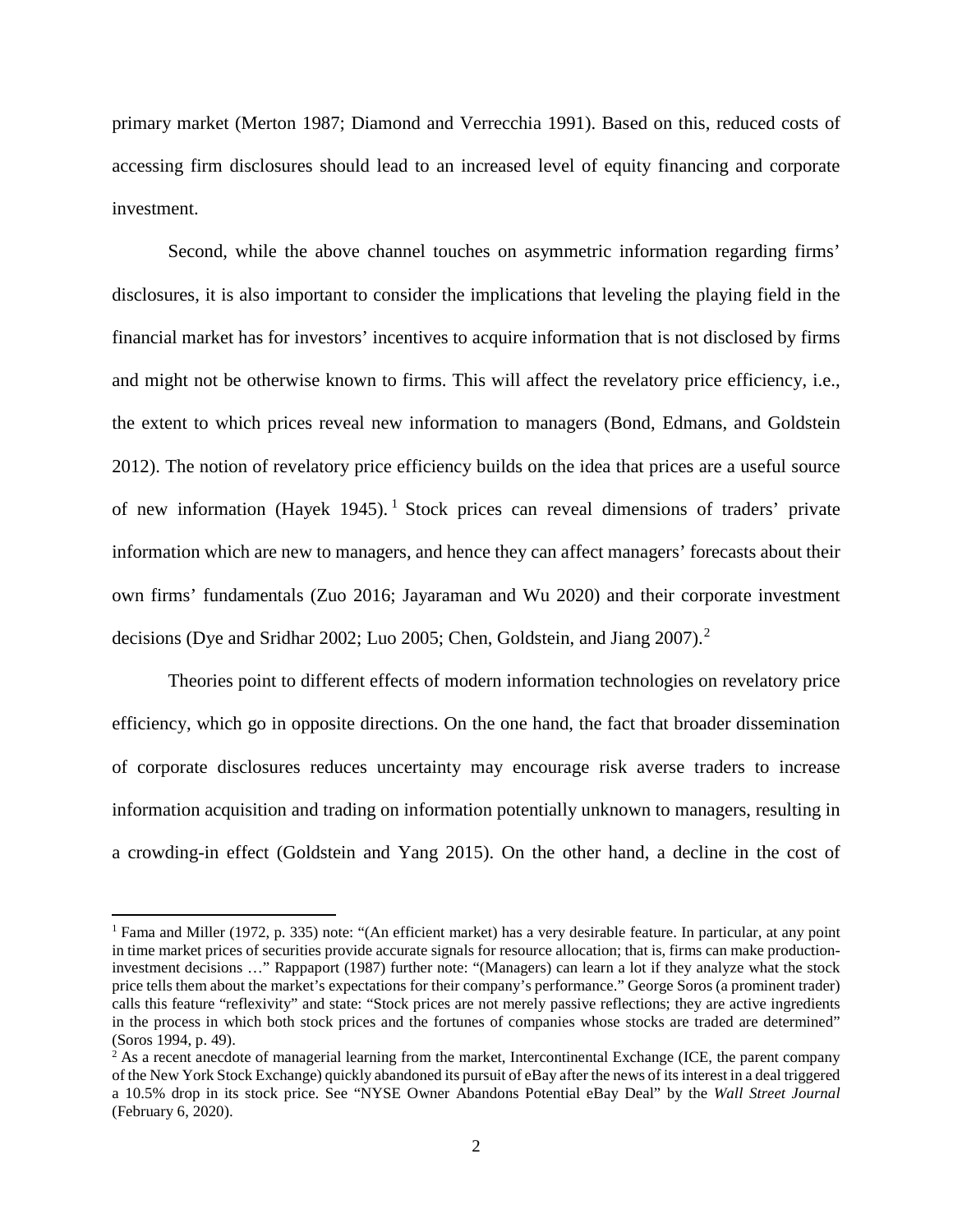accessing corporate disclosures can reduce the equilibrium demand for more precise fundamental signals obtained with a deeper analysis (Dugast and Foucault 2018). This crowding-out effect happens because it takes time to develop high precision signals and the trading profits based on these signals are reduced when low precision signals have already been reflected in prices. This would affect the sophisticated traders, who had access to firms' disclosure prior to the dissemination shock and lost their informational advantage as a result. Given these theoretical tensions, how modern information technologies affect revelatory price efficiency is therefore an empirical question.

Measuring revelatory price efficiency directly is hard. An indirect proxy that emerged from prior literature is based on the investment-to-price sensitivity (e.g., Chen, Goldstein, and Jiang 2007; Bakke and Whited 2010; Foucault and Frésard 2012, 2014; Bai, Philippon, and Savov 2016; Edmans, Jayaraman, and Schneemeier 2017; Dessaint, Foucault, Frésard, and Matray 2019; Jayaraman and Wu 2019; Lin, Liu, and Sun 2019). The intuition is that the sensitivity of investment to price will be stronger when movements in the price are more likely to originate from information that is new to the manager than from information that was already known to her.<sup>[3](#page-4-0)</sup> We develop a stylized model in Section 4 to illustrate the basic mechanism underlying this general prediction.

To evaluate the real effects of modern information technologies, we exploit the staggered implementation of the EDGAR system from 1993 to 1996 as a shock to information dissemination technologies that alter the timeliness and costs of accessing firm disclosures (Gao and Huang 2020; Chang, Ljungqvist, and Tseng 2020). On February 23, 1993, the Securities and Exchange Commission (SEC) specified a phase-in schedule for registered firms to start filing on EDGAR in

<span id="page-4-0"></span><sup>&</sup>lt;sup>3</sup> While revelatory price efficiency is necessary for managerial learning, it is not sufficient. The extent to which managers incorporate price information in their decision making depends on their willingness and ability to learn, which is ultimately an empirical question.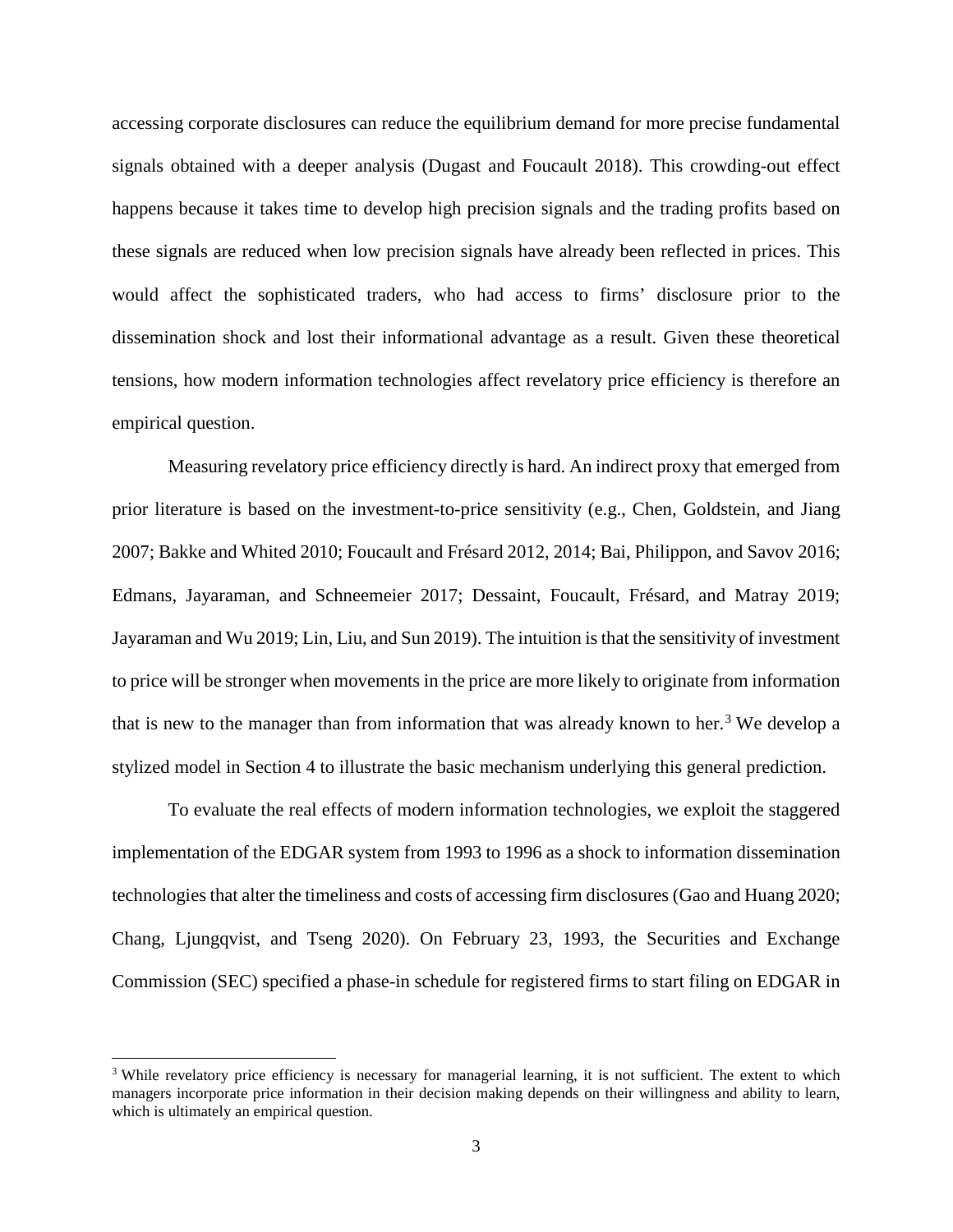ten discrete groups (SEC Release No. 33-6977). Firms in the first and last groups became EDGAR filers in April 1993 and May 1996, respectively. This staggered mandatory implementation of the EDGAR system reduces potential endogeneity concerns caused by unobserved firm-, industry-, or market-level shocks or reverse causality (Leuz and Wysocki 2016). For an omitted variable to confound our findings, it needs to affect different groups of firms at discrete points in time as specified in the phase-in schedule.

Using a staggered difference-in-differences (diff-in-diff) research design, we find that the EDGAR implementation leads to a 10% increase in the level of corporate investment but a 20% decrease in the investment-to-price sensitivity.<sup>[4](#page-5-0)</sup> A standard dynamic test shows no difference in pre-trends in investment behavior between the treatment and control groups, supporting the parallel-trends assumption. These results confirm the hypothesis that leveling the playing field via information dissemination helps firms invest more, but suggest that there is a crowding-out effect acting to reduce the ability of firms to use new information in prices as guidance for their investment decisions.

We conduct two sets of analyses to get a better understanding of the underlying mechanisms. First, we examine the equity financing channel. We show that, after a firm becomes an EDGAR filer, the firm's stock becomes more liquid and less volatile and the firm indeed obtains more equity financing. These results are consistent with our prediction that EDGAR inclusion improves firms' information environments and access to equity capital, and that this is one channel behind its ability to undertake more investments.

<span id="page-5-0"></span><sup>4</sup> This staggered diff-in-diff approach implicitly takes as the control group both already-treated firms and to-be-treated firms (Bertrand and Mullainathan 2003). Our inferences remain unchanged when we restrict the control group to the set of to-be-treated firms (see Section 7.2).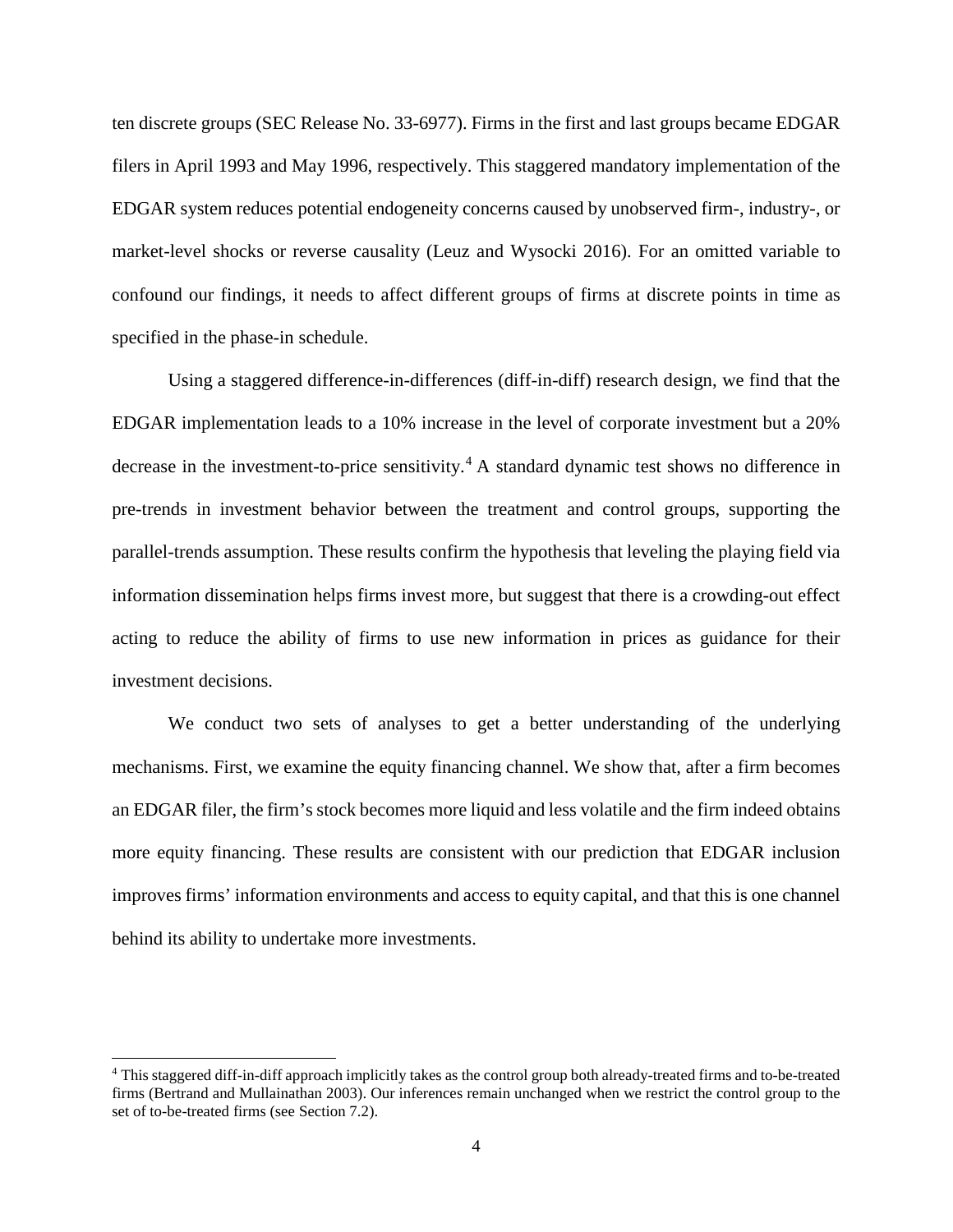Second, we examine the managerial learning channel. The observed decrease in the investment-to-price sensitivity suggests reduced managerial learning from the market after the EDGAR implementation.<sup>[5](#page-6-0)</sup> We argue that this reduction in learning happens because greater dissemination of corporate disclosures levels the playing field, discourages private information acquisition by sophisticated investors, and so crowds out some information that is new to managers. To further support the managerial learning channel, we show that, after a firm becomes an EDGAR filer, it indeed experiences a decrease in ownership by institutional investors, especially those who are more likely to actively acquire and trade on information. This result suggests that the EDGAR implementation provides greater benefits to less-sophisticated retail investors and discourages private information acquisition by more-sophisticated institutional investors.

In addition, we use two measures based on structural market microstructure models to assess the equilibrium level of private information in prices. This is the kind of information that has been linked in prior research to managerial learning. The first measure is the probability of informed trading based on the Generalized PIN model recently developed in Duarte, Hu, and Young (2020). This is the latest iteration, and so the state of the art, of the PIN model that goes back to Easley, Kiefer, O'Hara, and Paperman (1996). The second measure is the adverse selection component of the bid-ask spread (Madhavan, Richardson, and Roomans 1997; Armstrong, Core, Taylor, and Verrecchia 2011). These two measures are complementary as the former relies on order flows to identify private information arrival while the latter directly measures the extent to which prices are affected by unexpected order flows. We show that the EDGAR implementation leads to a decrease in both measures of private information.

<span id="page-6-0"></span><sup>5</sup> Greater financing and stronger governance after the EDAGR implementation can lead to an increase in the investment-to-price sensitivity. Thus, the observed decrease in the investment-to-price sensitivity is unlikely to be driven by these alternative channels.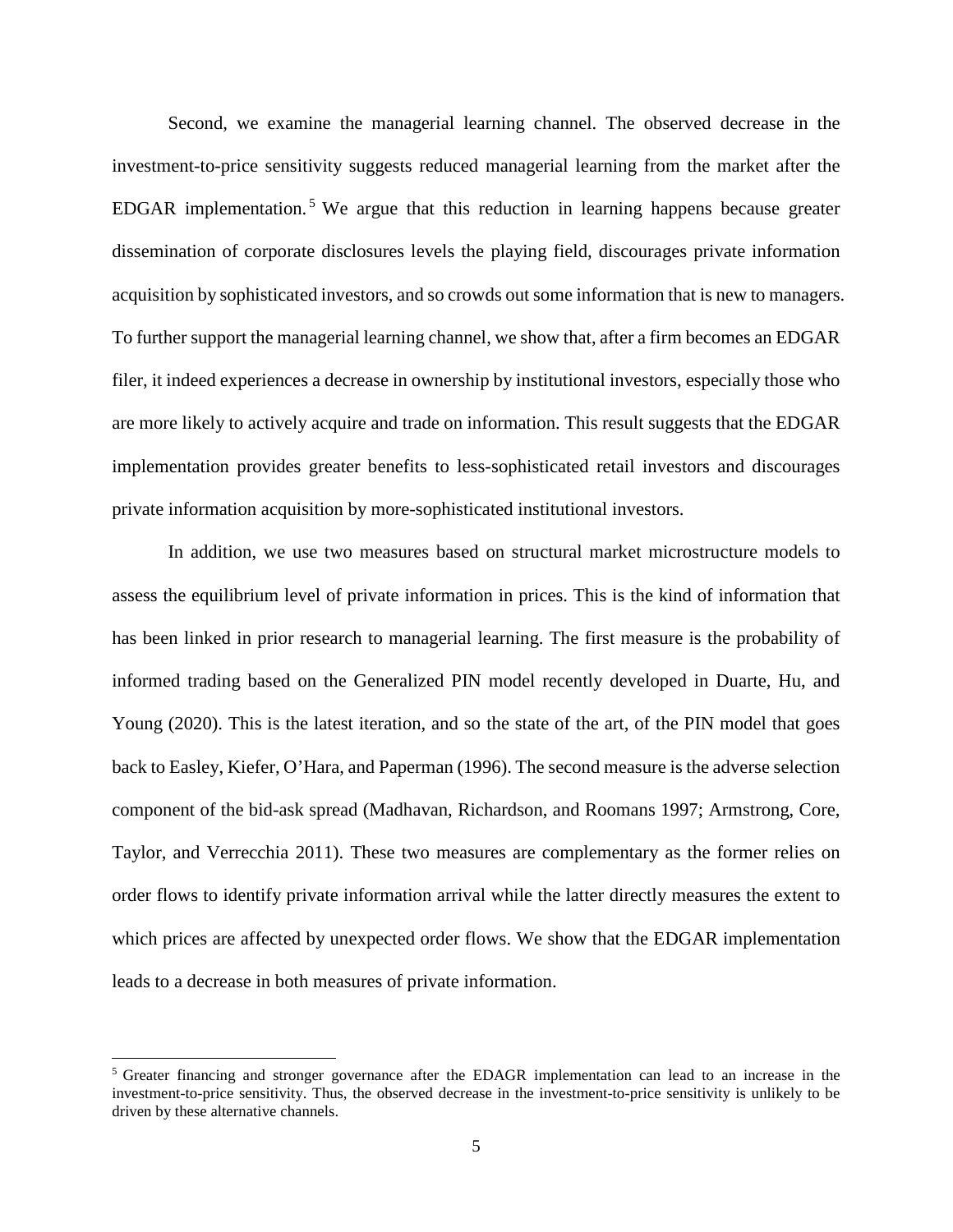Moreover, we explore cross-sectional differences between firms to provide a tighter link between investors' private information and managerial learning. The condition for managerial learning to arise is that investors collectively possess some information that managers do not have. Learning models commonly assume that investors' information advantage lies in evaluating growth options, which requires analyzing market trends, industry competition, and consumer demand, as well as making comparisons with other firms; investors are unlikely to possess new information about a firm's assets in place since managers observe first-hand information on these assets (e.g., Gao and Liang 2013; Bai, Philippon, and Savov 2016; Edmans, Jayaraman, and Schneemeier 2017; Goldstein and Yang 2019).<sup>[6](#page-7-0)</sup> Thus, the EDGAR implementation is likely to reduce managerial learning to a greater extent in growth firms than in value firms. Consistent with this cross-sectional prediction, we find that growth firms experience a greater reduction in institutional ownership, privately informed trading, and the investment-to-price sensitivity after the EDGAR shock than value firms.

As a final step, we examine the overall effect of the EDGAR implementation on *ex post* firm performance. On the one hand, greater dissemination of corporate disclosures and improved stock market liquidity can better incentivize managers (who are the agents of the shareholders) to take value-maximizing actions.<sup>[7](#page-7-1)</sup> On the other hand, reduced managerial learning, especially in growth firms, can hurt firm performance (despite managers' best intentions). Empirically, we find that, on average, the EDGAR implementation leads to an increase in firm profitability and sales

 $\overline{\phantom{a}}$ 

<span id="page-7-0"></span><sup>6</sup> The argument is not that the manager is less informed than investors, but only that the manager does not have perfect information about every decision-relevant factor that is related to the firm's growth opportunities.

<span id="page-7-1"></span> $<sup>7</sup>$  Liquid markets can enhance firm performance by permitting non-blockholders to intervene and become blockholders,</sup> facilitating the formation of a toehold stake, promoting more efficient management compensation, and reducing managerial opportunism (Fang, Noe, and Tice 2009).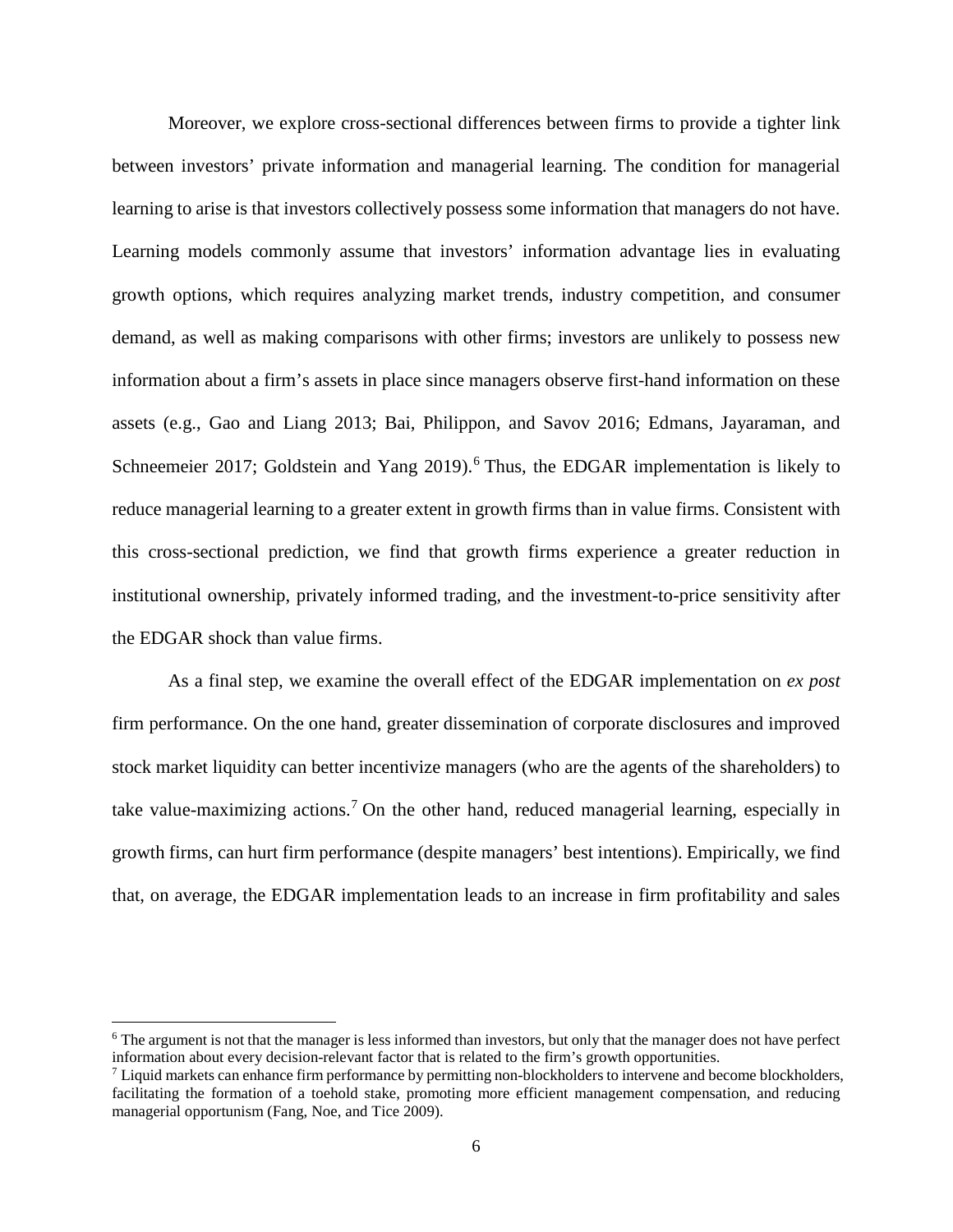growth in value firms but hurts performance in high-growth firms where managerial learning from the market is particularly important.

It is worth noting that increased timeliness and reduced costs of accessing firm disclosures might alter managers' reporting incentives (by enhancing investor monitoring and/or increasing capital market pressure) and affect firms' disclosure quality. Thus, the EDGAR implementation shock may represent changes to information dissemination and disclosure quality at the same time. This possibility adds nuance to the interpretation of our results but does not change our inferences that the documented real effects of the EDGAR shock are due to a reduction in investors' costs of accessing corporate filings.

The remainder of the paper is organized as follows. Section 2 reviews related literature and discusses our paper's contributions. Section 3 lays out the institutional setting and describes our sample and empirical specification. Section 4 develops a stylized model that illustrates the theoretical underpinnings of the investment-to-price sensitivity framework. Section 5 presents the main analysis on corporate investment. Section 6 delves into the underlying mechanisms that explain the main results. Section 7 provides some additional analyses. Section 8 concludes and discusses some directions for future research.

#### **2. Related Literature**

Modern information technologies have fundamentally changed the way that the investing public monitors, acquires, and analyzes firm disclosures. A natural question that arises is whether and how these technologies affect capital markets and firms. Gao and Huang (2020) first exploit the staggered timing of the EDGAR implementation and provide plausibly causal evidence that EDGAR inclusion leads to an increase in information production by individual investors and sell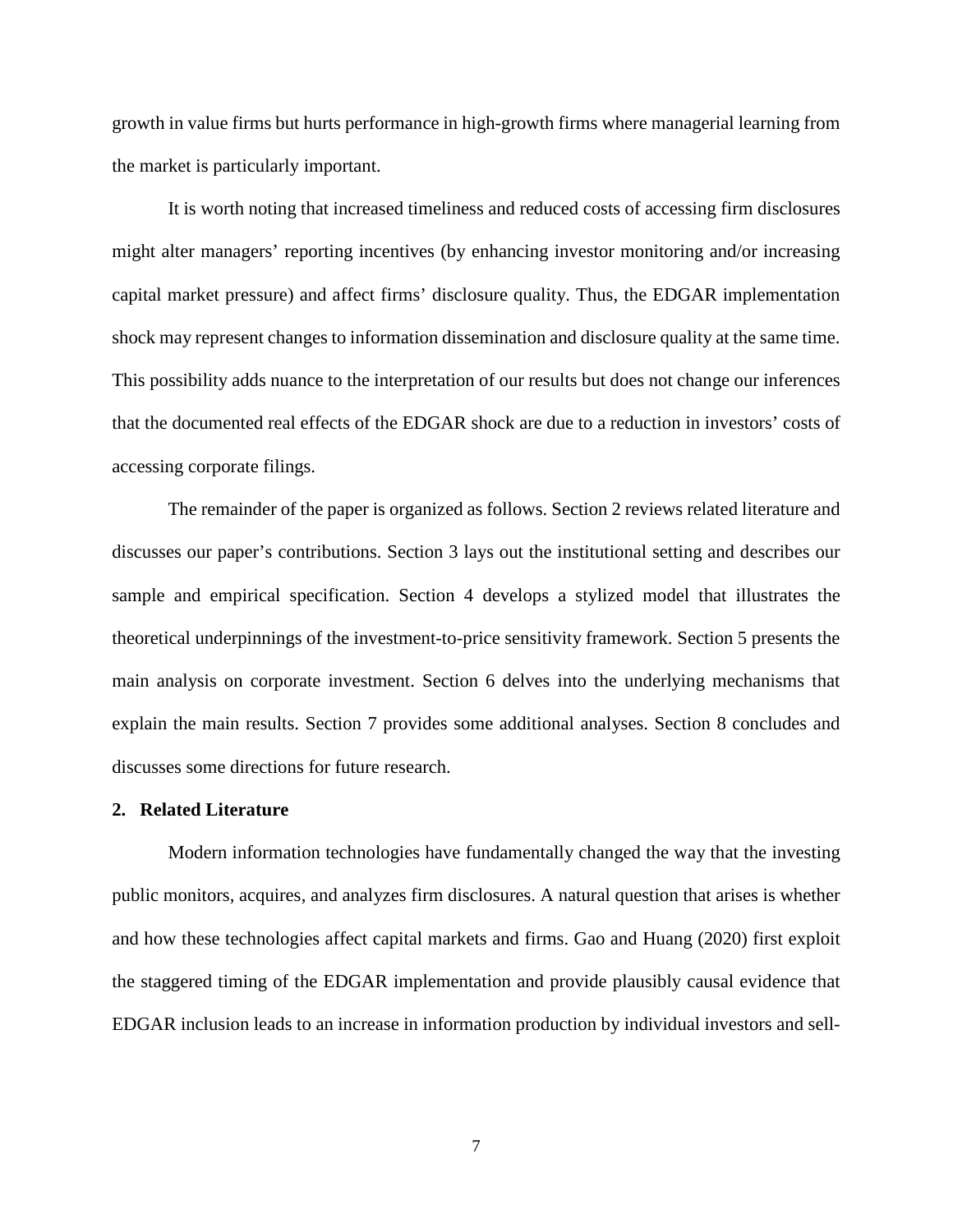side analysts, and a higher stock pricing efficiency.[8](#page-9-0) Their results are based on the amount of *total* information in individual trades, analyst forecasts, and prices, and suggest that the EDGAR implementation improves forecasting price efficiency (i.e., the extent to which prices reflect all available information). We follow the empirical methodology of Gao and Huang (2020), highlight the opposite effects of EDGAR inclusion on the two types of price efficiency (i.e., forecasting price efficiency versus revelatory price efficiency), and demonstrate the dual effects of modern information technologies on the real economy.

Our results show that broader information dissemination leads to an increase in stock liquidity, a decrease in return volatility, and an increase in the level of equity financing and corporate investment. In addition, we provide evidence that greater dissemination of corporate disclosures crowds out investors' private information acquisition and reduces managerial learning from prices. This crowding-out effect, while often overlooked, is particularly pronounced in highgrowth firms. Our findings provide evidence that investors' costs of accessing firm disclosures have different implications for forecasting price efficiency and revelatory price efficiency, both of which significantly affect the real economy.

As evidence of the importance of this line of research, several concurrent studies also exploit the staggered timing of the EDGAR implementation.<sup>[9](#page-9-1)</sup> Most related to our work is Bird, Karolyi, Ruchti, and Truong (2020) who solely focus on one result in our paper – the investmentto-price sensitivity.[10](#page-9-2) Our paper provides a more comprehensive picture of the relations at play by

<span id="page-9-0"></span><sup>&</sup>lt;sup>8</sup> Earlier studies treat the implementation of the EDGAR system as a one-time shock (e.g., Asthana, Balsam, and Sankaraguruswamy 2004).

<span id="page-9-1"></span><sup>&</sup>lt;sup>9</sup> These studies examine various outcome variables, including analyst forecasts (Chang, Ljungqvist, and Tseng 2020), investor disagreement (Chang, Hsiao, Ljungqvist, and Tseng 2020), information asymmetry (Gomez 2020), stock price crash risk (Guo, Lisic, Stuart, and Wang 2019; Ni, Wang, and Yin 2021), cost of capital (Lai, Lin, and Ma 2020), and corporate tax avoidance (Chen, Hong, Kim, and Ryou 2021).

<span id="page-9-2"></span><sup>&</sup>lt;sup>10</sup> They do not examine the benefits of modern information technologies or assess whether and when the benefits exceed the costs and vice versa. Specifically, they do not analyze the equity financing channel or the level of corporate investment. For the managerial learning channel, they do not provide evidence on how EDGAR affects investor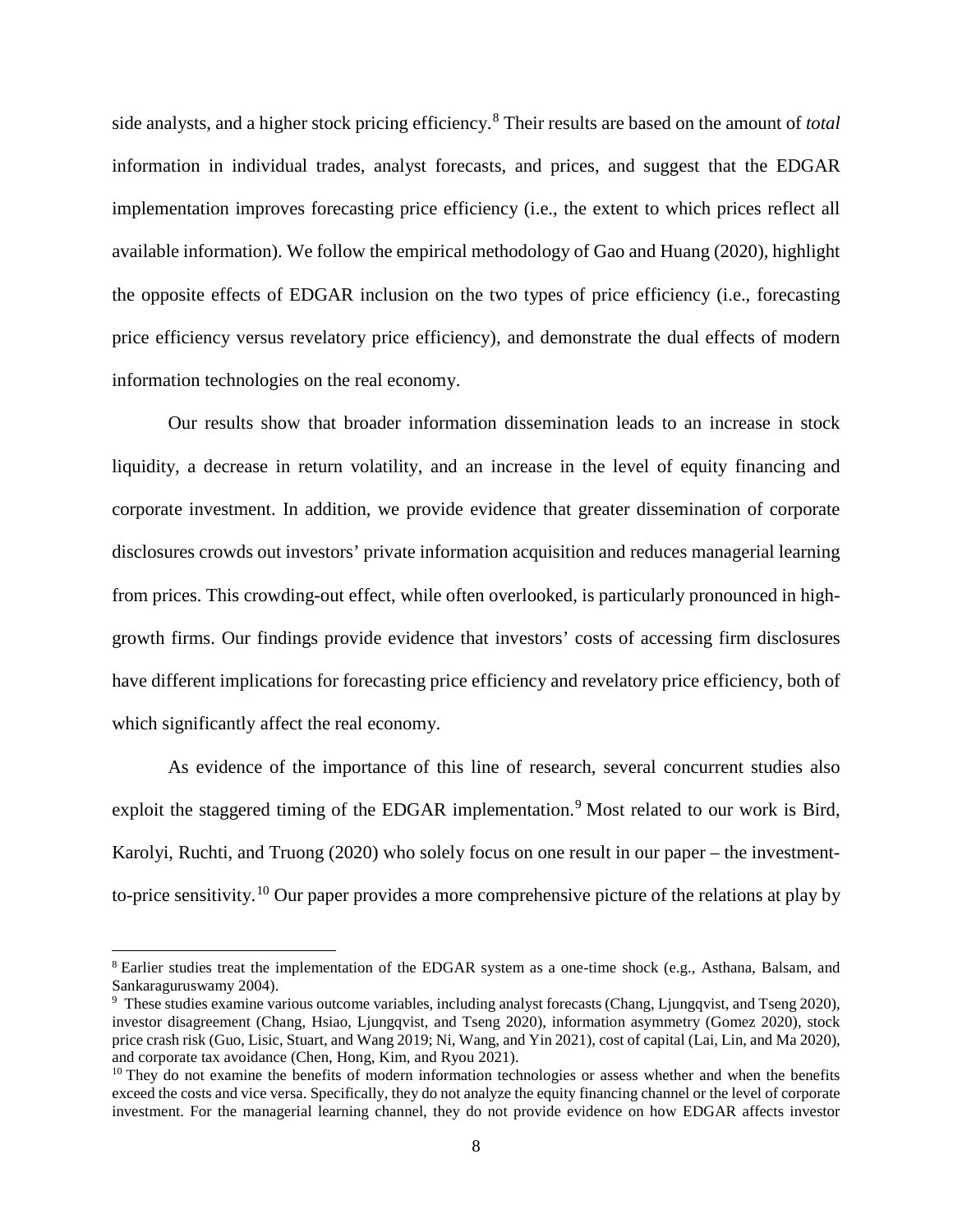considering both types of price efficiency and by assessing whether and when the benefits exceed the costs and vice versa. Our findings highlight that it is important to consider the tradeoff between improved equity financing and reduced managerial learning when evaluating the economic effects of modern information technologies. Our evidence suggests that the former effect dominates in value firms while the latter effect dominates in high-growth firms. Hence, the empirical analysis of Bird, Karolyi, Ruchti, and Truong (2020) is partial and their conclusion that "publicizing internal information can have significant unintended consequences by reducing the informativeness of prices for real decisions" is potentially misleading as we show that this result only holds for growth firms, but not for value firms.

Our paper makes contributions to three strands of literature. First, it contributes to the literature on the effects of financial reporting and disclosure on corporate investment (see reviews in Kanodia and Sapra (2016), Leuz and Wysocki (2016), and Roychowdhury, Shroff, and Verdi (2019)). Exploiting the staggered mandatory implementation of the EDGAR system, we show that information technologies affect corporate investment and that they do so causally. In addition, our findings highlight the importance of considering information dissemination beyond information production when examining the real effects of corporate disclosures.<sup>11</sup>

Second, our paper contributes to the literature assessing how the costs of monitoring, acquiring, and analyzing corporate disclosures affect investor information choices, trades, and market outcomes (see reviews in Lee and So (2015), Kothari, So, and Verdi (2016), and Blankespoor, deHaan, and Marinovic (2020)). Prior research in this area often focuses on how

 $\overline{\phantom{a}}$ 

clientele, privately informed trading, or firm performance. They do not consider the heterogenous effects between growth firms and value firms either.

<span id="page-10-0"></span><sup>&</sup>lt;sup>11</sup> Prior research in this literature often assumes that investors' costs of acquiring and analyzing corporate disclosures are negligible and focuses on whether and how disclosure content, quantity, quality, or timing affects managerial actions.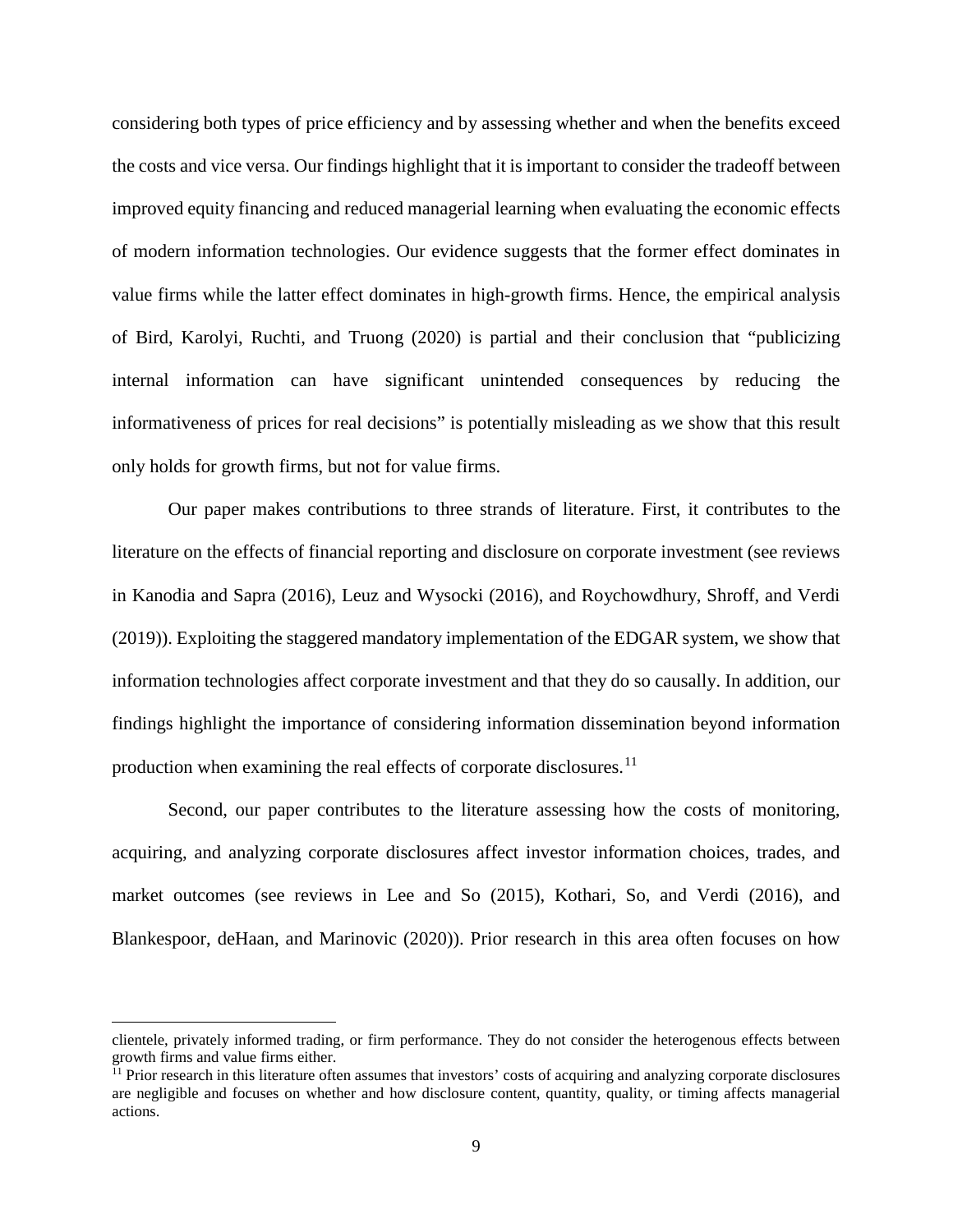disclosure processing costs affect the amount of *total* information in individual trades, analyst forecasts, or prices (i.e., forecasting price efficiency). We develop a stylized model based on the investment-to-price sensitivity framework and provide evidence suggesting that the EDGAR implementation decreases the amount of information in prices that is new to managers (i.e., revelatory price efficiency) despite its positive effect on forecasting price efficiency.

Third, our paper extends the literature on the real effects of financial markets (see reviews in Bond, Edmans, and Goldstein (2012) and Goldstein and Yang (2017)). Most related to our work is Jayaraman and Wu (2019) who find a reduction in a firm's investment-to-price sensitivity after the firm increases segment disclosures. Their results present evidence of reduced managerial learning after an increase in the level of disclosures. A fundamental difference between their work and ours is that they abstract away from investors' costs of accessing disclosures. In contrast, we provide direct evidence on the implications of these costs on corporate investment decisions.

#### **3. Institutional Setting, Sample, and Empirical Specification**

## *3.1.Institutional Setting*

l

Before the implementation of the EDGAR system in 1993, SEC-registered firms were required to submit multiple paper copies of filings to the SEC. These paper copies of filings were stored in the SEC's public reference rooms located in three locations (i.e., Washington D.C., New York, and Chicago), and typically one or two paper copies of the same filing were available for access in each location. As vividly noted in a *New York Times* (1982) article, "[t]he place can be a zoo" and "files are often misplaced or even stolen."[12](#page-11-0) To view these corporate filings, investors could either physically visit one of the reference rooms or subscribe to commercial data vendors

<span id="page-11-0"></span><sup>12</sup> See "S.E.C. Data: Difficult Hunt" by the *New York Times* (May 19, 1982).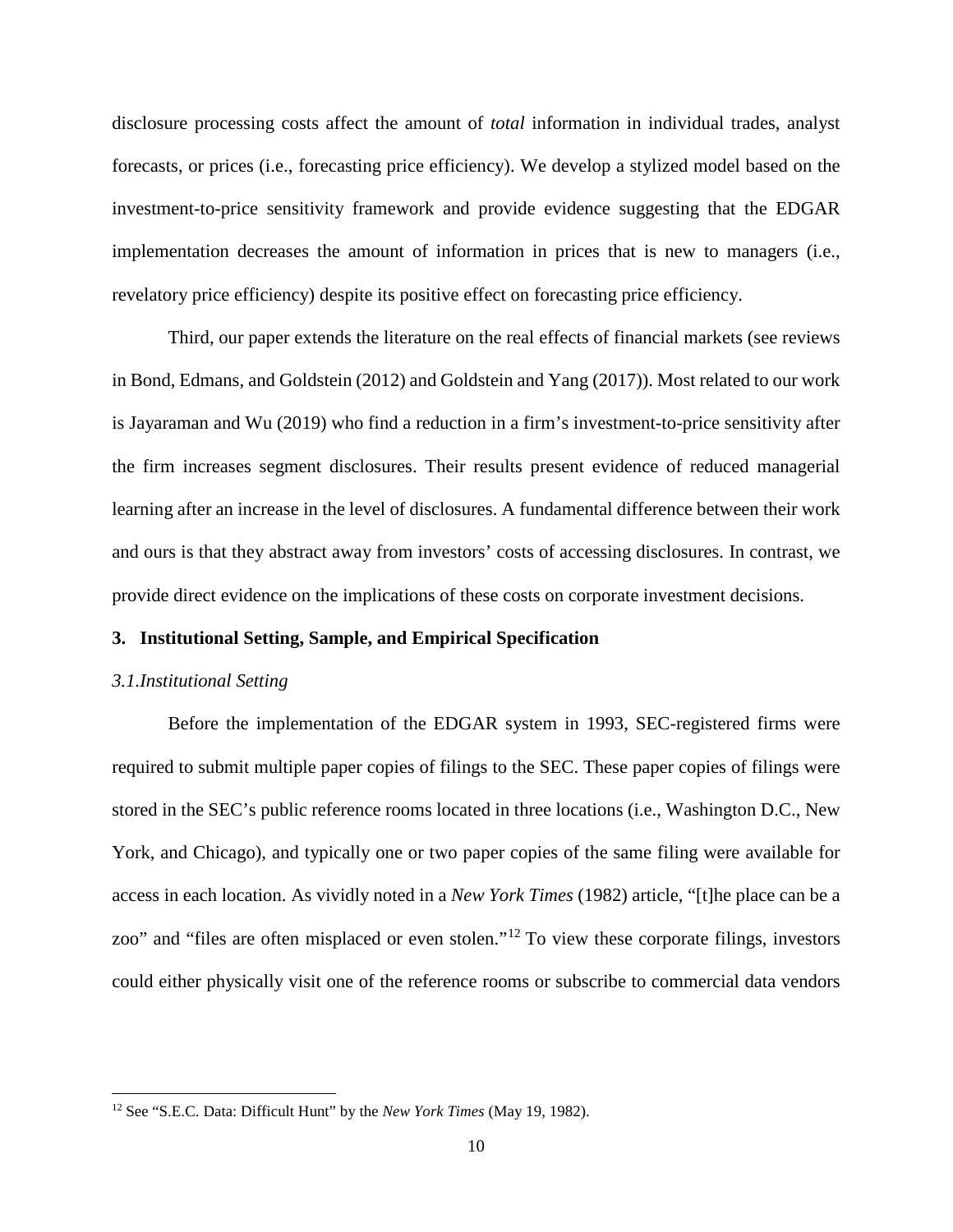for a nontrivial fee.<sup>[13](#page-12-0)</sup> Data aggregators such as Standard & Poor's were only able to disseminate SEC filings to its commercial customers with a significant production lag (D'Souza, Ramesh, and Shen 2010).<sup>[14](#page-12-1)</sup> This restricted and delayed access to firm disclosures likely creates information asymmetry among investors even though these SEC filings are deemed to be "public."[15](#page-12-2)

To facilitate the timely dissemination of corporate filings through the internet, the SEC developed the EDGAR system which enabled registered firms to file electronically. On February 23, 1993, the SEC released the phase-in schedule for the mandatory implementation of the EDGAR system (SEC Release No. 33-6977). In this schedule, all SEC-registered firms were divided into ten groups, and each group was required to submit corporate filings (e.g., 10-K, 10- Q, and 8-K) electronically through the EDGAR system after the respective implementation date.[16](#page-12-3) The assignments of firms into the ten phase-in groups were solely based on firm size, where larger firms were required to start filing electronically earlier than smaller firms (SEC Release No. 33- 6944).<sup>[17](#page-12-4)</sup> According to the schedule, firms in the first group (i.e., Group CF-01) were required to start filing through the EDGAR system in April 1993, while firms in the last group (i.e., Group

<span id="page-12-0"></span><sup>&</sup>lt;sup>13</sup> Chang, Ljungqvist, and Tseng (2020) note that Mead Data Central charged "a fee of \$125 per month, plus a connect charge of \$39 an hour, plus a charge of 2.5 cents per line of data plus search charges which range from \$6 to \$51 per search." Dialog charged "\$84 per hour plus \$1 per page." See [http://www.bio.net/bionet/mm/ag-forst/1992-](http://www.bio.net/bionet/mm/ag-forst/1992-January/000187.html)<br>January/000187.html.

<span id="page-12-1"></span><sup>&</sup>lt;sup>14</sup> D'Souza, Ramesh, and Shen (2010) show that EDGAR decreased the Compustat's median collection lag by 50 percent (i.e., from 22 weekdays to 11 weekdays).

<span id="page-12-2"></span><sup>&</sup>lt;sup>15</sup> Griffin (2003) and Li and Ramesh (2009) document significant stock price reactions surrounding 10-K and 10-Q filings in the EDGAR era.

<span id="page-12-3"></span><sup>&</sup>lt;sup>16</sup> Initially, filers were not required to submit electronically their Forms 3, 4 and 5 (reporting insider ownership or trading). Effective June 30, 2003, filers became required to do so (SEC Release No. 33-8230).

<span id="page-12-4"></span><sup>&</sup>lt;sup>17</sup> Chang, Ljungqvist, and Tseng (2020, p. 2) note: "In private correspondence, Scott Bauguess, then Acting Chief Economist of the SEC, informed us that the wave assignments were determined solely on the basis of firm size." Gao and Huang (2020) further note that very few firms (3% of sample firms) deviated from the SEC's phase-in schedule. Thus, the prespecified timing is a strong instrument for the actual timing of the EDGAR implementation and has the advantage of not being contaminated by firms' endogenous decisions.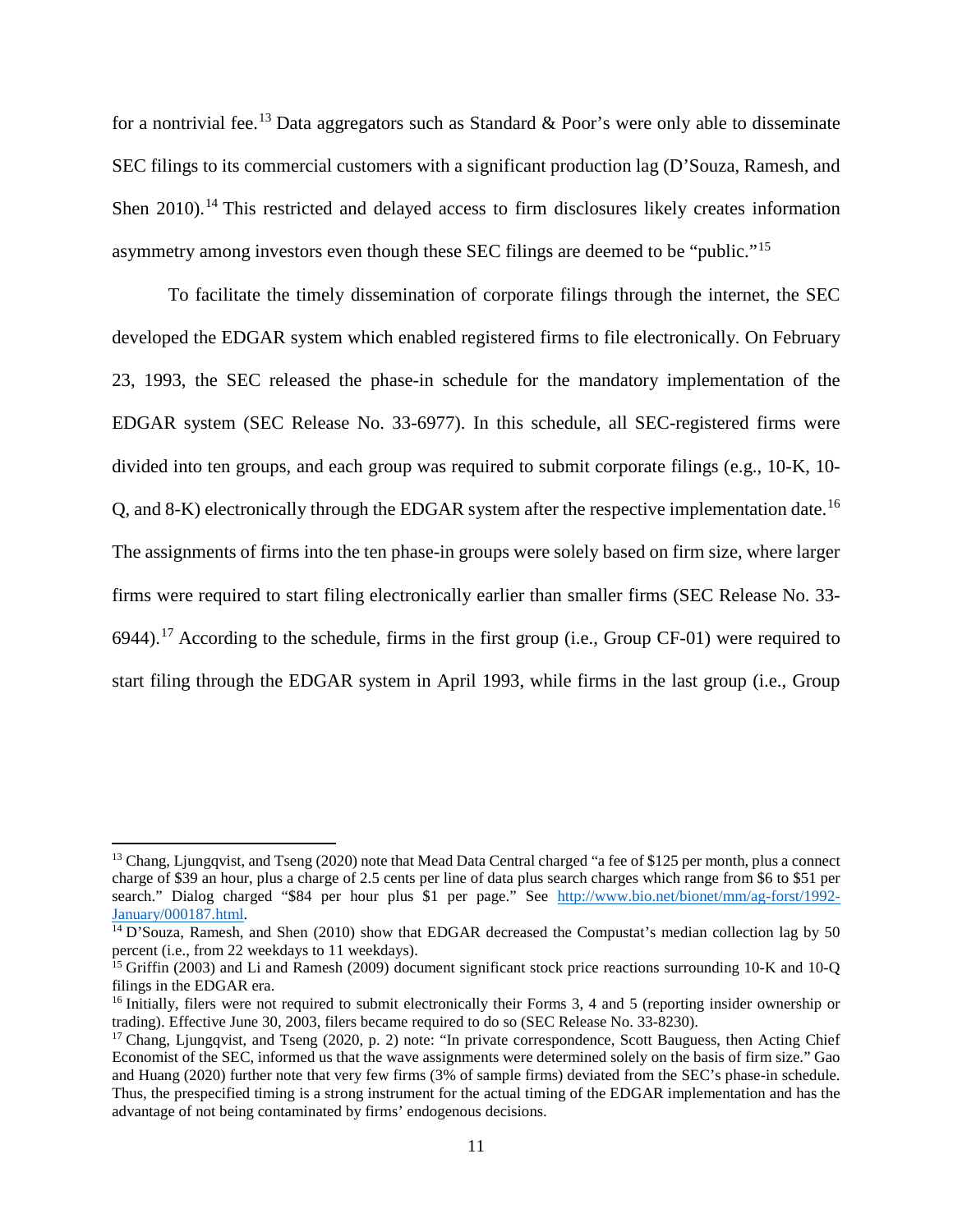$CF-10$ ) were required to do so in May 1996.<sup>[18](#page-13-0)</sup> The detailed implementation dates for the ten groups are tabulated in Appendix A.

## *3.2.Sample*

To construct the sample for our analysis, we obtain the list of firms in these ten groups from the SEC Release No. 33-6977. This list contains each firm's Central Index Key (CIK), which we use to match these firms to Compustat. Our sample period starts in the second quarter of 1991 (i.e., two years before the implementation date of the first phase-in group) and ends in the second quarter of 1998 (i.e., two years after the implementation date of the last phase-in group). We obtain financial statement data from Compustat, stock price and return data from the Center for Research in Security Prices (CRSP), intraday transaction data from NYSE Trade and Quote (TAQ), and data on institutional ownership from Thomson Reuters. Following prior research (e.g., Chen, Goldstein, and Jiang 2007), we exclude firms in the financial and utility industries as well as firms with total assets less than \$10 million in 1992 (i.e., the last year prior to the EDGAR implementation). Our final sample consists of 3,020 firms and 66,628 firm-quarter observations.

## *3.3.Empirical Specification*

 $\overline{\phantom{a}}$ 

Our baseline equation for testing the effect of the EDGAR implementation on the level of corporate investment is as follows:

$$
INVESTMENT_{i,t+1} = \alpha_t + \eta_i + \gamma_1 EDGAR_{i,t} + \gamma_2 Q_{i,t} + \gamma_3 CF_{i,t} + \gamma_4 SIZE_{i,t} + \varepsilon_{i,t+1}
$$
 (1)

where *INVESTMENT*<sub>*i*, $t+1$ </sub> is firm *i*'s investment in quarter  $t+1$ , and  $\alpha_t$  and  $\eta_i$  represent yearquarter and firm fixed effects, respectively. Specifically,  $INVESTMENT_{i,t+1}$  is defined as firm *i*'s

<span id="page-13-0"></span><sup>&</sup>lt;sup>18</sup> After completing the phase-in of the first four groups in December 1993, the SEC refrained from further phase-in of EDGAR filers over the first half of 1994 while evaluating EDGAR's performance. On December 19, 1994, the SEC issued Release No. 33-7122, which revised the phase-in dates for Group CF-05 and Group CF-06 (from August and November 1994 as in Release No. 33-6977 to January and March 1995, respectively) and confirmed the phase-in dates for the remaining four groups. Our analysis is based on the finalized implementation dates.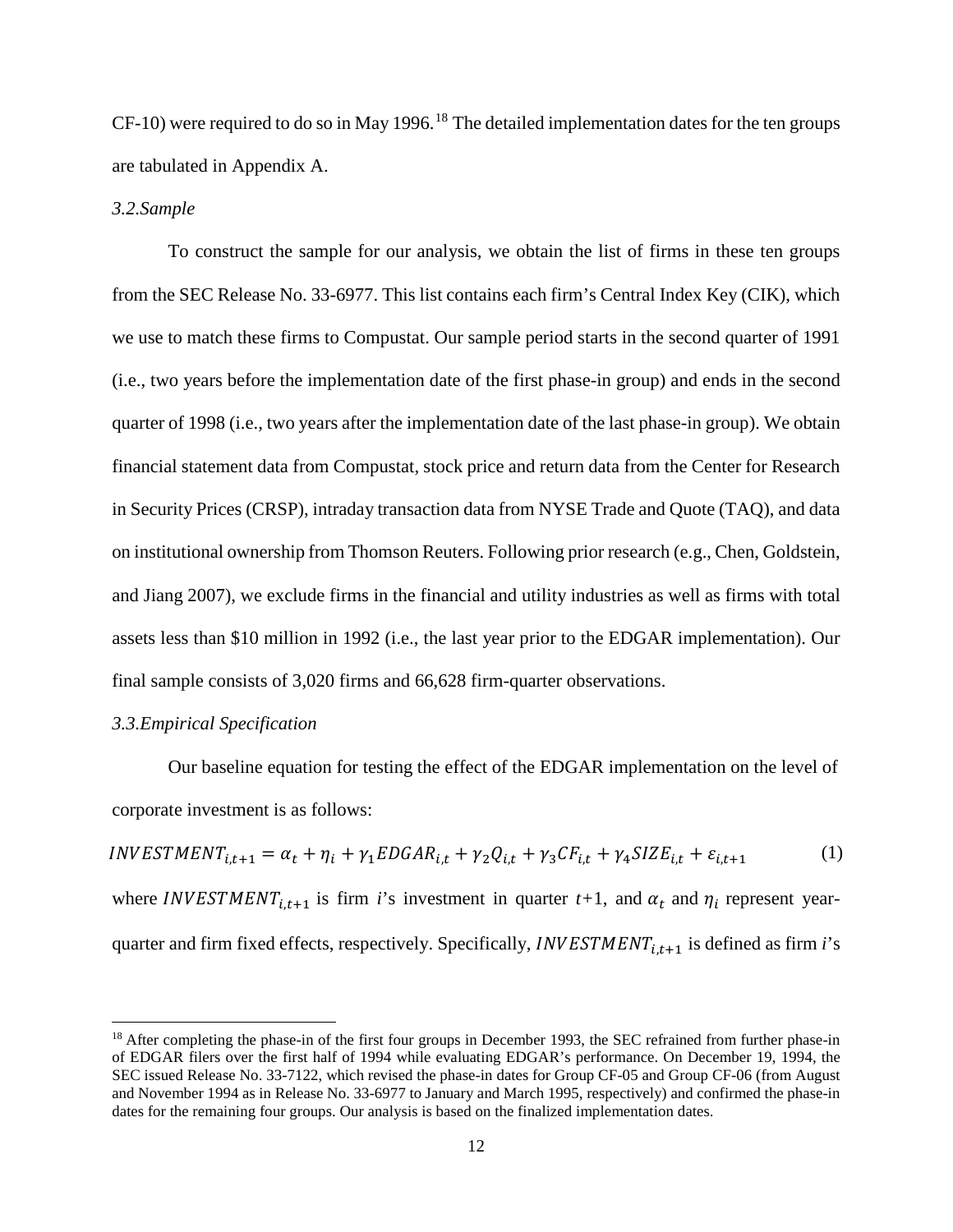capital expenditure in quarter *t*+1 scaled by its net property, plant, and equipment at the end of quarter *t*.  $EDGAR_{i,t}$  is an indicator variable that equals one if firm *i* is a mandatory EDGAR filer in quarter *t*, and zero otherwise. Following prior research (Foucault and Frésard 2012, 2014), we control for three variables known to correlate with a firm's investment decisions:  $Q_{i,t}$  is Tobin's Q of firm *i* measured at the end of quarter *t*.  $CF_{i,t}$  is the operating cash flow of firm *i* in quarter *t*, scaled by lagged book assets.  $SIZE_{i,t}$  is the natural logarithm of the book value of total assets of firm *i* measured at the end of quarter *t*. [19](#page-14-0)

 $\gamma_1$  is the diff-in-diff estimator and captures the effect of the EDGAR implementation on the level of corporate investment. We predict that the EDGAR implementation improves firms' information environments, facilitates firms' access to equity financing, and allows them to tap into new investment opportunities. Thus, we predict a positive  $\gamma_1$ .

Two things are worth noting. First, the assignments of firms into the ten phase-in groups were solely based on a snapshot of pre-EDGAR market capitalization (Chang, Ljungqvist, and Tseng 2020). Equation (1) does not include a control for pre-EDGAR market capitalization because it is subsumed by firm fixed effects. Second, the time-varying firm characteristics (i.e.,  $Q_{i,t}$ ,  $CF_{i,t}$ , and  $SIZE_{i,t}$ ) are likely affected by the EDGAR implementation and controlling for them might confound the estimate of the effect of the EDGAR implementation on investment (Angrist and Pischke [20](#page-14-1)09; Gao and Huang 2020).<sup>20</sup> Hence, we run all our regressions without and with controlling for time-varying firm characteristics, and the specification without these endogenous

<span id="page-14-0"></span><sup>19</sup> Our inferences are unchanged when we use the natural logarithm of the market capitalization at the end of quarter *t* to proxy for firm size (see Table A1 of the online appendix). Since we are interested in the investment-to-price sensitivity where Tobin's Q is the (normalized) price measure, we avoid using another price-based measure of firm size in our main analysis.

<span id="page-14-1"></span><sup>&</sup>lt;sup>20</sup> Gormley and Matsa (2016) illustrate the importance of excluding endogenous controls (e.g., firm size) when examining the effects of business combination (BC) laws. They note: "For example, prior studies of how BC laws affect firms' acquisition activity have included a time-varying control for firm size. But, presumably, if passage of the BC law affects acquisitions, it also affects firm size, making firm size an invalid control" (p. 443).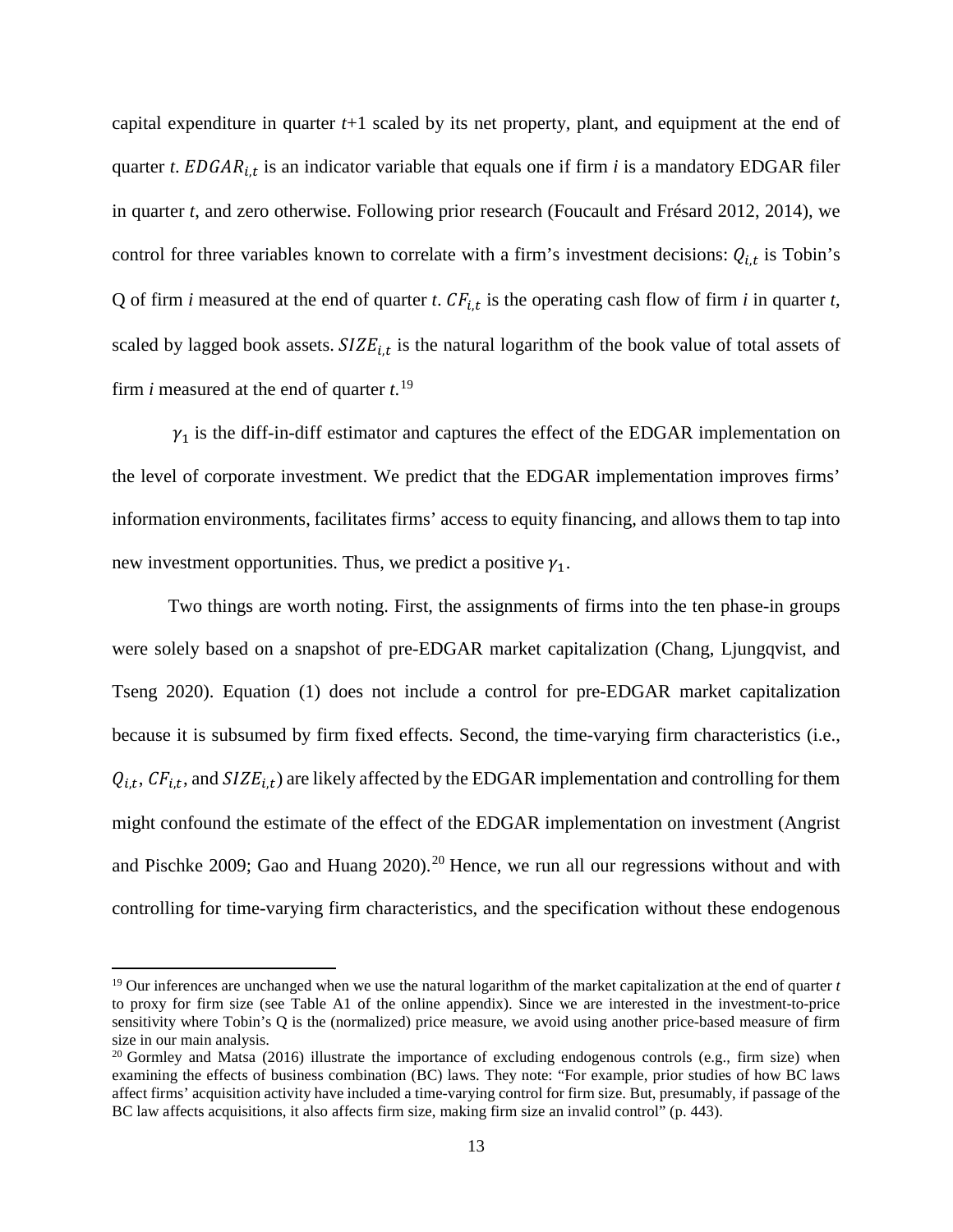controls is our preferred one. We cluster standard errors by firm given multiple quarterly observations for each firm (Petersen 2009).

To examine how the EDGAR implementation affects the investment-to-price sensitivity, we augment Equation (1) by interacting  $EDGAR_{i,t}$  with  $Q_{i,t}$ ,  $CF_{i,t}$ , and  $SIZE_{i,t}$  as follows:

$$
INVESTMENT_{i,t+1}
$$
  
=  $\alpha_t + \eta_i + \gamma_1 EDGAR_{i,t} + \gamma_2 Q_{i,t} + \gamma_3 CF_{i,t} + \gamma_4 SIZE_{i,t} + \gamma_5 Q_{i,t} \times EDGAR_{i,t} + \gamma_6 CF_{i,t} \times EDGAR_{i,t} + \gamma_7 SIZE_{i,t} \times EDGAR_{i,t} + \varepsilon_{i,t+1}$  (2)

where  $\gamma_5$  captures the effect of the EDGAR implementation on the investment-to-price sensitivity. We do not have a signed prediction for  $\gamma_5$  because it depends on how the EDGAR implementation affects revelatory price efficiency, which is *ex ante* unclear. To clarify this idea, we develop a stylized model in the next section to highlight the basic mechanism.

## **4. Theoretical Framework for Managerial Learning**

Let a representative firm's value be given by  $\theta K - \frac{1}{2}K^2$ , where K is the total capital, and  $\theta$  is the random variable that captures the level of productivity of the firm's capital.  $\theta$  can be interpreted as the firm's fundamentals. Suppose that  $\theta$  is normally distributed with mean 0 and variance  $\frac{1}{n}$  $\mu_{\theta}$ . Given the firm's value function, it is easy to see that the firm manager's optimal capital level at time *t* equals the expected level of  $\theta$ , i.e.,  $K_t = E(\theta | \text{Manager's Information at } t)$ . Changes from  $K_t$  to  $K_{t+1}$  take the form of investment during period  $t + 1$ . Here, the value function is assumed to be concave in total capital  $K$ , and for simplicity, we implicitly assume that adjustments to  $K$  are costless. Introducing some adjustment costs will not affect the results qualitatively.

For simplicity and without loss of generality, we focus on a model of two periods: 0 and 1. At  $t = 0$ , the price of the firm's stock reflects the prior belief about the firm's fundamental  $\theta$ . The manager of the firm privately observes a signal about  $\theta$ , denoted as M, where  $M = \theta + \varepsilon_M$ ,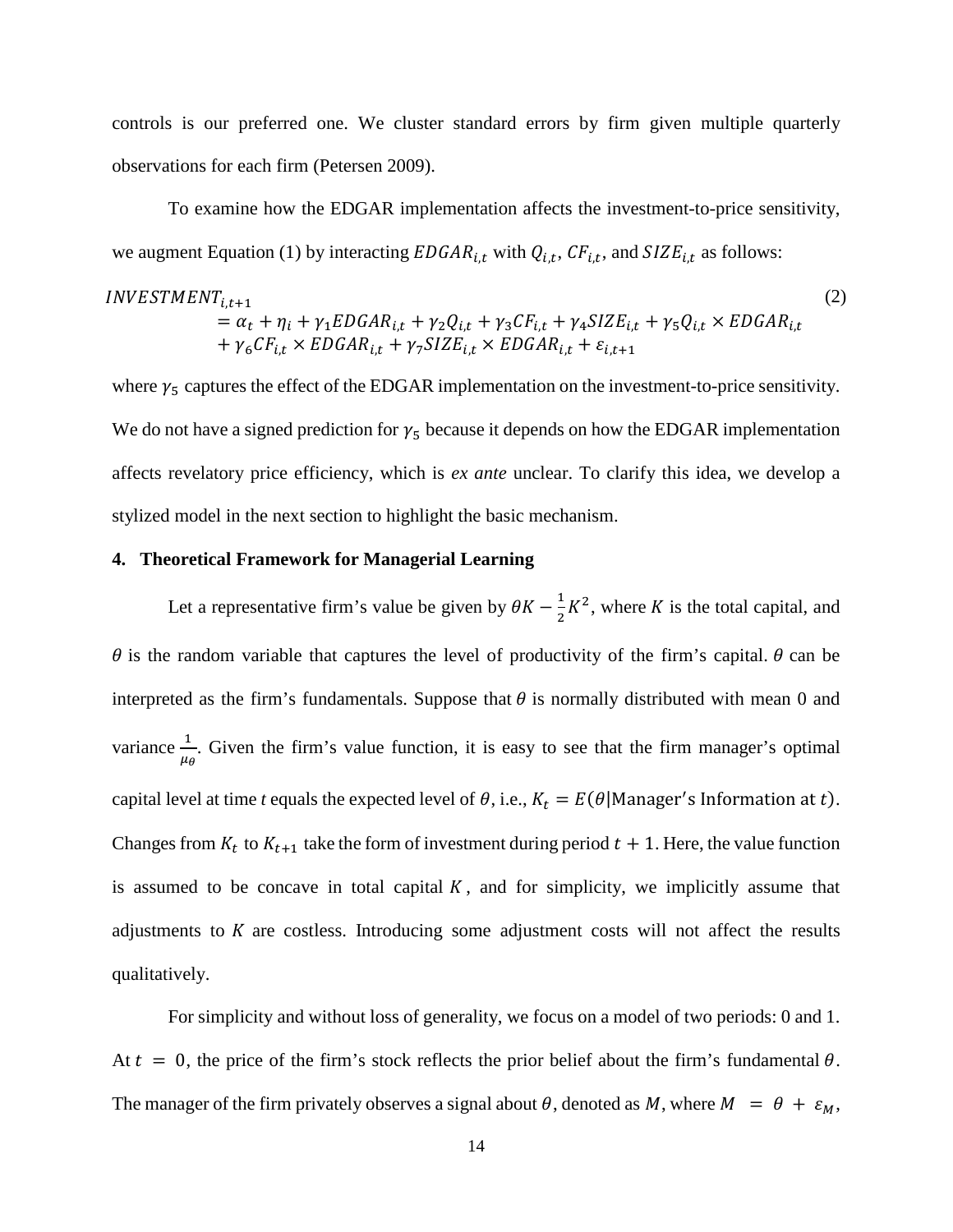and  $\varepsilon_M \sim N(0, \frac{1}{\mu_M})$ . Given her information and using Bayesian updating, the firm's manager will optimally set the level of capital  $K_0$  at:  $K_0 = E(\theta | prior, M) = \frac{\mu_M}{\mu_{\theta} + \mu_M} M$ .

At  $t = 1$ , there are two pieces of information in the marketplace. The first piece of information is a noisy signal about the manager's private information  $M$ . We denote this signal as ', where  $M' = M + \varepsilon_{M'}$ , and  $\varepsilon_{M'} \sim N(0, \frac{1}{\mu_{M'}})$ . The second piece of information is an independent signal about the fundamentals  $\theta$ . We denote this signal as N, where  $N = \theta + \varepsilon_N$ , and  $\varepsilon_N \sim N(0, \frac{1}{\mu_N})$ . These two signals reflect the different types of information markets can have. One is information that is already known to the manager (i.e., a signal about the manager's information), and the other is information that is new to the manager (i.e., an independent signal about the fundamentals). Both types of signals can be observed by the market maker in various ways. The most common ways are via the order flows of traders, and via public releases of information. Here we assume for concreteness that both signals are observed by the market maker, who then sets the price to equal the expected level of  $\theta$ , i.e.,  $P_t = E(\theta | \text{Market Master's Information at } t).^{21} \text{ More}$  $P_t = E(\theta | \text{Market Master's Information at } t).^{21} \text{ More}$  $P_t = E(\theta | \text{Market Master's Information at } t).^{21} \text{ More}$ 

specifically, 
$$
P_1 = E(\theta | prior, M', N) = \frac{\mu_N}{\mu_{\theta} + \mu_N + \frac{\mu_M \mu_{M'}}{\mu_M + \mu_M'}} N + \frac{\frac{\mu_M \mu_{M'}}{\mu_M + \mu_{M'}}}{\mu_{\theta} + \mu_N + \frac{\mu_M \mu_{M'}}{\mu_M + \mu_{M'}}} M'.
$$

l

The manager observes the price  $(P_1)$  and the information in the market about her own signal  $(M')$ , hence she can infer from price the independent signal in the market about the fundamentals (*N*). She then optimally sets  $K_1$  at:  $K_1 = E(\theta | prior, M, N) = \frac{\mu_N}{\mu_{\theta} + \mu_N + \mu_M} N + \frac{\mu_M}{\mu_{\theta} + \mu_N + \mu_M} M$ . Then, investment during period  $t = 1$  ( $I_1$ ) is the difference between total capital at  $t = 1$  ( $K_1$ ) and total

<span id="page-16-0"></span> $21$  In this simple model, the price the market maker sets does not take into account its feedback effect on manager's action. For models that consider this feedback loop, see Goldstein and Guembel (2008) and Edmans, Jiang, and Goldstein (2015).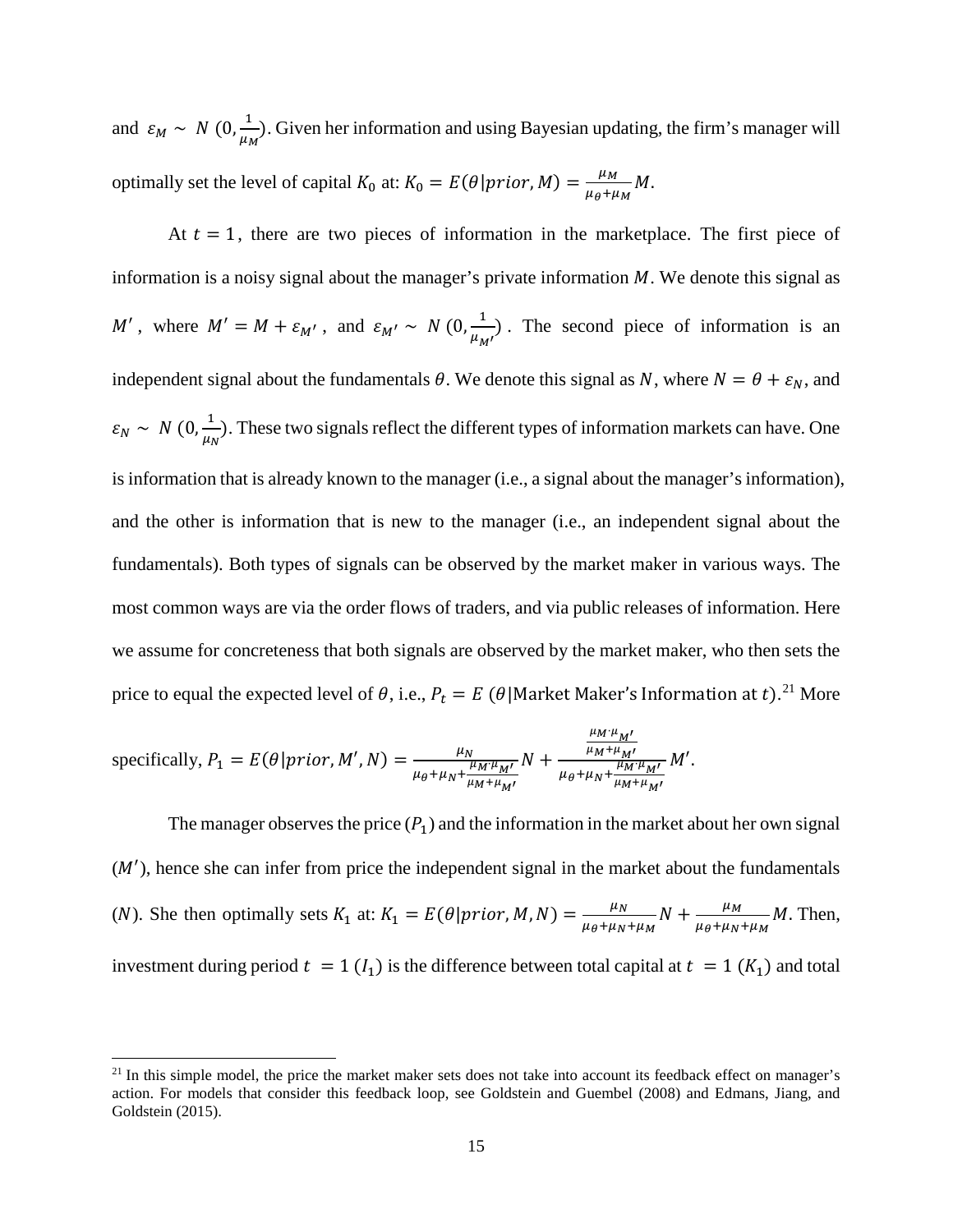capital at  $t = 0$  ( $K_0$ ). Hence:  $I_1 = \frac{\mu_N}{\mu_\theta + \mu_N + \mu_M} N + \frac{\mu_M}{\mu_\theta + \mu_N + \mu_M} M - \frac{\mu_M}{\mu_\theta + \mu_M} M = \frac{\mu_N}{\mu_\theta + \mu_N + \mu_M} \left( N - \frac{\mu_M}{\mu_\theta + \mu_M + \mu_M} M \right)$  $\mu_M$  $\frac{1}{\mu_{\theta}+\mu_{M}}M$  ).

We are interested in the sensitivity of  $I_1$  to  $P_1$  ( $\frac{dI_1}{dP_1}$ ). As econometricians, we observe  $I_1$ and  $P_1$ , but not N or M. To derive the sensitivity of  $I_1$  to  $P_1$ , we can write N and M as the products of the following latent linear projections on  $P_1: M = \gamma_M P_1 + e_M$ , and  $N = \gamma_N P_1 + e_N$ . Then, we get:  $\frac{dI_1}{dR}$  $\frac{dI_1}{dP_1} = \frac{\mu_N}{\mu_{\theta} + \mu_N + \mu_M} \left( \frac{dN}{dP_1} - \frac{\mu_M}{\mu_{\theta} + \mu_M} \right)$  $\overline{a}$  $\frac{dM}{dP_1}$  =  $\frac{\mu_N}{\mu_{\theta} + \mu_N + \mu_M} \left( \gamma_N - \frac{\mu_M}{\mu_{\theta} + \mu_M} \gamma_M \right).$ By rule of linear projections,  $\gamma_N = \frac{Cov(P_1, N)}{Var(P_1)}$  and  $\gamma_M = \frac{Cov(P_1, M)}{Var(P_1)}$ . Thus, our model predicts:  $dl_1$  $\frac{dI_1}{dP_1} = \frac{1}{Var(P_1)}$  $\mu_N$  $\frac{\mu_N}{\mu_{\theta} + \mu_N + \mu_M} \Big( \text{Cov}(P_1, N) - \frac{\mu_M}{\mu_{\theta} + \mu_M} \text{Cov}(P_1, M) \Big)$ . Given the model structure, we can derive expressions for  $Var(P_1)$ ,  $Cov(P_1, N)$  and  $Cov(P_1, M)$  (see the detailed derivations in Appendix B). Substituting these expressions and after some algebra, we get:  $\frac{dI_1}{dR}$  $\frac{1}{dP_1} =$ 

$$
\frac{\mu_N}{\left[\mu_N + \frac{\mu_M \cdot \mu_{M'}}{\mu_M + \mu_{M'}}\right]} \frac{\mu_\theta}{\mu_\theta + \mu_M}.
$$

The above expression shows that the sensitivity of investment to price (1) is increasing in the precision of the information in the price that is new to the manager  $(\mu_N)$ ; (2) is decreasing in the precision of the information in the price that is already known to the manager  $(\mu_{M'})$ ; and (3) is decreasing in the precision of managerial information  $(\mu_M)$ .

The intuition behind these results goes as follows: Two types of information affect the price, one is new to the manager, and the other is already known to her. The manager will adjust the optimal capital level (i.e., invest) only upon information in the price that is new to her. The information that was already known to her affected her past capital level and will not affect current investment. Thus, the sensitivity of investment to price will be stronger when movements in the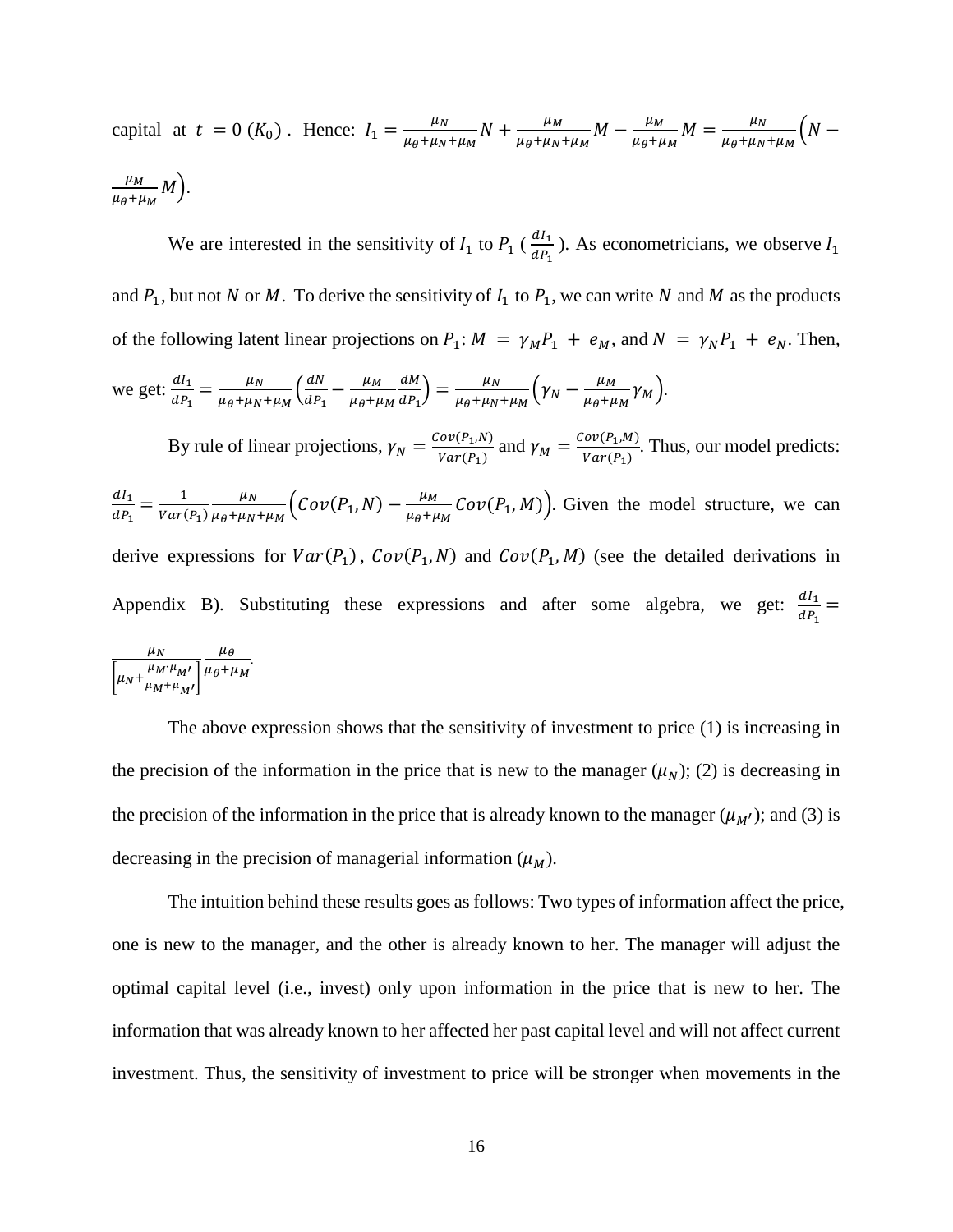price are more likely to originate from information that is new to the manager than from information that was already known to her. A high precision of new information in the price (which is equivalent to a high amount of new information in the price) will generate a stronger sensitivity of investment to price, while a high precision of old information (which is equivalent to a high amount of old information) will generate a weaker sensitivity. Finally, when the manager's private information is more precise, it is less likely that new information in price changes her expectation about  $\theta$  and affects her investment decision, resulting in a lower sensitivity of the investment to the price.

Thus, the model suggests that the precision of information in price (or, the amount of total information in price) is not necessarily positively correlated with the investment sensitivity to price. The type of information matters a lot. Overall, we believe the insight is more general than the specific formulation of this model. The distinction between information that is new to managers and information that managers already had is critical. The incorporation of more information of the first type  $(N$  in the model) into the price will increase the sensitivity of investment to price, while the incorporation of more information of the second type  $(M'$  in the model) will decrease this sensitivity.

In the empirical setting of the EDGAR implementation, prior research finds that analyst forecast accuracy and stock pricing efficiency increase significantly after a firm becomes an EDGAR filer (Gao and Huang 2020). This result suggests that the precision of information in the marketplace (or, the amount of total information in the marketplace) increases after the EDGAR shock. However, this increase in total information can be entirely driven by the piece of information that is already known to the manager (i.e.,  $M'$  in the model).<sup>[22](#page-18-0)</sup> Hence, this result does

 $\overline{a}$ 

<span id="page-18-0"></span> $22$  As noted in the Introduction, increased information dissemination after the EDGAR shock is likely the primary, but not necessarily the only, reason for the change in  $M'$  in the marketplace.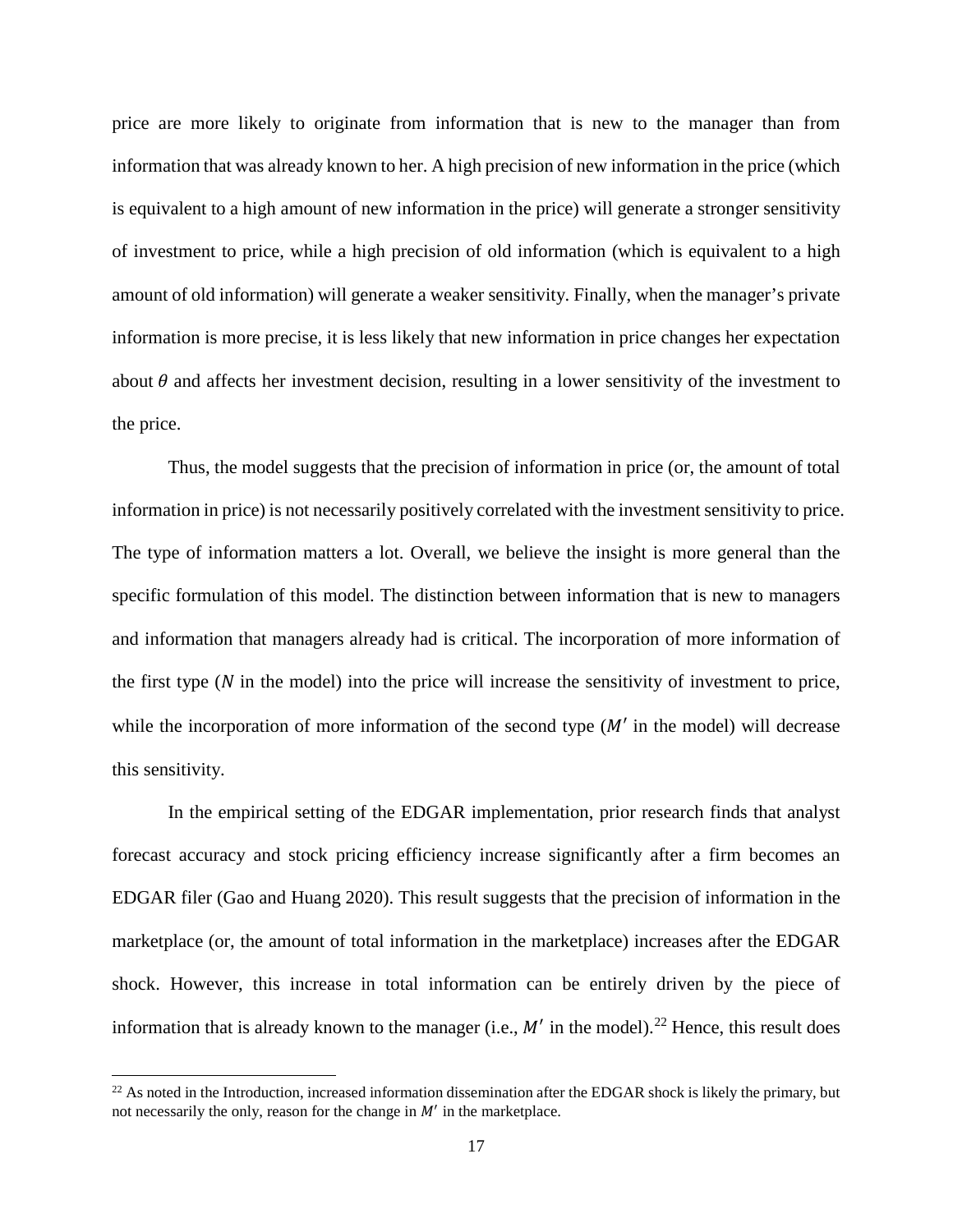not speak to how the EDGAR shock would affect the amount of information that is new to the manager  $(N$  in the model), which is the focus of our empirical analysis.

Another implication from the model is that the extent to which the manager can learn from the market depends on the precision of her private information ( $M$  in the model). When  $M$  is very precise, it is less likely that the EDGAR implementation will affect her investment decisions through the learning channel. We expect the precision of  $M$  to be relatively high for assets in place and relatively low for growth options. Therefore, if the EDGAR implementation affects the investment-to-price sensitivity through the managerial learning channel, we should observe a stronger effect in growth firms than in value firms.

#### **5. Main Analysis**

## *5.1.Descriptive Statistics*

Table 1 reports the descriptive statistics for the variables used in our main analysis. All continuous variables are winsorized at the top and bottom one percent to mitigate the influence of extreme values. Panel A presents the summary statistics for the sample. *INVESTMENT* exhibits reasonable variations in the sample; and its mean, median, and standard deviation are 7.1%, 4.9%, and 7.6%, respectively. We have a roughly equal number of firm-quarter observations before and after the EDGAR implementation (50.6% versus 49.4%). The average and median Tobin's Q are 1.8 and 1.4, respectively. Panel B presents the Pearson (above diagonal) and Spearman (below diagonal) correlations for the variables used in our empirical analysis. We observe a strong positive correlation between *INVESTMENT* and Tobin's Q (Pearson correlation of 0.28 and Spearman correlation of 0.33).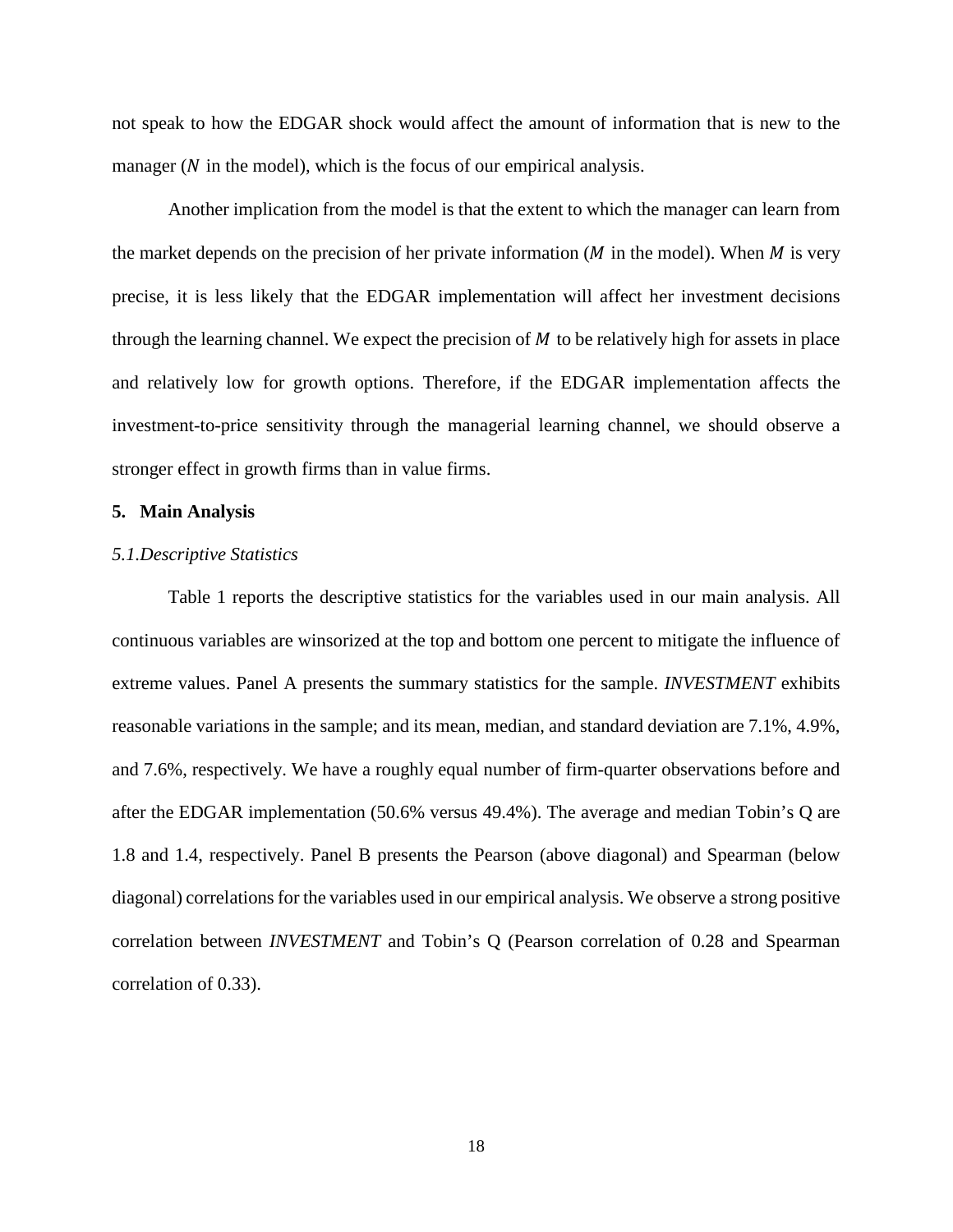#### *5.2.Main Results on Corporate Investment*

We analyze the effect of the EDGAR implementation on corporate investment by estimating Equations (1) and (2). Table 2 reports the main regression results. In column 1, we only include *EDGAR* as the independent variable, along with firm and year-quarter fixed effects. The coefficient on *EDGAR* is 0.613 (*p*-value*<*0.01), which represents a 9% increase relative to the sample mean of *INVESTMENT*. In column 2, we control for Tobin's Q (*Q*), cash flows (*CF*), and firm size (*SIZE*), and the coefficient on *EDGAR* remains significantly positive (*p*-value*<*0.01). These results suggest that the EDGAR implementation reduces adverse selection and moral hazard problems and leads to an increase in the level of corporate investment.

In column 3 of Table 2, we report the results of the regression model in Equation (2). The coefficient on *Q* measures the investment-to-price sensitivity prior to the EDGAR implementation and is 1.908 (*p*-value<0.01). The coefficient on  $Q \times EDGAR$  measures the change in the sensitivity of investment to price after the EDGAR shock and is -0.392 (*p*-value<0.01). Comparing these two coefficients suggests that the EDGAR implementation leads to a 20% decline in the investmentto-price sensitivity. This observed decrease in the investment-to-price sensitivity cannot be explained by reduced adverse selection or moral hazard after the EDGAR implementation because these channels should make firms more responsive to their investment opportunities. Instead, this result suggests that EDGAR inclusion leads to a crowding-out effect and reduces managerial learning from prices.

Interestingly, the coefficients on *CF* and *CF×EDGAR* are both significantly positive. Since a firm's cash flows are informative about its performance and investment opportunities (Alti 2003; Heitzman and Huang 2019), these results suggest that managers increase their reliance on internal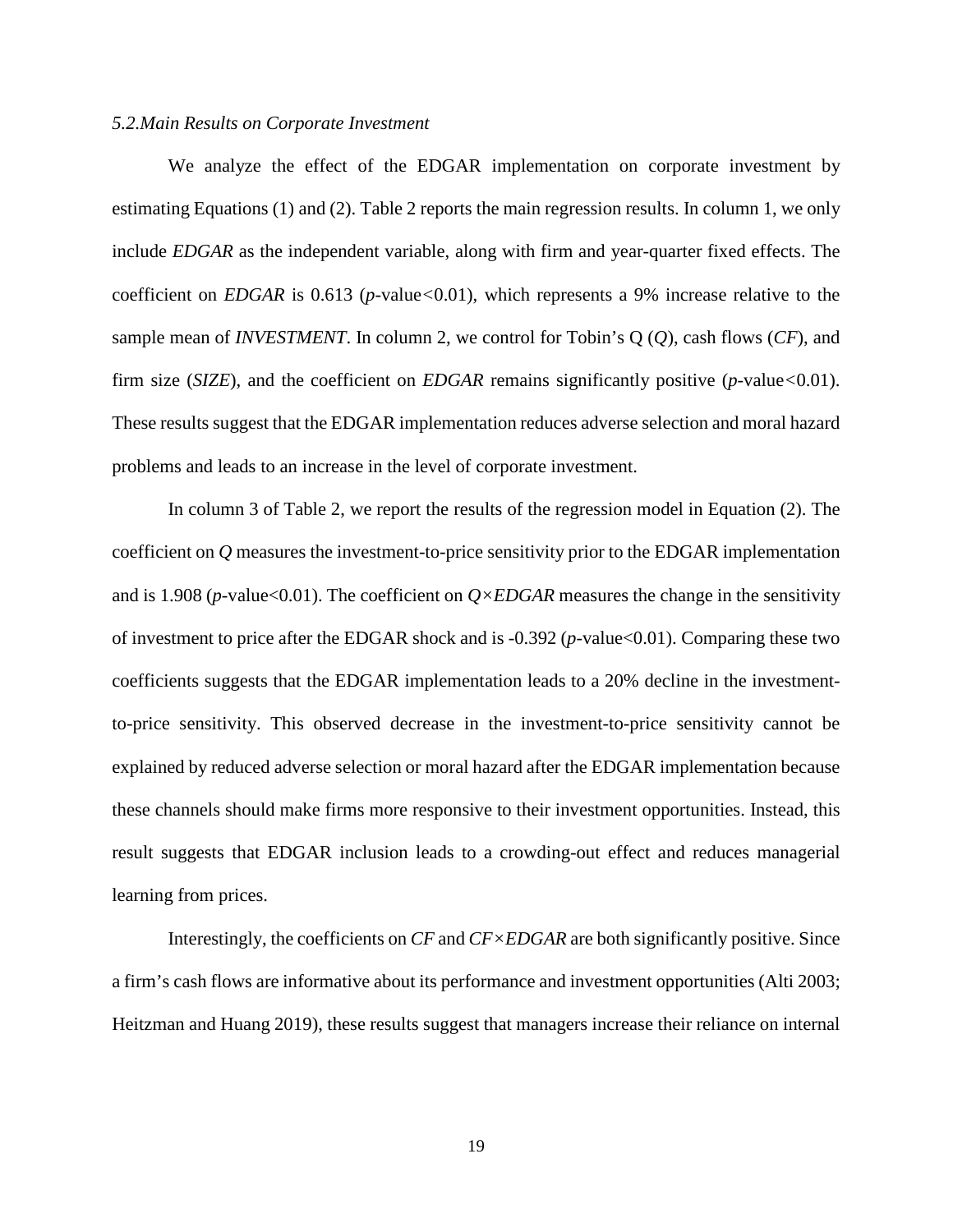profit signals (i.e., *CF*) and decrease their reliance on external price signals (i.e., *Q*) after the EDGAR implementation.

## *5.3.Parallel Trends*

The diff-in-diff approach does not require *ex ante* firm characteristics (e.g., firm size) to be identical between the treatment and control groups as any systematic difference between them will be eliminated in the estimation (through firm fixed effects). In Table A2 of the online appendix, we further augment Equation (2) by interacting *Q* with firm fixed effects to allow the investmentto-price sensitivity to vary across firms. The coefficient on  $Q \times EDGAR$  remains significantly negative  $(p$ -value  $< 0.05$ ).

One important identifying assumption for the diff-in-diff estimates is that the treatment and control groups follow parallel trends in the absence of the EDGAR treatment. A common way to assess the plausibility of this parallel-trends assumption is to check whether the treatment and control groups share similar trends prior to the treatment. Following Foucault and Frésard (2012), we plot the dynamic diff-in-diff estimates (along with the 95% confidence intervals) of the effects of the EDGAR implementation on the investment level and the investment-to-price sensitivity in Figures 1 and 2, respectively. Figure 1 shows that the level of investment is not statistically different between the treatment and control groups in the two quarters before the EDGAR implementation. Figure 2 shows a similar pattern of no differential pre-trends for the investmentto-price sensitivity. The estimates in these two figures provide support for the parallel-trends assumption. Moreover, Figure 1 and Figure 2 show that both treatment effects are rather persistent and do not exhibit any reversal in the quarters after the EDGAR shock.

Overall, the evidence in Table 2 and Figures 1 and 2 suggests that EDGAR inclusion results in an increase in the level of investment and a decline in the investment-to-price sensitivity. To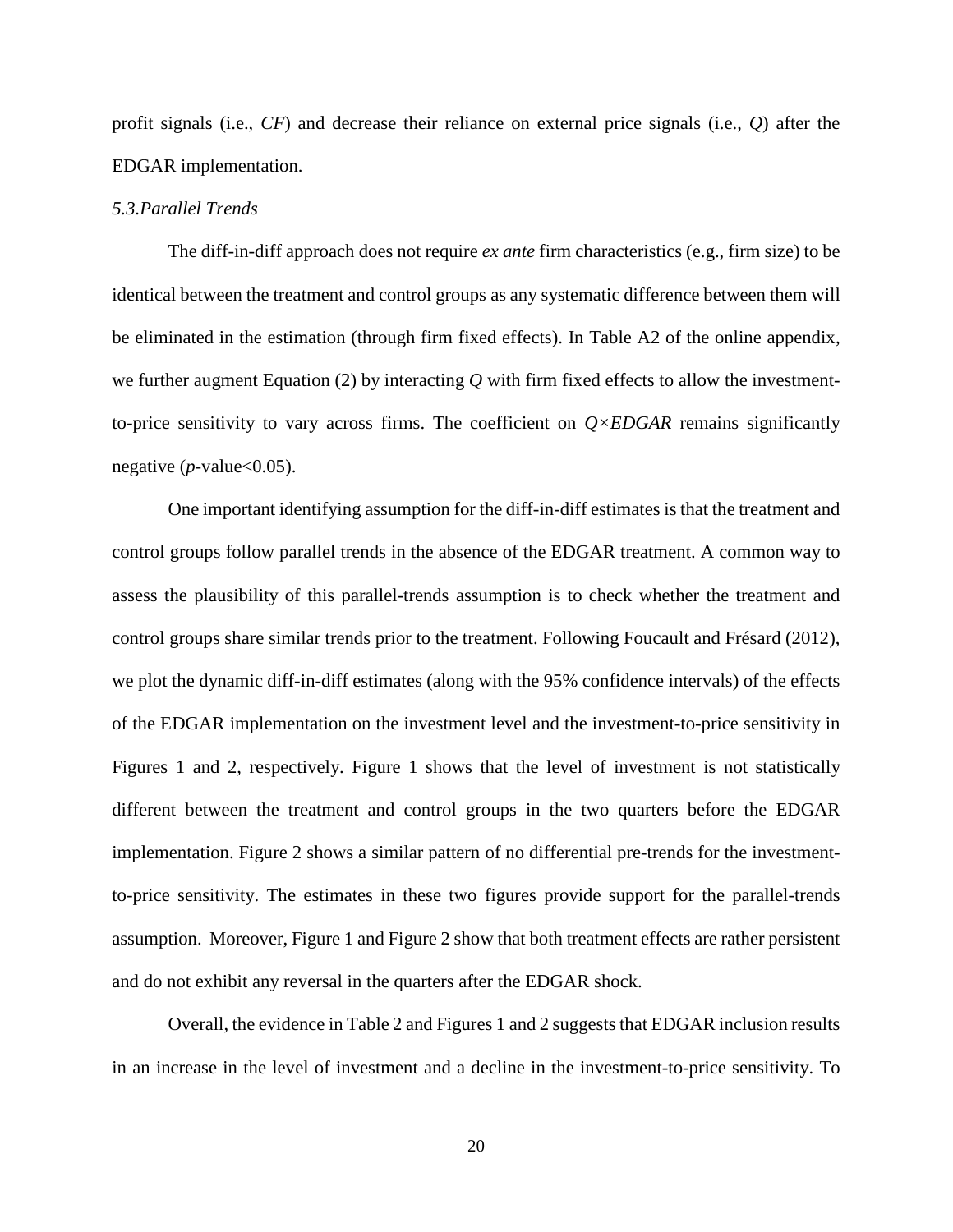provide further evidence on the underlying mechanisms, we examine the equity financing channel and the managerial learning channel in the next section.

## **6. Analysis of Mechanisms**

## *6.1.Equity Financing Channel*

l

We analyze the equity financing channel through which the EDGAR implementation affects the level of corporate investment. We estimate the regression model in Equation (3):  $DEPVAR_{i,t} = \alpha_t + \eta_i + \beta_1 EDGAR_{i,t} + \beta_2 SIZE_{i,t-1} + \beta_3 PRC\_INV_{i,t-1} + \varepsilon_{i,t}$  (3) where DEPVAR<sub>it</sub> represents the bid-ask spread estimator (*ILLIQUID*) derived from daily high and low prices following Corwin and Schultz (2012), idiosyncratic return volatility (*IVOL*) based on the market model, and the amount of equity issuance (*EQUITY*).

The high-low spread estimator (*ILLIQUID*) captures transitory volatility at the daily level and closely approximates the cost of immediacy.<sup>[23](#page-22-0)</sup> A higher *ILLIQUID* indicates a higher level of stock illiquidity. Corwin and Schultz (2012) show that it generally outperforms other lowfrequency estimators and works particularly well in the 1993–1996 period when the minimum tick was one-eighth. The idiosyncratic return volatility (*IVOL*) reflects information asymmetry between firm managers and the market in a framework in which the total uncertainty about a firm is decomposed into market-wide and firm-specific components (Dierkens 1991; Moeller, Schlingermann, and Stulz 2007; Kim, Li, Pan, and Zuo 2013).<sup>[24](#page-22-1)</sup>

Following Jayaraman and Wu (2019), we include two basic controls.  $SIZE_{i,t-1}$  is the lagged firm size (the natural logarithm of total assets), and  $PRC_1NV_{i,t-1}$  is the inverse of stock price measured at the end of quarter *t*–1. Year-quarter fixed effects  $(\alpha_t)$  and firm fixed effects  $(\eta_i)$ 

<span id="page-22-0"></span> $^{23}$  The cost (or price) of immediacy is the return that dealers must expect to earn in order to provide liquidity promptly and sufficiently (e.g., Dick-Nielsen and Rossi 2019).

<span id="page-22-1"></span><sup>&</sup>lt;sup>24</sup> Our inferences remain unchanged with alternative measures of illiquidity (e.g., Amihud 2002) or return volatility (e.g., total return volatility or idiosyncratic return volatility based on the Fama-French (1993) three-factor model).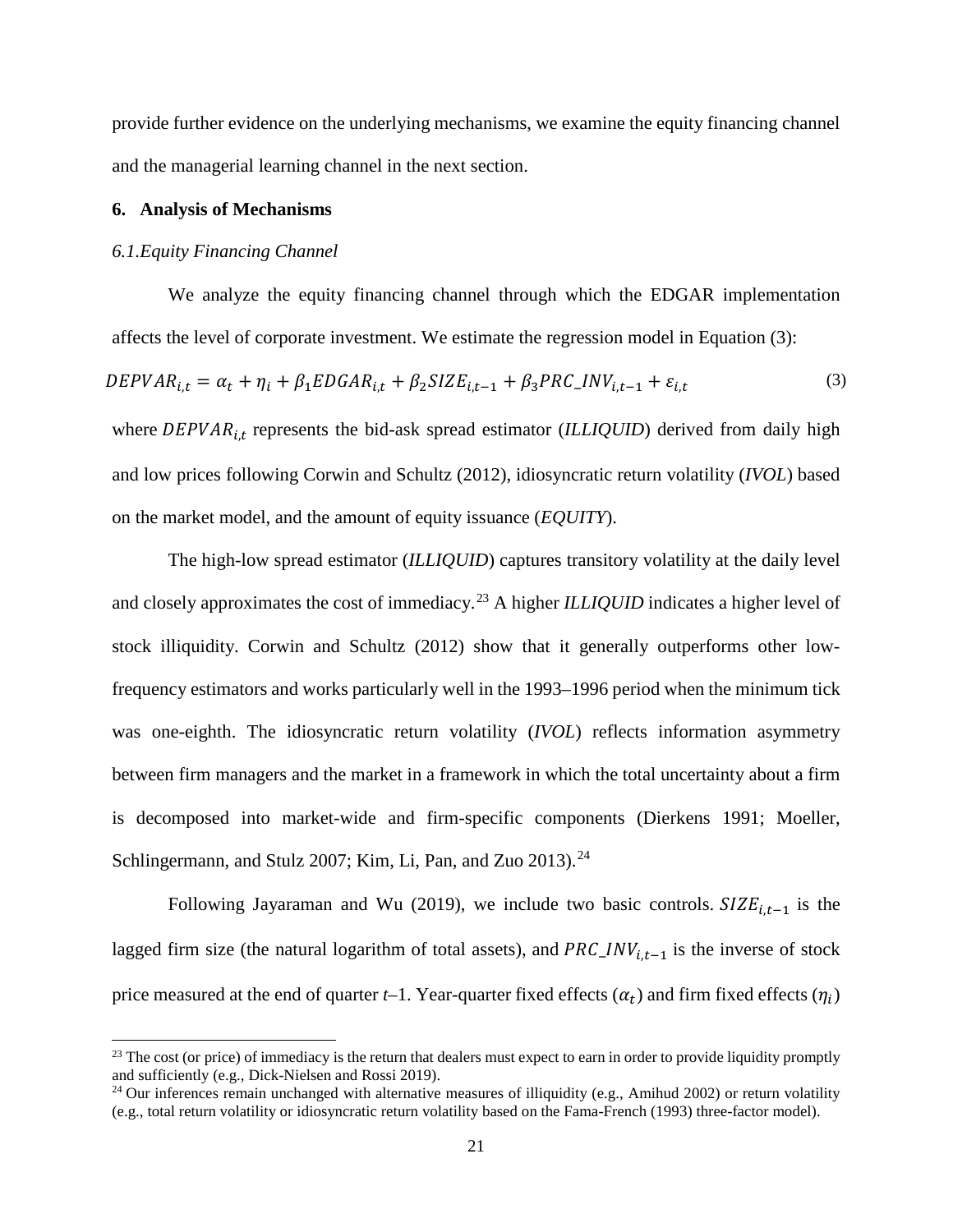are included. We run our regressions without and with controlling for time-varying firm characteristics, and the specification without these endogenous controls is our preferred one.

Table 3 reports the regression results. We include only *EDGAR* as the independent variable in the odd columns and add firm size (*SIZE*) and the inverse of stock price (*PRC\_INV*) as controls in the even columns. In columns 1 and 2, the coefficient on *EDGAR* is significantly negative at the 1% level, suggesting an improvement in a firm's stock liquidity after the EDGAR shock. The coefficient of -0.278 in column 1 translates into a 16% reduction (relative to the sample mean) in illiquidity on average. In columns 3 and 4, the coefficient on *EDGAR* is significantly negative at the 1% level. The coefficient in column 3 suggests that a firm's idiosyncratic return volatility decreases by 0.128 percentage points after it becomes an EDGAR filer. In columns 5 and 6, the dependent variable is the amount of equity financing (*EQUITY*). The coefficient on *EDGAR* is significantly positive  $(p$ -value $<0.01)$  in both columns. The magnitude is also economically meaningful. The coefficient of 0.294 in column 5 suggests an increase in equity financing by 0.294% of total assets each quarter on average.

Collectively, Table 3 provides evidence supporting the equity financing channel: the EDGAR shock leads to an increase in stock market liquidity, a reduction in stock return volatility, and an increase in equity financing and corporate investment.

Our previous analysis focuses on the effect of EDGAR inclusion on equity financing instead of debt financing because the former is more likely to be negatively affected by information asymmetry (Myers and Majluf 1984). Even though the EDGAR implementation reduces the information asymmetry between firms and investors, firms are still likely to follow the pecking order of financing, i.e., using internal funds first, then issuing debt, and lastly raising equity. Thus, the observed increase in equity financing after the EDGAR implementation is unlikely to reflect a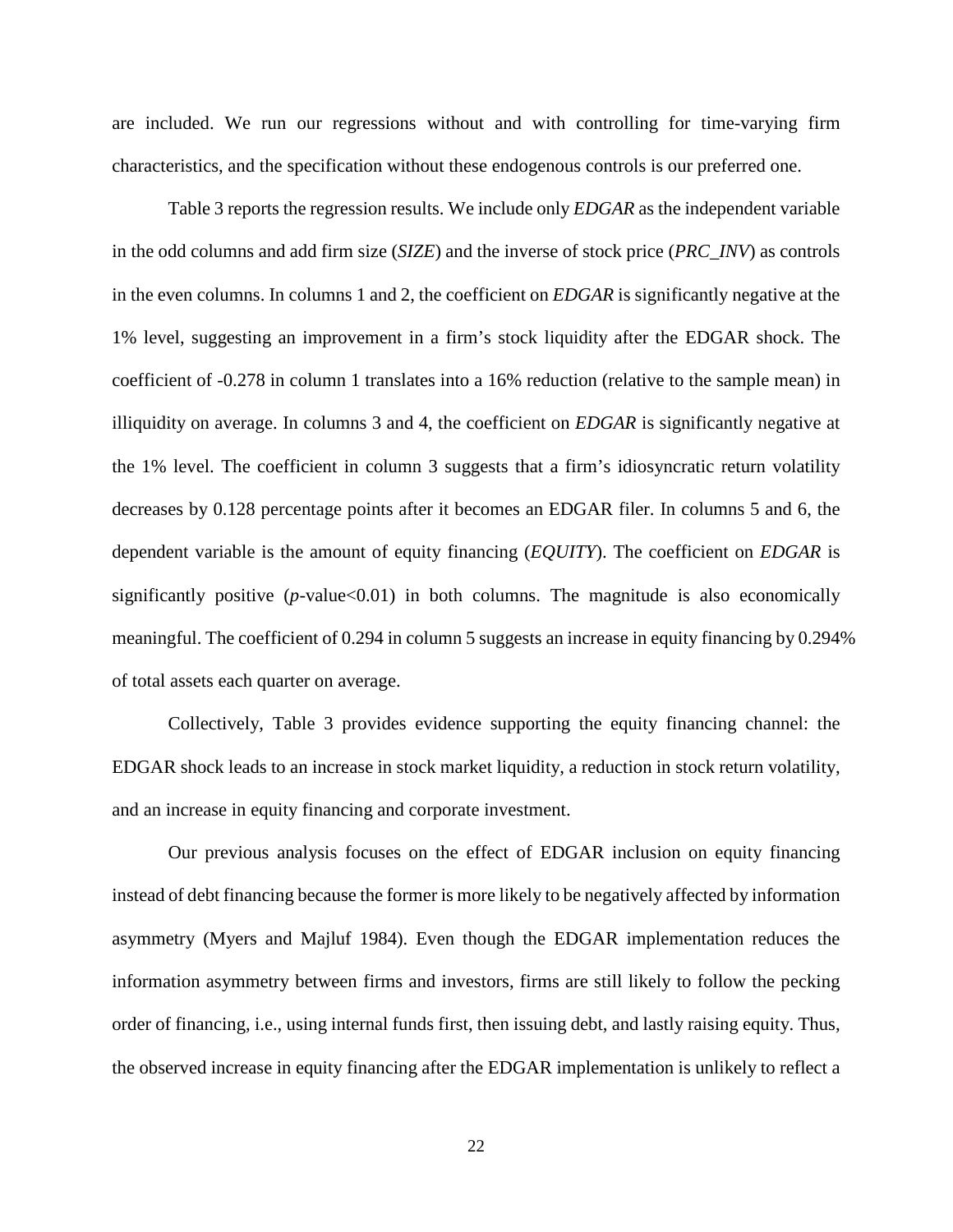substitution of equity for debt. Consistent with this prediction, we find no evidence that the EDGAR implementation affects the amount of debt financing (see Table A3 of the online appendix).

#### *6.2.Managerial Learning Channel*

#### *6.2.1. Institutional Ownership*

Gao and Huang (2020) find that trades by retail investors, especially those with access to the internet, become more informative about future stock returns after the EDGAR implementation. This result suggests that retail investors extract useful information from EDGAR filings for their trading purpose. However, we do not expect this information to be new to managers. Further, the EDGAR implementation likely provides greater benefits to retail investors who often lack the resources and skills to acquire information than to institutional investors. Thus, we expect a decline in a firm's institutional ownership (as a percentage of total shares outstanding) after it is included in the EDGAR system.

In Panel A of Table 4, we analyze the effect of the EDGAR shock on institutional ownership. The coefficient on *EDGAR* in column 1 is significantly negative at the 5% level and translates into a reduction of 0.72 percentage points in institutional ownership (*INSTOWN*). This result is consistent with our expectation that a firm's inclusion into the EDGAR system reduces the information advantage of some institutional investors and makes its stock relatively more attractive to retail investors.

Not all institutional investors actively trade on information. Prior research on informed trading commonly uses the institutional investor classification developed by Bushee (1998) and focuses on transient institutional investors (who hold small stakes in many firms and trade frequently in and out of stocks) as privately-informed investors (e.g., Ke and Petroni 2004; Ke and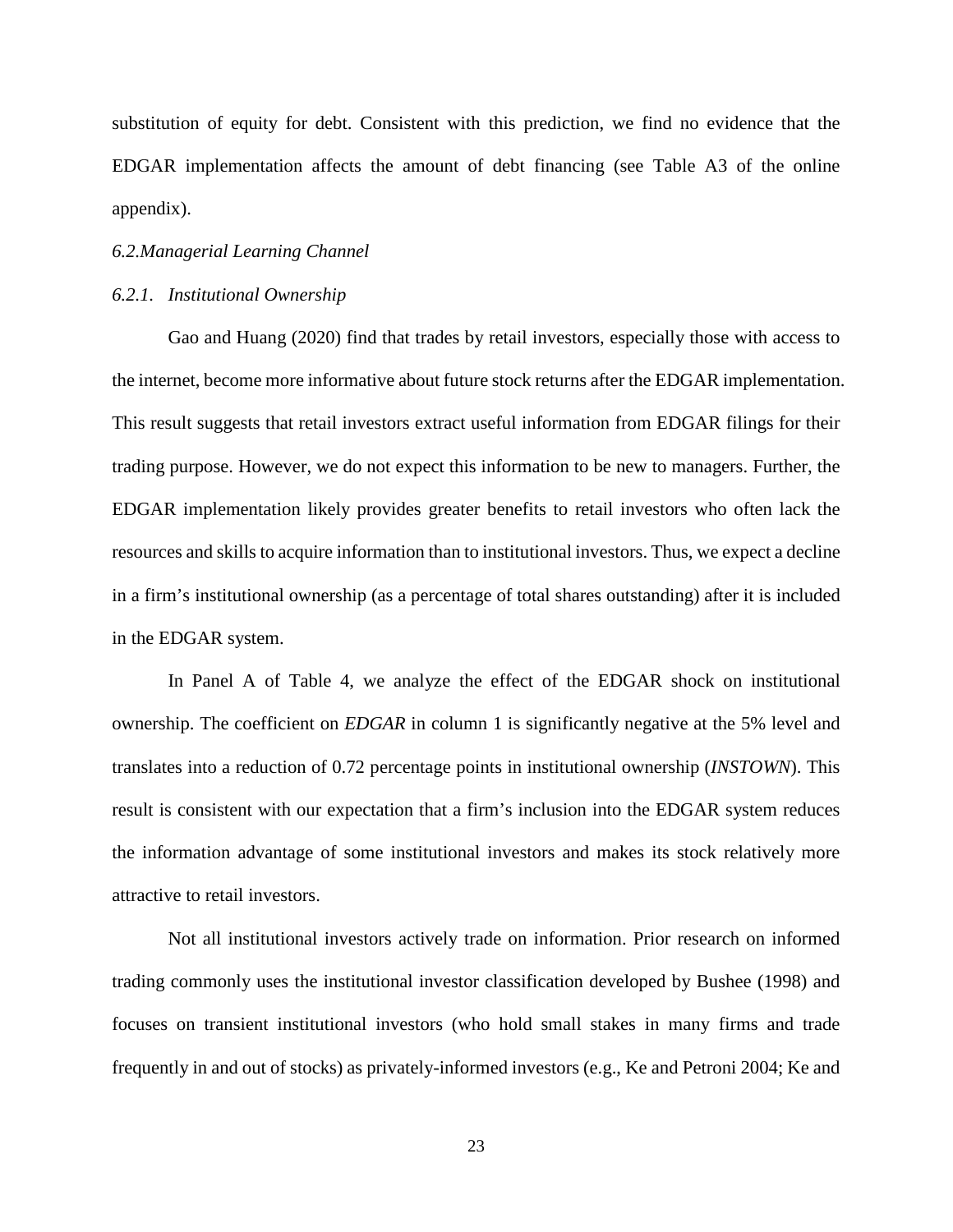Ramalingegowda 2005; Akins, Ng and Verdi 2012). Thus, in columns 3 and 4, we analyze the effect of the EDGAR shock on transient institutional investor ownership (*INSTOWN\_TRA*). The coefficient on *EDGAR* in column 3 is significantly negative at the 5% level and translates into a reduction of 0.38 percentage points in transient institutional investor ownership.

In addition, we repeat the regression for the other two types of institutional investors: quasiindexers (who use indexing or buy-and-hold strategies characterized by high diversification and low portfolio turnover) and dedicated institutional investors (who have large, long-term holdings concentrated in only a few firms). These two types of institutional investors do not actively trade on information as transient institutional investors do, and they are unlikely to affect the extent of revelatory price efficiency. In Table A4 of the online appendix, we show that EDGAR inclusion leads to a decrease in quasi-indexer ownership but an increase in dedicated institutional investor ownership. The reduced ownership by quasi-indexers is consistent with the idea that EDGAR benefits retail investors more and leads to a disproportionate increase in retail investor ownership. The increased ownership by dedicated institutional investors suggests that EDGAR inclusion potentially reduces monitoring costs to these investors and leads to an increased demand from them. $25$ 

Together, the results in Panel A of Table 4 and Gao and Huang (2020) suggest that a firm's inclusion into the EDGAR system levels the playing field and makes its stock relatively more attractive to retail investors than to institutional investors who tend to actively trade on information. By making a firm's disclosures more readily available to retail investors, the EDGAR system improves retail investors' information production but potentially discourages institutional

<span id="page-25-0"></span><sup>&</sup>lt;sup>25</sup> Increased monitoring by investors post EDGAR is likely to lead to an increase in the investment-to-price sensitivity. The observed decrease in the investment-to-price sensitivity suggests that this net effect is likely driven by reduced managerial learning (instead of increased investor monitoring).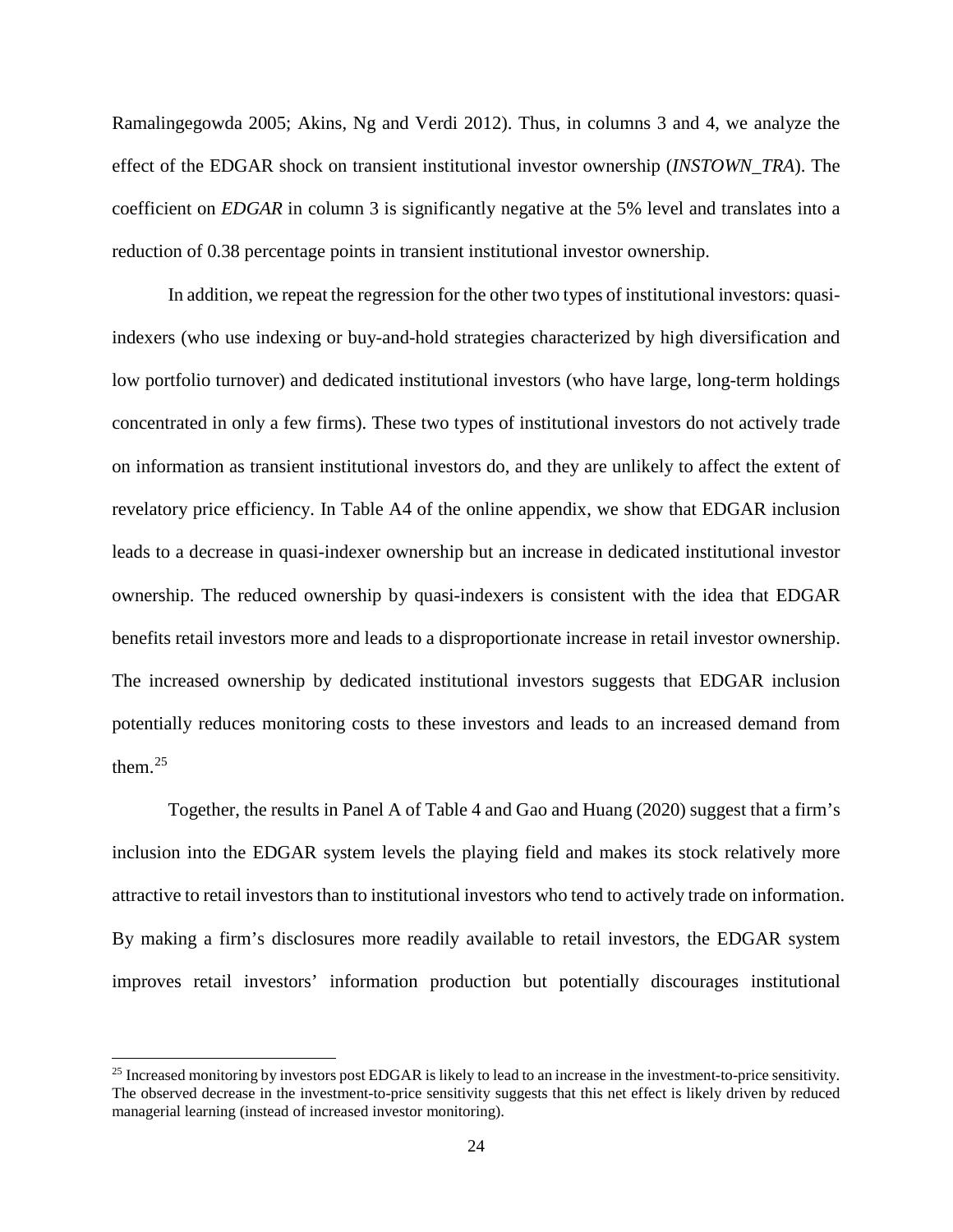investors' private information acquisition. To assess the equilibrium level of private information in prices, we rely on two measures based on structural market microstructure models in the next subsection.

#### *6.2.2. Privately Informed Trading*

We use two measures of private information based on structural market microstructure models. While there are no direct measures of revelatory price efficiency, these two measures of private information are likely to be positively correlated with the extent of revelatory price efficiency (Bond, Edmans, and Goldstein 2012). Our first measure is the probability of informed trading (*GPIN*) based on the Generalized PIN model recently developed in Duarte, Hu, and Young (2020). In the traditional PIN model (Easley, Kiefer, O'Hara, and Paperman 1996), privateinformation arrival is the only cause for increase in expected daily turnover. The GPIN model extends the PIN model by allowing expected daily turnover from noise trading to be random. Duarte, Hu, and Young (2020) show that the GPIN model matches the variability of noise trade in the data and identifies private-information arrival much better than other variants of the PIN model.

Our second measure is the adverse selection component of the bid-ask spread (*LAMBDA*). It represents the magnitude of the revision in the market-maker's beliefs concerning the stock's value induced by order flows, and is estimated as the extent to which stock prices are affected by unexpected order flows (Madhavan, Richardson, and Roomans 1997; Armstrong, Core, Taylor, and Verrecchia 2011). These two measures of private information are complementary as the *GPIN* measure is entirely based on order flows while the *LAMBDA* measure relates unexpected order flows to stock price changes.

The results are reported in Panel B of Table 4. The sample size is reduced for these two measures because both rely on intraday transaction data from the NYSE Trade and Quote (TAQ)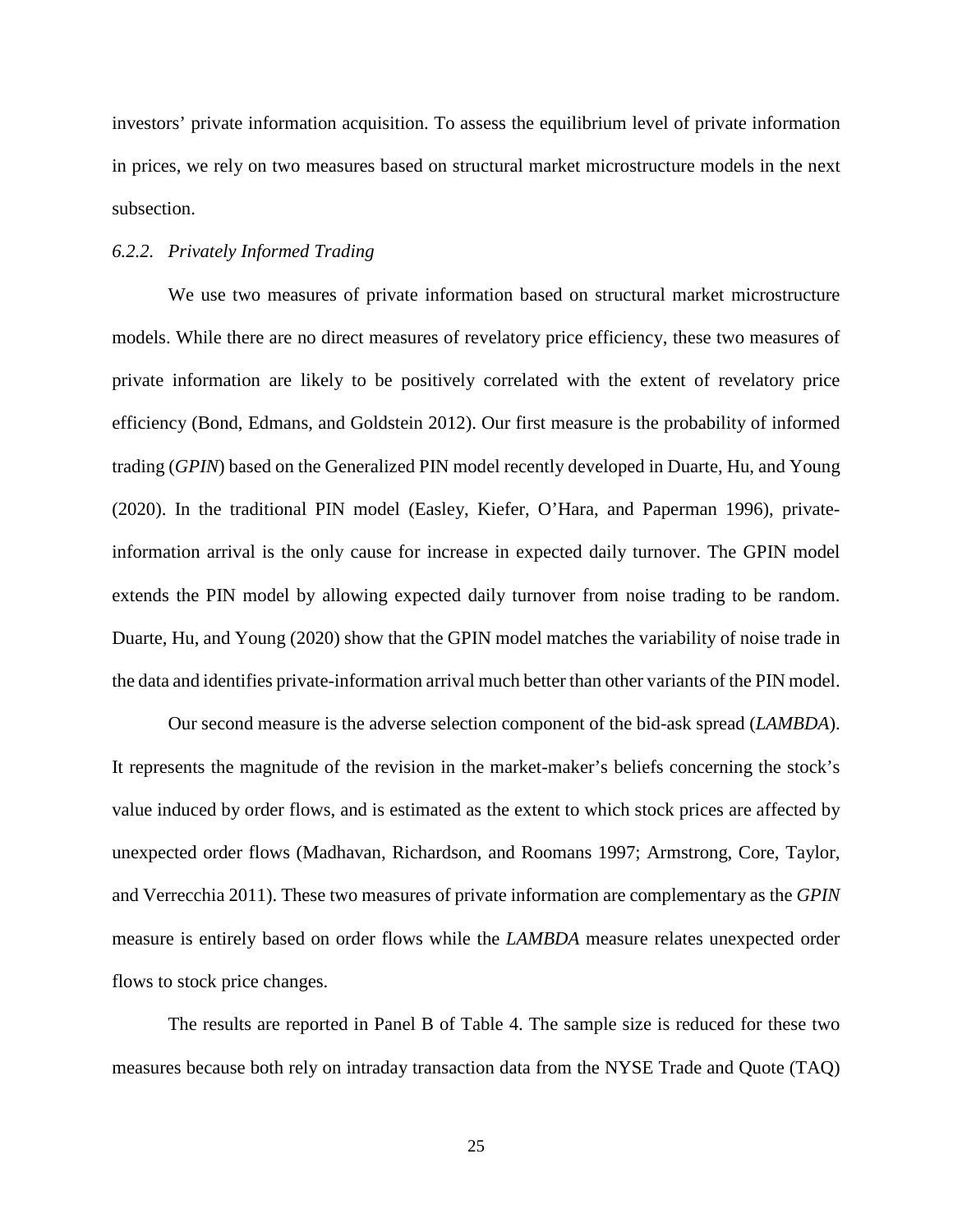database whose coverage starts in 1993. Further, the *GPIN* measure is only computed for NYSE stocks in Duarte, Hu, and Young  $(2020)$ .<sup>[26](#page-27-0)</sup> In columns 1 and 2 where the dependent variable is the probability of informed trading (*GPIN*), the coefficient on *EDGAR* is significantly negative at the 5% level. The coefficient of -2.833 in column 1 translates into an 11% reduction (relative to its sample mean) in *GPIN*. In columns 3 and 4, we replace the dependent variable with the adverse selection component of the bid-ask spread (*LAMBDA*). Similarly, the coefficient on *EDGAR* is significantly negative at the 1% (5%) level in column 3 (column 4). The coefficient of -0.009 in column 3 translates into a 6% reduction (relative to its sample mean) in *LAMBDA*. The results in Panel B suggest a reduction in privately informed trading after the EDGAR implementation.

Prior research also uses price non-synchronicity as a measure of the amount of private information in prices in equilibrium (Chen, Goldstein, and Jiang 2007). We note that the degree of price non-synchronicity is likely driven by the total amount of firm-specific information in prices (from both public and private sources). The result of increased price non-synchronicity after the EDGAR implementation documented in Gao and Huang (2020) suggests that the total amount of firm-specific information increases: the increase in public information dominates the decrease in private information.

#### *6.2.3. Growth Firms versus Value Firms*

l

To provide further evidence to support the managerial learning channel, we perform a cross-sectional analysis. To the extent that investors' information advantage lies in evaluating growth options, we expect that EDGAR inclusion is likely to reduce managerial learning to a greater extent in growth firms than in value firms. To perform this test, we divide the full sample of firms into these two types of firms based on the market-to-book ratios in 1992 (i.e., the last year

<span id="page-27-0"></span><sup>26</sup> We thank Edwin Hu and Daniel Taylor for providing us with the *GPIN* and *LAMBDA* measures, respectively.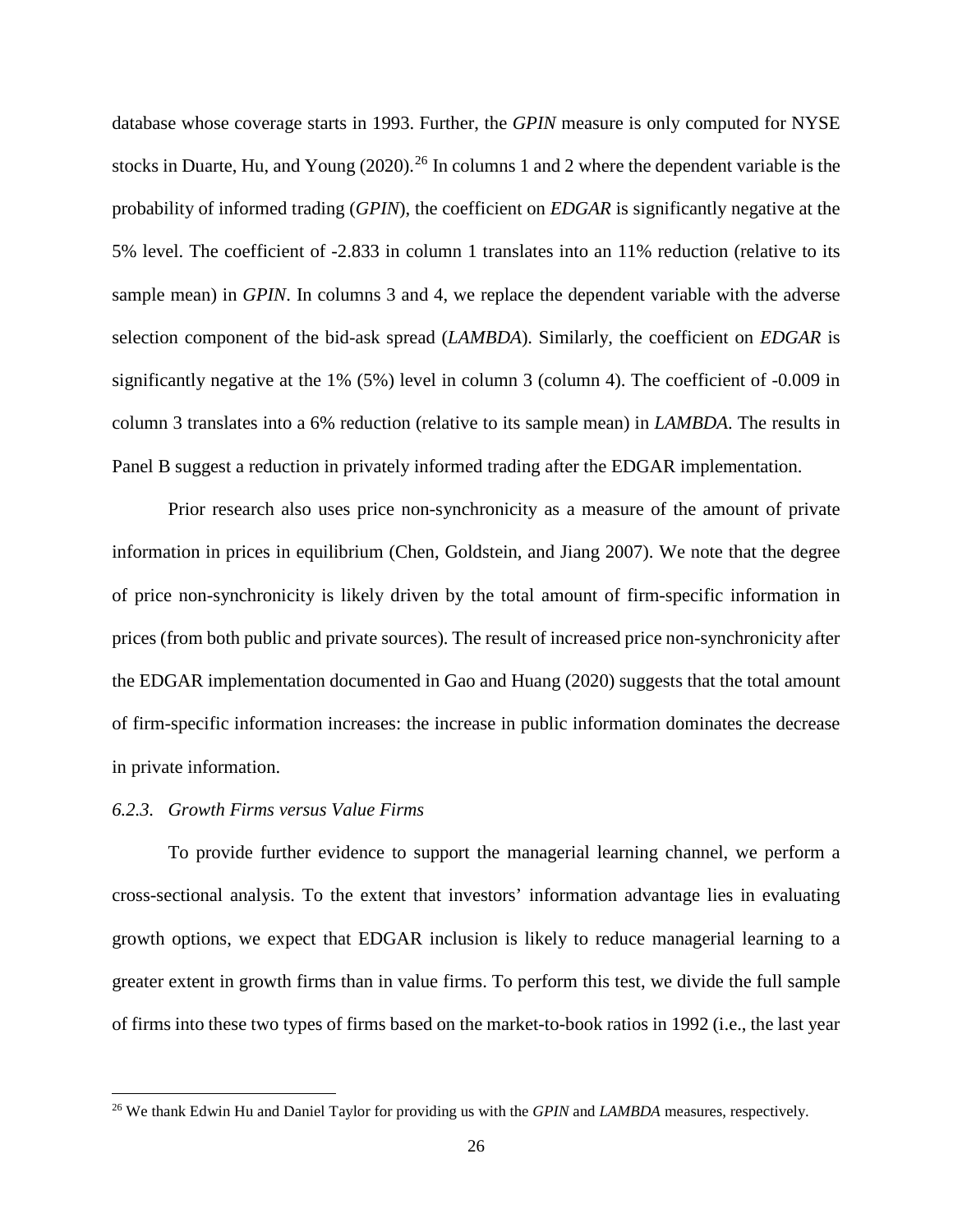prior to the EDGAR implementation). *GROWTH\_FIRM* (*VALUE\_FIRM*) is an indicator that equals one if a firm's market-to-book ratio in 1992 is above (below) the median, and zero otherwise.

In Panel A of Table 5, we replace *EDGAR* in Equation (3) with its interactions with the two firm-type indicators. The coefficient on the interaction term *EDGAR×GROWTH\_FIRM* is significantly negative at the 5% level or better in all columns. In contrast, the coefficient on the interaction term *EDGAR×VALUE\_FIRM* is statistically insignificant across the board. Further, the difference between the coefficients on these two interaction terms is significant at 10% level or better in all columns. Thus, the results in Panel A suggest that the negative effects of the EDGAR shock on institutional ownership and privately informed trading are concentrated in growth firms. $27$ 

In Panel B of Table 5, we repeat the regression on the investment-to-price sensitivity as specified in Equation (2) by replacing *Q×EDGAR* with its interactions with *GROWTH\_FIRM* and *VALUE\_FIRM*. In column 1, we repeat our previous analysis in column 3 of Table 2 for this restricted sample (requiring the availability of the market-to-book ratio in 1992) and the coefficient on  $Q \times EDGAR$  remains significantly negative at the 1% level. In column 2, the coefficient on the interaction term *Q×EDGAR*×*GROWTH\_FIRM* is significantly negative at the 1% level, while the coefficient on *Q×EDGAR*×*VALUE\_FIRM* is statistically insignificant. The difference between these two coefficients is significant at the 1% level. Overall, the observed decline in the investment-to-price sensitivity after the EDGAR shock is concentrated in growth firms, in which managerial learning is expected to be more important.

In Panel C of Table 5, we repeat the analysis on the equity financing channel and the level of investment by replacing *EDGAR* with its interactions with *GROWTH\_FIRM* and *VALUE\_FIRM*.

<span id="page-28-0"></span> $27$  Our inferences are unchanged when we include the (endogenous) firm-level controls as in Table 4.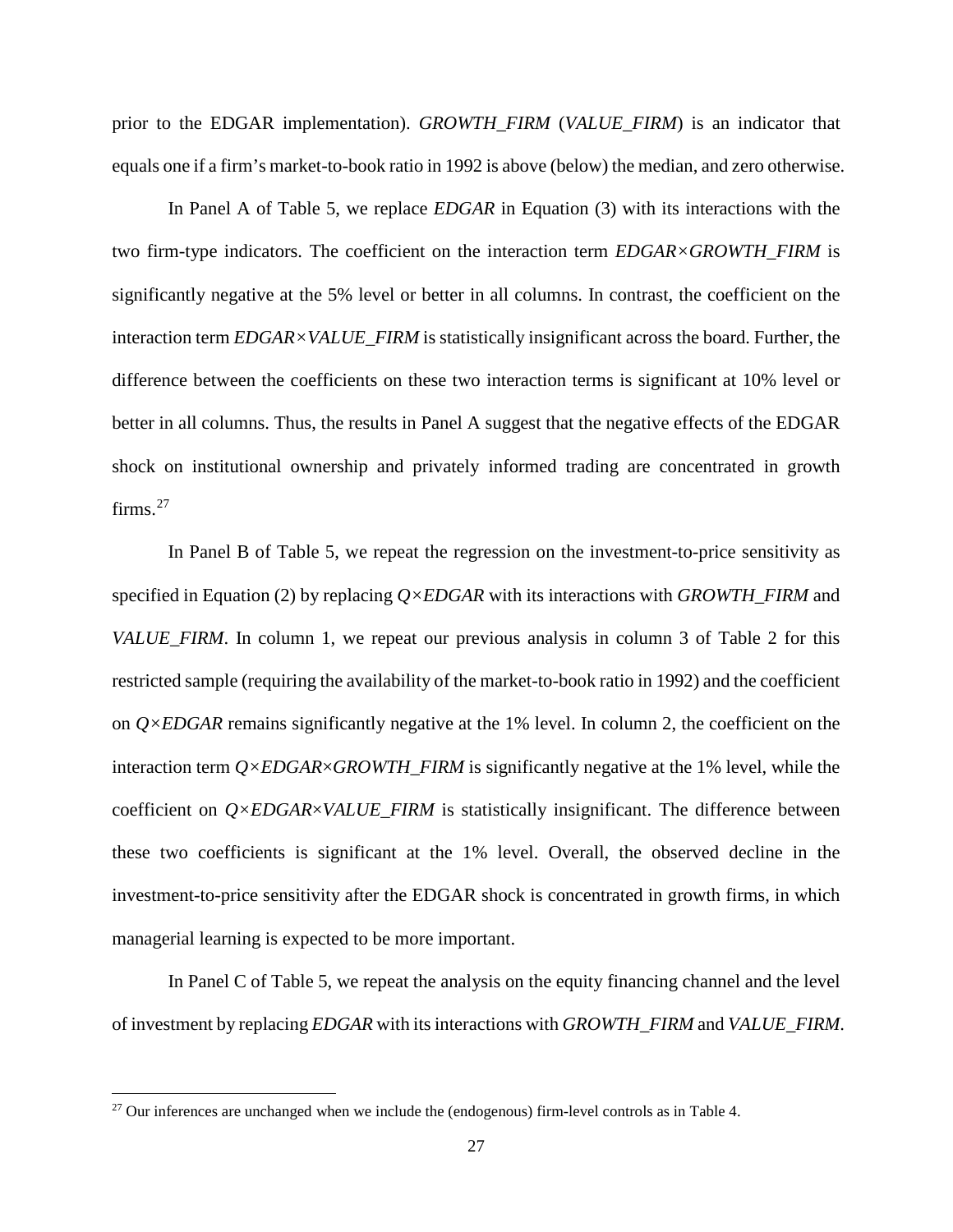We find that the observed EDGAR effects on stock liquidity, return volatility, equity financing, and corporate investment are concentrated in value firms. We view these results as descriptive and consistent with the Myers and Majluf (1984) framework in which information asymmetry about assets in place (not growth options) causes adverse selection problems.

#### **7. Additional Analysis**

#### *7.1.Firm Performance*

In this section, we investigate the effects of the EDGAR implementation on *ex post* firm performance. We perform two sets of tests as follows. First, in Panel A of Table 6, we rerun the regression model in Equation (3) by replacing the dependent variable with return on equity (*ROE*), return on assets (*ROA*), and sales growth (*ΔSALES*). We report the regression results without and with control variables in the odd and even columns, respectively. The coefficient on *EDGAR* is significantly positive at the 5% level or better in all six columns, suggesting that the EDGAR shock has a positive effect on firm profitability and sales growth. In terms of economic significance, the coefficients in columns 1, 3, and 5 (i.e., 0.388, 0.198, and 2.878) translate into an increase of 9% in *ROE*, 12% in *ROA*, and 20% in *ΔSALES* (relative to their sample means), respectively. We plot the dynamic diff-in-diff estimates (along with the 95% confidence intervals) of the effects of the EDGAR implementation on firm performance in Figures A1 to A3 of the online appendix. We observe no difference in pre-trends in firm performance between the treatment and control groups, supporting the parallel-trends assumption. The figures also show that the treatment effects become statistically significant only after a few quarters following the EDGAR shock.

Second, we rerun the same regression but replace *EDGAR* with *EDGAR*×*GROWTH\_FIRM* and *EDGAR*×*VALUE\_FIRM* in Panel B of Table 6. The coefficient on *EDGAR*×*VALUE\_FIRM* is significantly positive at the 1% level, while the coefficient on *EDGAR*×*GROWTH\_FIRM* is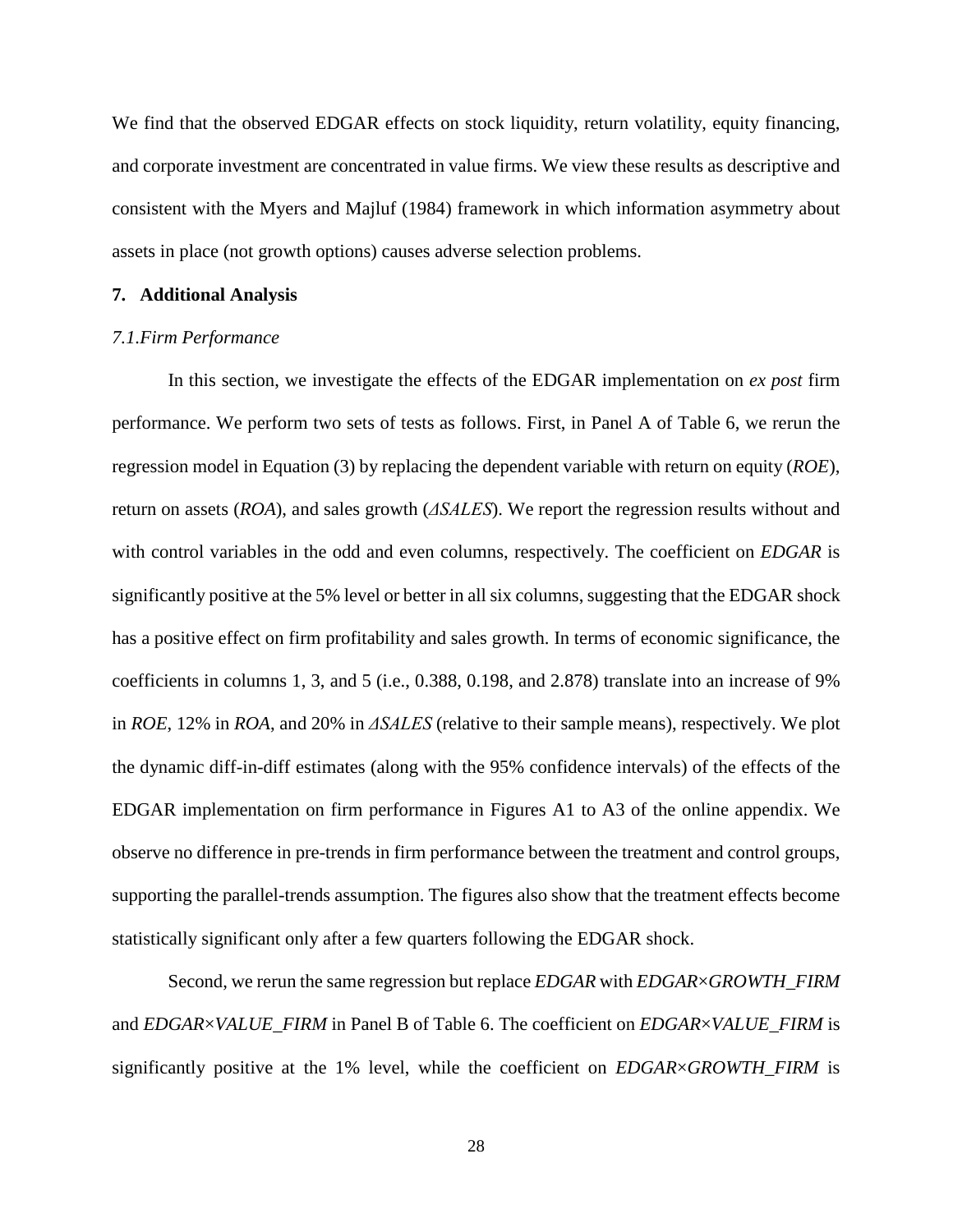negative and statistically insignificant in all columns. The difference between the coefficients on these two interaction terms is significant at the 1% level in all columns. These results show that the observed improvement in firm profitability and sales growth is concentrated in value firms.<sup>28</sup>

Third, we further divide growth firms into high-growth and low-growth firms and include *EDGAR*×*HIGH\_GROWTH\_FIRM* and *EDGAR*×*LOW\_GROWTH\_FIRM* in the regression models in Panel C of Table 6. [29](#page-30-1) The coefficient on *EDGAR*×*HIGH\_GROWTH\_FIRM* is significantly negative in all columns, while the coefficient on *EDGAR*×*LOW\_GROWTH\_FIRM* is positive and largely statistically insignificant. The difference between the coefficients on these two interaction terms is significant at the 5% level or better in all columns. This significant decline in firm profitability and sales growth in high-growth firms suggests that the negative performance effect of reduced managerial learning dominates the positive performance effect of the EDGAR implementation for these firms.<sup>[30](#page-30-2)</sup>

Collectively, the results in Table 6 reflect the dual effects of greater and broader information dissemination facilitated by modern information technologies. On the one hand, it can better incentivize managers to take value-maximizing actions and improve firm performance. On the other hand, it can hurt firm performance by discouraging privately informed trading and reducing managerial learning from the market. Our evidence suggests that the former effect dominates in value firms while the latter effect dominates in high-growth firms.

<span id="page-30-0"></span><sup>&</sup>lt;sup>28</sup> In terms of economic significance, the coefficients on *EDGAR*×*VALUE\_FIRM* in columns 1, 3, and 5 translate into an increase of 25% in *ROE*, 32% in *ROA*, and 45% in  $\triangle SALES$  (relative to their sample means), respec

<span id="page-30-1"></span><sup>&</sup>lt;sup>29</sup> HIGH GROWTH FIRM (LOW GROWTH FIRM) is an indicator that equals one if a growth firm's market-tobook ratio in 1992 is above (below) the median of growth firms, and zero otherwise.

<span id="page-30-2"></span><sup>&</sup>lt;sup>30</sup> We also repeat our analysis in Table 5 for high-growth and low-growth firms and do not find evidence that the EDGAR implementation differentially reduces privately informed trading or the investment-to-price sensitivity for these two types of growth firms. These results suggest that the same degree of reduced managerial learning can be more detrimental to high-growth firms than to low-growth firms.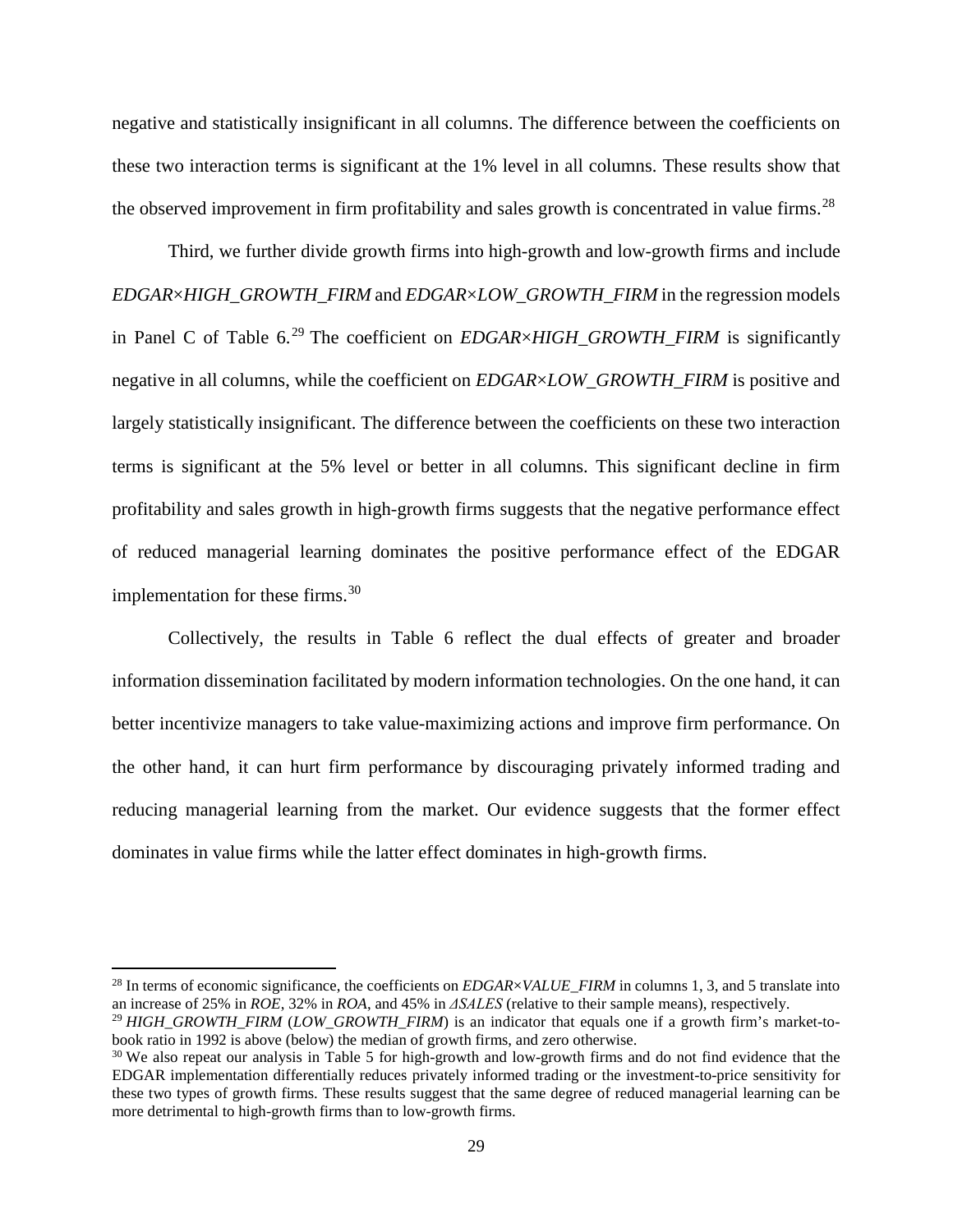## *7.2.Robustness Checks*

We conduct three additional analyses to ensure the robustness of our results. First, we repeat our analysis after excluding firms assigned to Group CF-01 (i.e., the first group) as this group contains "transitional" filers that volunteered to file electronically prior to the mandatory phase-in of the EDGAR system in April 1993 (SEC Release No. 33-6977).<sup>[31](#page-31-0)</sup> Table 7 reports the results for this analysis. Both the magnitude and statistical significance of the coefficients on *Q* and *EDGAR*×*Q* are quite similar to those reported in Table 2.

Second, we repeat our analysis after redefining the *EDGAR* indicator for firms assigned to groups CF-01 through CF-04 (i.e., the first four groups) to take the value of one if the firm-quarter is after January 17, 1994 (when all electronic EDGAR filings became freely available online via a National Science Foundation grant to New York University) and zero otherwise. Prior to January 17, 1994, electronic EDGAR filings were available through Mead Data Central (a commercial data vendor) for a fee.<sup>[32](#page-31-1)</sup> Table 8 presents the results and our inferences remain largely unchanged.

Third, we repeat our analysis with a matched sample, where treated firms are from groups CF-01 through CF-07 and control firms are selected from the set of to-be-treated firms using a nearest-neighbor propensity-score method.<sup>[33](#page-31-2)</sup> Treated firms are tracked in the window of quarters [-4, +4], with quarter 0 being the EDGAR implementation quarter. We match treated and controls on three dimensions (i.e., *Q*, *CF*, and *SIZE*) in the quarter before the EDGAR implementation. [34](#page-31-3) Table 9 shows that our results continue to hold in this matched sample.

<span id="page-31-0"></span> $31$  The SEC started developing an electronic disclosure system in 1983. A pilot system was opened for volunteers filing with the SEC by the fall of 1984. On July 15, 1992, the operational EDGAR system was made available to those filers. See the regulatory overview of electronic filing at: [https://www.sec.gov/info/edgar/regoverview.htm.](https://www.sec.gov/info/edgar/regoverview.htm) 32 See "Plan Opens More Data to Public" by the *New York Times* (October 22, 1993).

<span id="page-31-1"></span>

<span id="page-31-2"></span><sup>33</sup> Following Chang, Ljungqvist and Tseng (2020), we exclude firms from groups CF-08 through CF-10 in constructing the treated firms as they lack (to-be-treated) control firms.

<span id="page-31-3"></span><sup>&</sup>lt;sup>34</sup> We only consider matches in the common support, using a 0.05 caliper.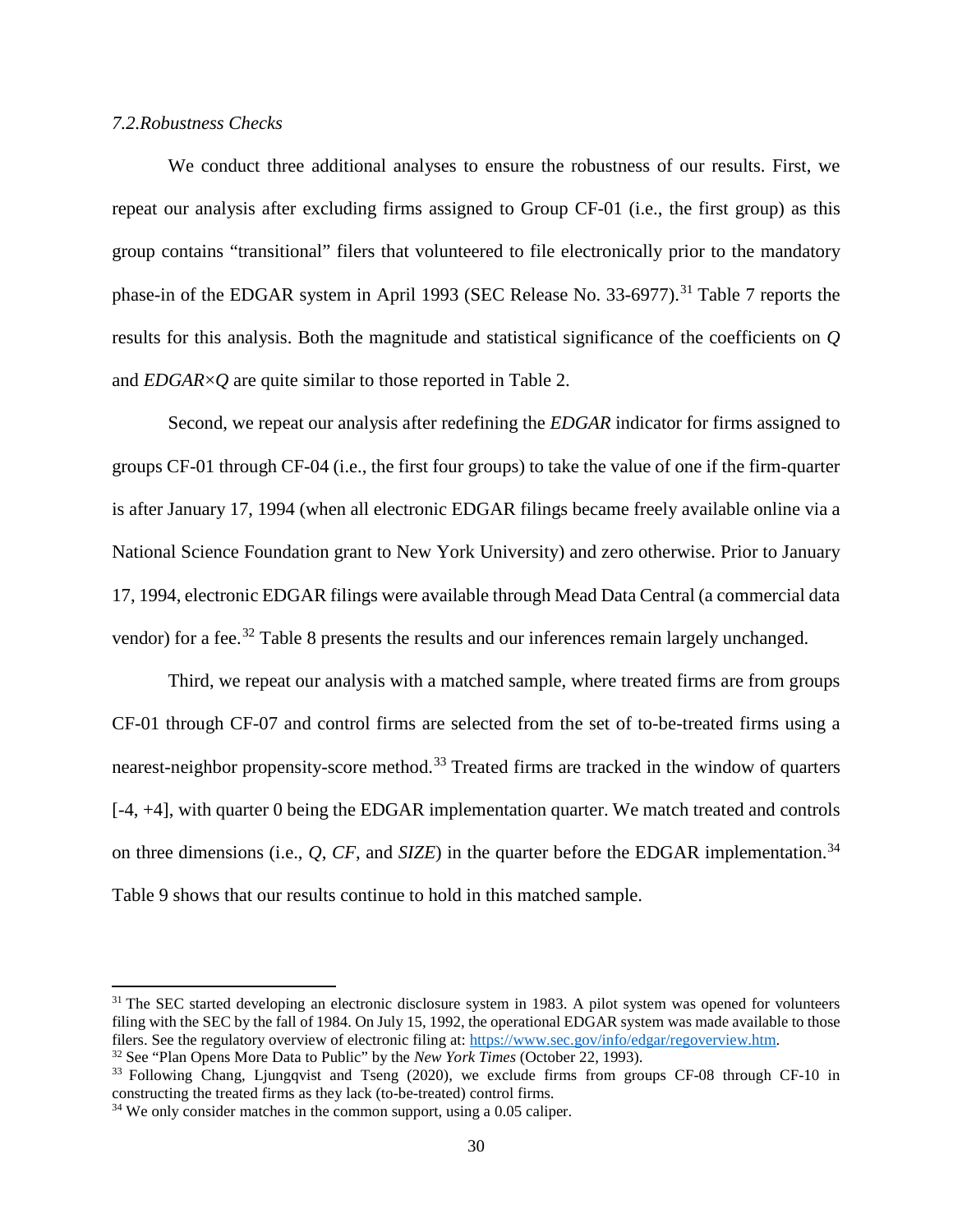#### **8. Conclusions**

Modern information technologies have greatly facilitated timely dissemination of information to a broad base of investors at low costs. In this paper, we exploit the staggered mandatory implementation of the EDGAR system from 1993 to 1996 as a shock to information dissemination technologies. We find that the EDGAR implementation leads to a 10% increase in the level of corporate investment but a 20% decrease in the investment-to-price sensitivity. The increased level of investment is explained by the findings that broader information dissemination leads to an increase in stock liquidity, a decrease in return volatility, and an increase in the level of equity financing. The decreased investment-to-price sensitivity suggests that greater dissemination of corporate disclosures can crowd out private information acquisition and reduce managerial learning from prices. Further, we show that the EDGAR implementation leads to an improvement in performance in value firms but a decline in performance in high-growth firms where learning from the market is particularly important.

Overall, our findings suggest that it is important to consider the tradeoff between financing and learning from prices when evaluating the real effects of modern information technologies. With the rise of FinTech innovation through big data or machine learning techniques, the investing public can now obtain a huge amount of data at relatively low costs (Goldstein, Jiang, and Karolyi 2019). We might reasonably expect the decline in the cost of accessing information to increase forecasting price efficiency. However, our findings suggest that the effect of FinTech innovation on real efficiency is more nuanced as it might dampen investors' incentives to engage in private information acquisition and reduce managerial learning from prices. Moreover, greater information production and dissemination brought by modern technologies may not necessarily enhance the welfare of investors as they can lead to a reduction in risk-sharing and trading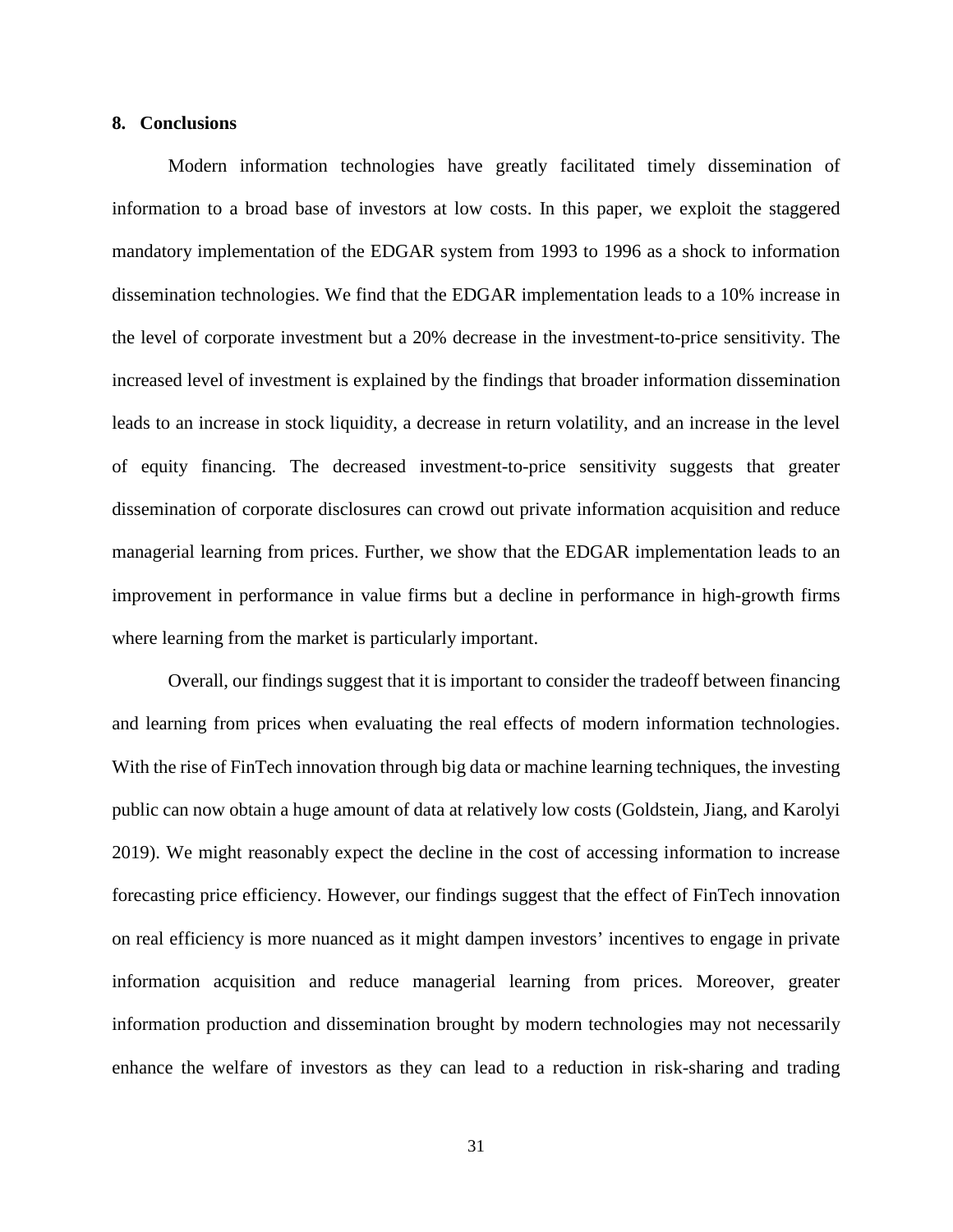opportunities among investors (Hirshleifer 1971; Kurlat and Veldkamp 2015) and an overweight on public signals due to beauty-contest incentives (Morris and Shin 2002). Evaluating these various tradeoffs brought by FinTech developments is an interesting avenue for future research.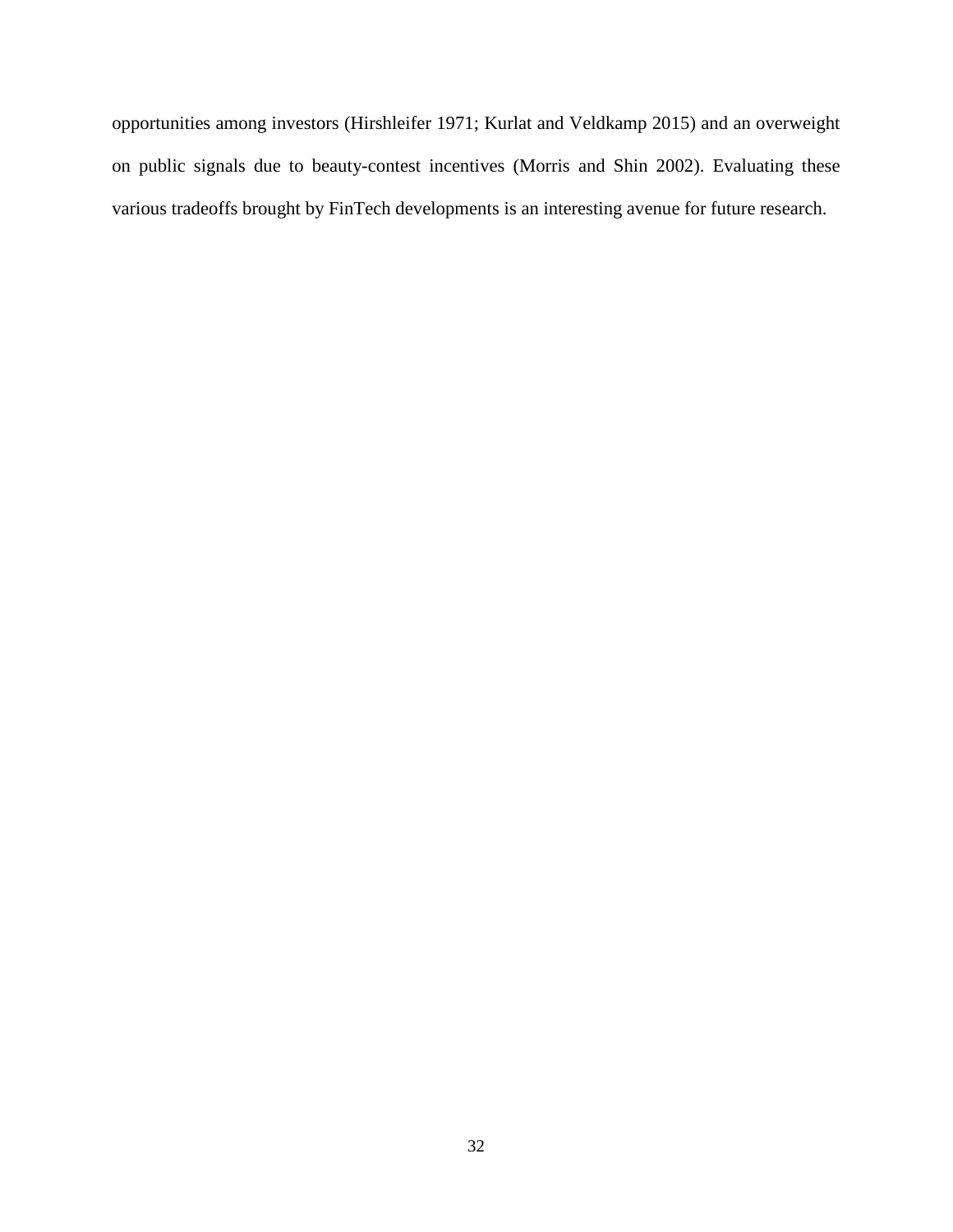#### **References**

- Akins, B.K., Ng, J., Verdi, R.S., 2012. Investor competition over information and the pricing of information asymmetry. *The Accounting Review* 87 (1), 35–58.
- Alti, A., 2003. How sensitive is investment to cash flow when financing is frictionless? *Journal of Finance* 58 (2), 707–722.
- Amihud, Y., 2002. Illiquidity and stock returns: Cross-section and time-series effects. *Journal of Financial Markets* 5 (1), 31–56.
- Angrist, J.D., Pischke, J.S., 2009. *Mostly Harmless Econometrics: An Empiricist's Companion*. Princeton University Press.
- Armstrong, C.S., Core, J.E., Taylor, D.J., Verrecchia, R.E., 2011. When does information asymmetry affect the cost of capital? *Journal of Accounting Research* 49 (1), 1–40.
- Asthana, S., Balsam, S., Sankaraguruswamy, S., 2004. Differential response of small versus large investors to 10‐K filings on EDGAR. *The Accounting Review* 79 (3), 571–589.
- Bai, J., Philippon, T., Savov, A., 2016. Have financial markets become more informative? *Journal of Financial Economics* 122 (3), 625–654.
- Bakke, T.E., Whited, T.M., 2010. Which firms follow the market? An analysis of corporate investment decisions. *Review of Financial Studies* 23 (5), 1941–1980.
- Bertrand, M., Mullainathan, S., 2003. Enjoying the quiet life? Corporate governance and managerial preferences. *Journal of Political Economy* 111 (5), 1043–1075.
- Bird, A., Karolyi, S.A., Ruchti, T., Truong, P., 2020. More is less: Publicizing information and market feedback. Working Paper.
- Blankespoor, E., deHaan, E., Marinovic, I., 2020. Disclosure processing costs, investors' information choice, and equity market outcomes: A review. *Journal of Accounting and Economics* 70 (2–3), 101344.
- Bond, P., Edmans, A., Goldstein, I., 2012. The real effects of financial markets. *Annual Review of Financial Economics* 4, 339–360.
- Bushee, B. 1998. The influence of institutional investors on myopic R&D investment behavior. *The Accounting Review* 73 (3), 305–333.
- Chang, Y.C., Hsiao, P.J., Ljungqvist, A., Tseng, K., 2020. Testing disagreement models. *CEPR Discussion Paper* No. DP14677.
- Chang, Y.C., Ljungqvist, A., Tseng, K., 2020. Do corporate disclosures constrain strategic analyst behavior? *CEPR Discussion Paper* No. DP14678.
- Chen, J.Z., Hong, H.A., Kim, J.B., Ryou, J.W., 2021. Information processing costs and corporate tax avoidance: Evidence from the SEC's XBRL mandate. *Journal of Accounting and Public Policy* 40 (2), 106822.
- Chen, Q., Goldstein, I., Jiang, W., 2007. Price informativeness and investment sensitivity to stock price. *Review of Financial Studies* 20 (3), 619–650.
- Corwin, S.A., Schultz, P., 2012. A simple way to estimate bid‐ask spreads from daily high and low prices. *Journal of Finance* 67 (2), 719–760.
- Dessaint, O., Foucault, T., Frésard, L., Matray, A., 2019. Noisy stock prices and corporate investment. *Review of Financial Studies* 32 (7), 2625–2672.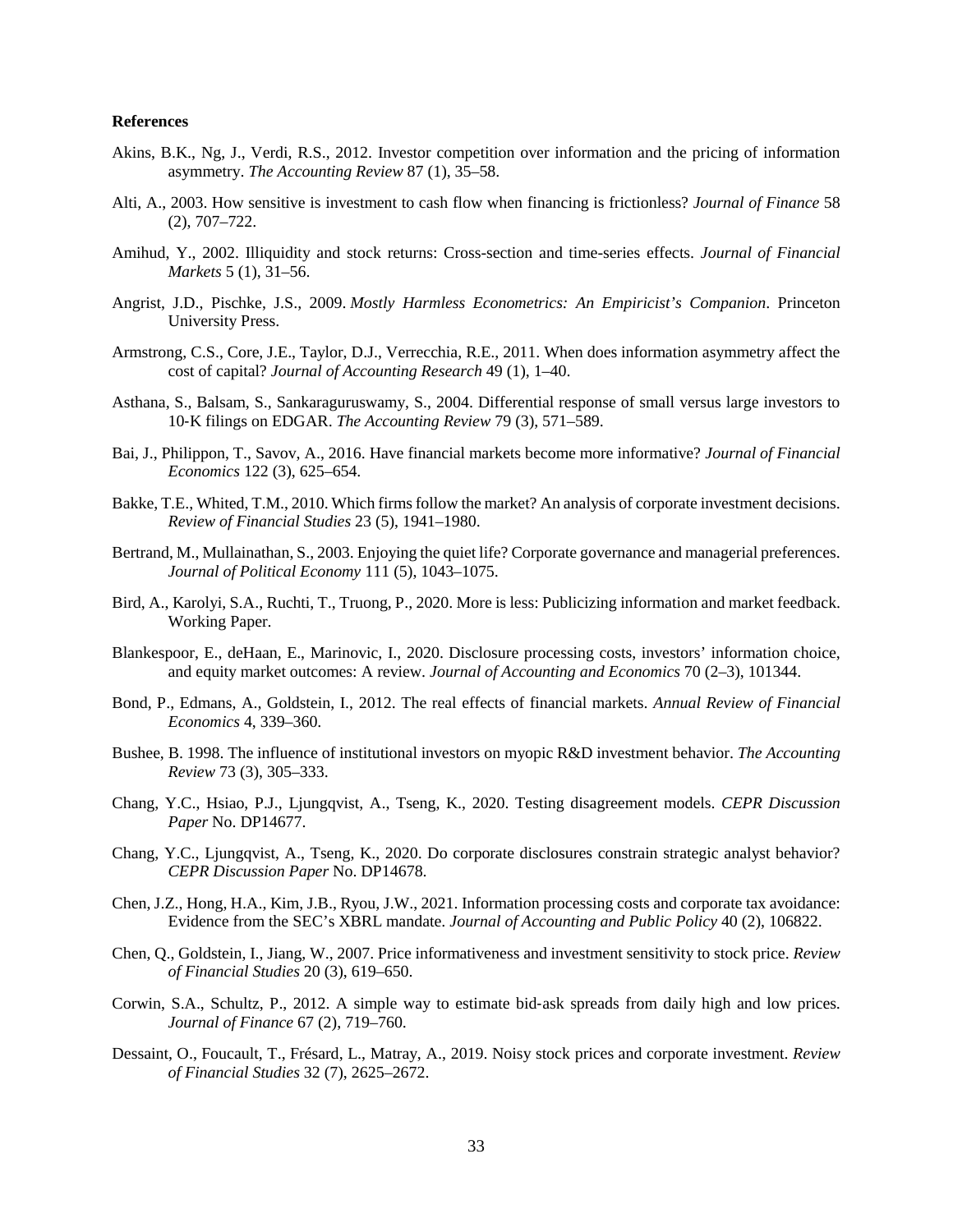- Diamond, D.W., Verrecchia, R.E., 1991. Disclosure, liquidity, and the cost of capital. *Journal of Finance* 46 (4), 1325–1359.
- Dick-Nielsen, J., Rossi, M., 2019. The cost of immediacy for corporate bonds. *Review of Financial Studies* 32  $(1), 1-41.$
- Dierkens, N., 1991. Information asymmetry and equity issues. *Journal of Financial and Quantitative Analysis* 26 (2), 181–200.
- D'Souza, J.M., Ramesh, K., Shen, M., 2010. The interdependence between institutional ownership and information dissemination by data aggregators. *The Accounting Review* 85 (1), 159–193.
- Duarte, J., Hu, E., Young, L., 2020. A comparison of some structural models of private information arrival. *Journal of Financial Economics* 135 (3), 795–815.
- Dugast, J., Foucault, T., 2018. Data abundance and asset price informativeness*. Journal of Financial Economics* 130 (2), 367–391.
- Dye, R.A., Sridhar, S.S., 2002. Resource allocation effects of price reactions to disclosures. *Contemporary Accounting Research* 19 (3), 385–410.
- Easley, D., Kiefer, N.M., O'Hara, M., Paperman, J.B., 1996. Liquidity, information, and infrequently traded stocks. *Journal of Finance* 51(4), 1405–1436.
- Edmans, A., Goldstein, I., Jiang, W., 2015. Feedback effects, asymmetric trading, and the limits to arbitrage. *American Economic Review* 105 (12), 3766–3797.
- Edmans, A., Jayaraman, S., Schneemeier, J., 2017. The source of information in prices and investment-price sensitivity. *Journal of Financial Economics* 126 (1), 74–96.
- Fama, E.F., French, K.R., 1993. Common risk factors in the returns on stocks and bonds. *Journal of Financial Economics* 33 (1), 3–56.
- Fama, E.F., Miller, M.H., 1972. *The Theory of Finance*. New York: Holt, Rinehart, and Winston.
- Fang, V.W., Noe, T.H., Tice, S., 2009. Stock market liquidity and firm value. *Journal of Financial Economics* 94 (1), 150–169.
- Foucault, T., Frésard, L., 2012. Cross-listing, investment sensitivity to stock price, and the learning hypothesis. *Review of Financial Studies* 25 (11), 3305–3350.
- Foucault, T., Frésard, L., 2014. Learning from peers' stock prices and corporate investment. *Journal of Financial Economics* 111 (3), 554–577.
- Gao, M., Huang, J., 2020. Informing the market: The effect of modern information technologies on information production. *Review of Financial Studies* 33 (4), 1367–1411.
- Gao, P., Liang, P.J., 2013. Informational feedback, adverse selection, and optimal disclosure policy. *Journal of Accounting Research* 51 (5), 1133–1158.
- Goldstein, I., Guembel, A., 2008. Manipulation and the allocational role of prices. *Review of Economic Studies* 75 (1), 133–164.
- Goldstein, I., Jiang, W., Karolyi, G.A., 2019. To FinTech and beyond. *Review of Financial Studies* 32 (5), 1647– 1661.
- Goldstein, I., Yang, L., 2015. Information diversity and complementarities in trading and information acquisition. *Journal of Finance* 70 (4), 1723–1765.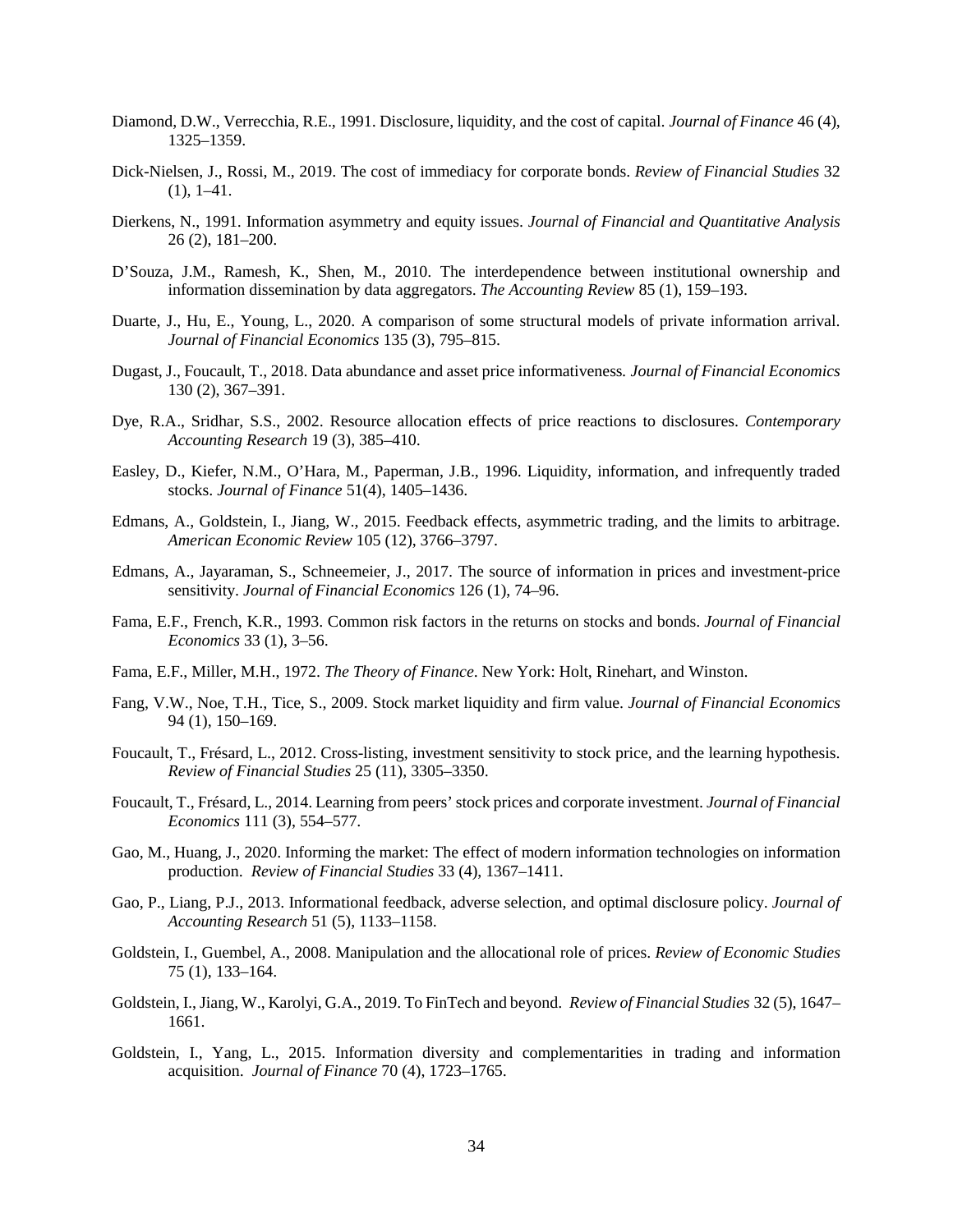- Goldstein, I., Yang, L., 2017. Information disclosure in financial markets. *Annual Review of Financial Economics* 9, 101–125.
- Goldstein, I., Yang, L., 2019. Good disclosure, bad disclosure. *Journal of Financial Economics* 131 (1), 118- 138.
- Gomez, E., 2020. The effect of mandatory disclosure dissemination on information asymmetry: Evidence from the implementation of the EDGAR System. Working Paper.
- Gormley, T.A., Matsa, D.A., 2016. Playing it safe? Managerial preferences, risk, and agency conflicts. *Journal of Financial Economics* 122 (3), 431–455.
- Griffin, P.A., 2003. Got information? Investor response to form 10-K and form 10-Q EDGAR filings. *Review of Accounting Studies* 8 (4), 433–460.
- Guo, F., Lisic, L.L., Stuart, M.D., Wang, C., 2019. The impact of information technology on stock price crash risk: Evidence from the EDGAR implementation. Working Paper.
- Hayek, F.A., 1945. The use of knowledge in society. *American Economic Review* 35 (4), 519–530.
- Heitzman, S., Huang, M., 2019. Internal information quality and the sensitivity of investment to market prices and accounting profits. *Contemporary Accounting Research* 36 (3), 1699–1723.
- Hirshleifer, J., 1971. The private and social value of information and the reward to inventive activity. *American Economic Review* 61 (4), 561–574.
- Jayaraman, S., Wu, J.S., 2019. Is silence golden? Real effects of mandatory disclosure. *Review of Financial Studies* 32 (6), 2225–2259.
- Jayaraman, S., Wu, J.S., 2020. Should I stay or should I grow? Using voluntary disclosure to elicit market feedback. *Review of Financial Studies* 33 (8), 3854–3888.
- Kanodia, C., Sapra, H., 2016. A real effects perspective to accounting measurement and disclosure: Implications and insights for future research. *Journal of Accounting Research* 54 (2), 623–676.
- Ke, B., Petroni, K., 2004. How informed are actively trading institutional investors? Evidence from their trading behavior before a break in a string of consecutive earnings increases. *Journal of Accounting Research* 42 (5), 895–927.
- Ke, B., Ramalingegowda, S., 2005. Do institutional investors exploit the post-earnings announcement drift? *Journal of Accounting and Economics* 39 (1), 25–53.
- Kim, Y., Li, S., Pan, C., Zuo, L., 2013. The role of accounting conservatism in the equity market: Evidence from seasoned equity offerings. *The Accounting Review* 88 (4), 1327–1356.
- Kothari, S., So, E.C., Verdi, R., 2016. Analysts' forecasts and asset pricing: A survey. *Annual Review of Financial Economics* 8, 197–219.
- Kurlat, P., Veldkamp, L., 2015. Should we regulate financial information? *Journal of Economic Theory* 158 (B), 697–720.
- Lai, S., Lin, C., Ma, X., 2020. RegTech adoption and the cost of capital. Working Paper.
- Lee, C.M., So, E.C., 2015. Alphanomics: The informational underpinnings of market efficiency. *Foundations and Trends® in Accounting* 9 (2–3), 59–258.
- Leuz, C., Wysocki, P.D., 2016. The economics of disclosure and financial reporting regulation: Evidence and suggestions for future research. *Journal of Accounting Research* 54 (2), 525–622.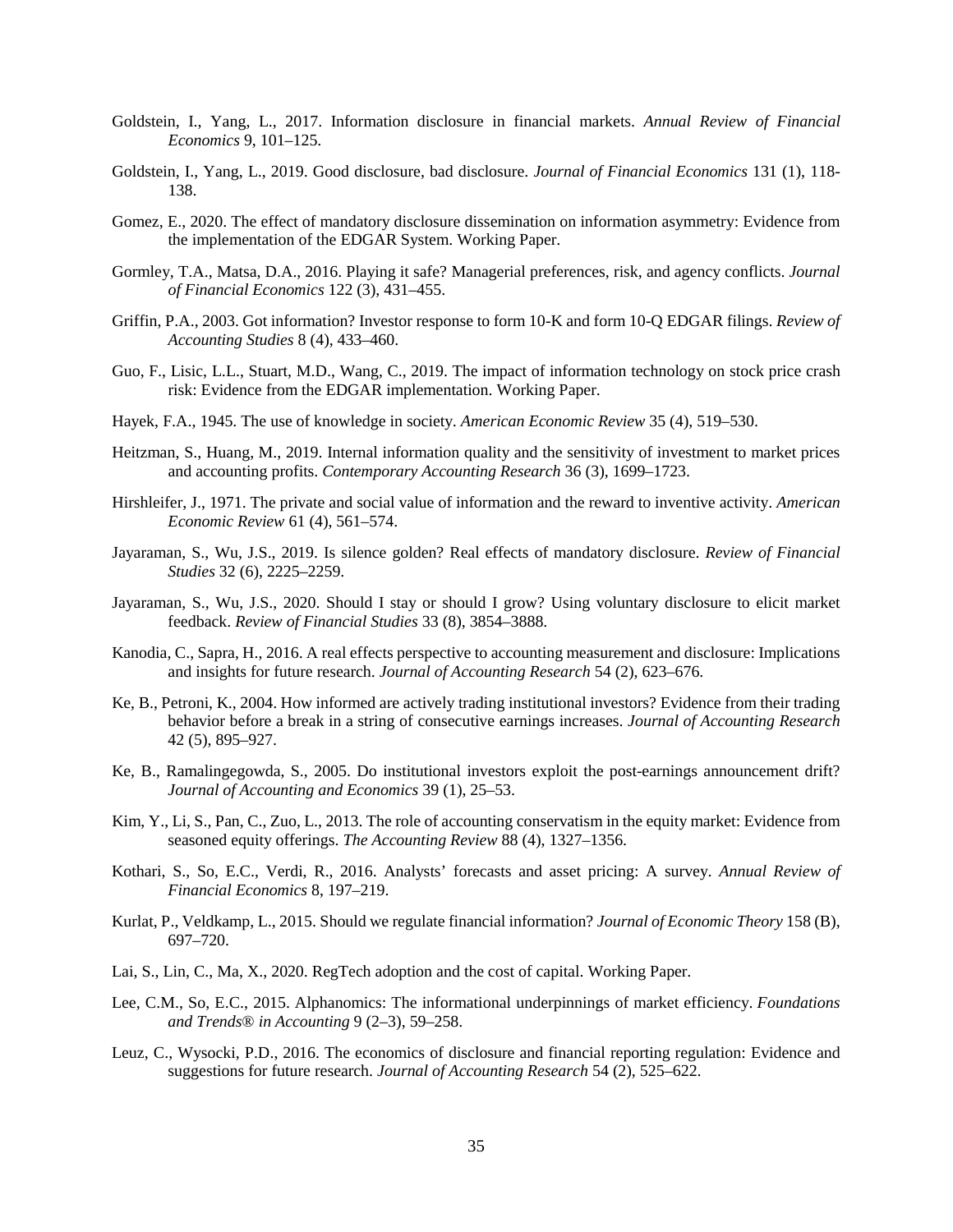- Li, E.X., Ramesh, K., 2009. Market reaction surrounding the filing of periodic SEC reports. *The Accounting Review* 84 (4), 1171–1208.
- Lin, T., Liu, Q., Sun, B., 2019. Contractual managerial incentives with stock price feedback. *American Economic Review* 109 (7), 2446–2468.
- Luo, Y., 2005. Do insiders learn from outsiders? Evidence from mergers and acquisitions. *Journal of Finance* 60 (4), 1951–1982.
- Madhavan, A., Richardson, M., Roomans, M., 1997. Why do security prices change? A transaction-level analysis of NYSE stocks. *Review of Financial Studies* 10 (4), 1035–1064.
- Merton, R.C., 1987. A simple model of capital market equilibrium with incomplete information. *Journal of Finance* 42 (3), 483–510.
- Moeller, S.B., Schlingermann, F.P., Stulz, R.M., 2007. How do diversity of opinion and information asymmetry affect acquirer returns? *Review of Financial Studies* 20 (6), 2047–2078.
- Morris, S., Shin, H.S., 2002. Social value of public information. *American Economic Review* 92 (5), 1521–1534.
- Myers, S.C., Majluf, N.S., 1984. Corporate financing and investment decisions when firms have information that investors do not have. *Journal of Financial Economics* 13 (2), 187–221.
- Ni, X., Wang, Y., Yin, D., 2021. Does modern information technology attenuate managerial information hoarding? Evidence from EDGAR implementation. Working Paper.
- Petersen, M.A., 2009. Estimating standard errors in finance panel data sets: Comparing approaches. *Review of Financial Studies* 22 (1), 435–480.
- Rappaport, A., 1987. Stock market signals to managers. *Harvard Business Review* 65 (6), 57–62.
- Roychowdhury, S., Shroff, N., Verdi, R.S., 2019. The effects of financial reporting and disclosure on corporate investment: A review. *Journal of Accounting and Economics* 68 (2–3), 101246.
- Soros, G., 1994. *The Alchemy of Finance: Reading the Mind of the Market*. New York: John Wiley & Sons.
- Zuo, L., 2016. The informational feedback effect of stock prices on management forecasts. *Journal of Accounting and Economics* 61 (2–3), 391–413.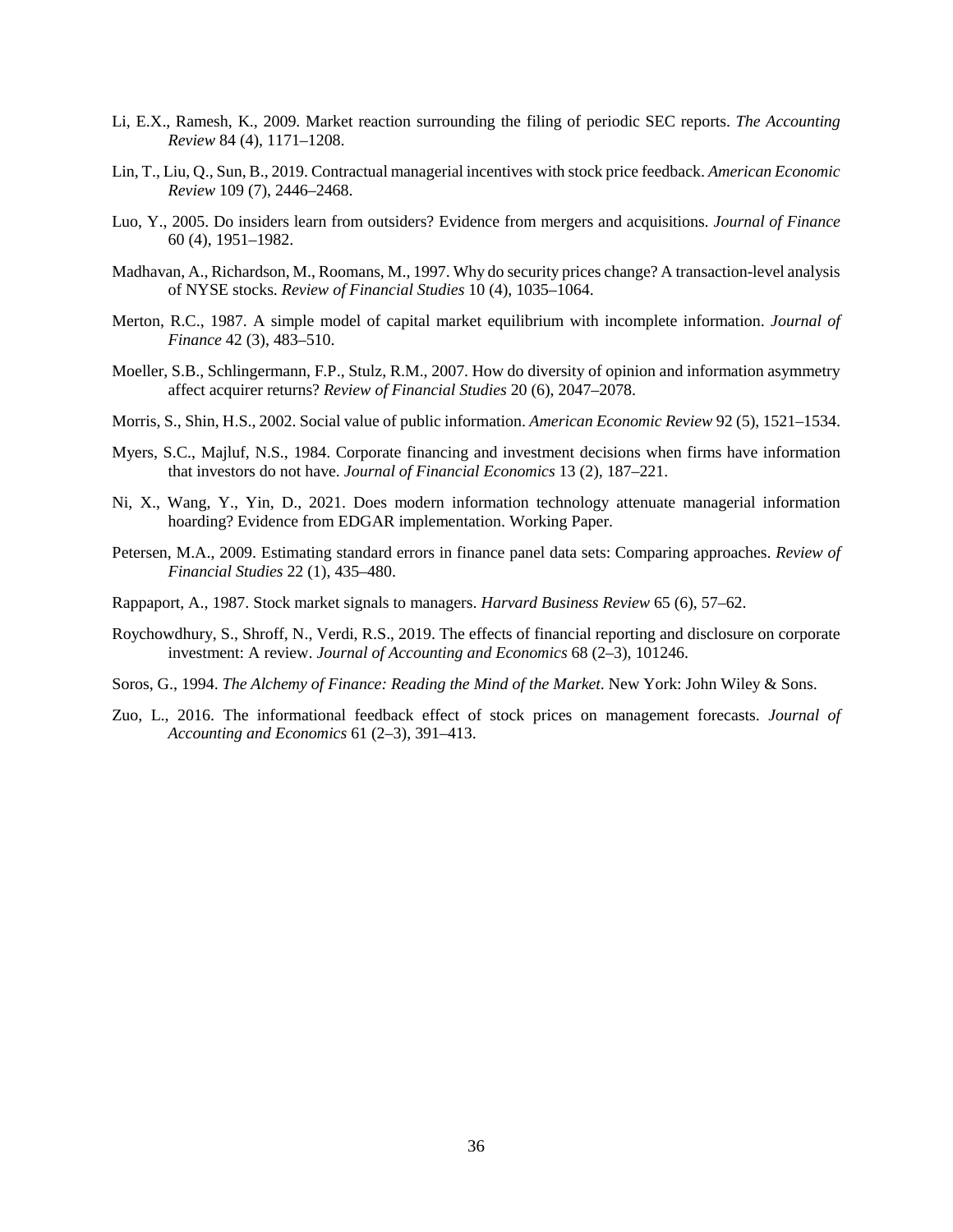| <b>Implementation Date</b> | Group                   |
|----------------------------|-------------------------|
| April 26, 1993             | Phase-in of Group CF-01 |
| July 19, 1993              | Phase-in of Group CF-02 |
| October 4, 1993            | Phase-in of Group CF-03 |
| December 6, 1993           | Phase-in of Group CF-04 |
| January 30, 1995           | Phase-in of Group CF-05 |
| March 6, 1995              | Phase-in of Group CF-06 |
| May 1, 1995                | Phase-in of Group CF-07 |
| August 7, 1995             | Phase-in of Group CF-08 |
| November 6, 1995           | Phase-in of Group CF-09 |
| May 6, 1996                | Phase-in of Group CF-10 |

**Appendix A: Phase-in Schedule of the EDGAR Implementation**

Note: This table presents the finalized EDGAR implementation dates for the ten phase-in groups (SEC Release No. 33-6977 and No. 33-7122).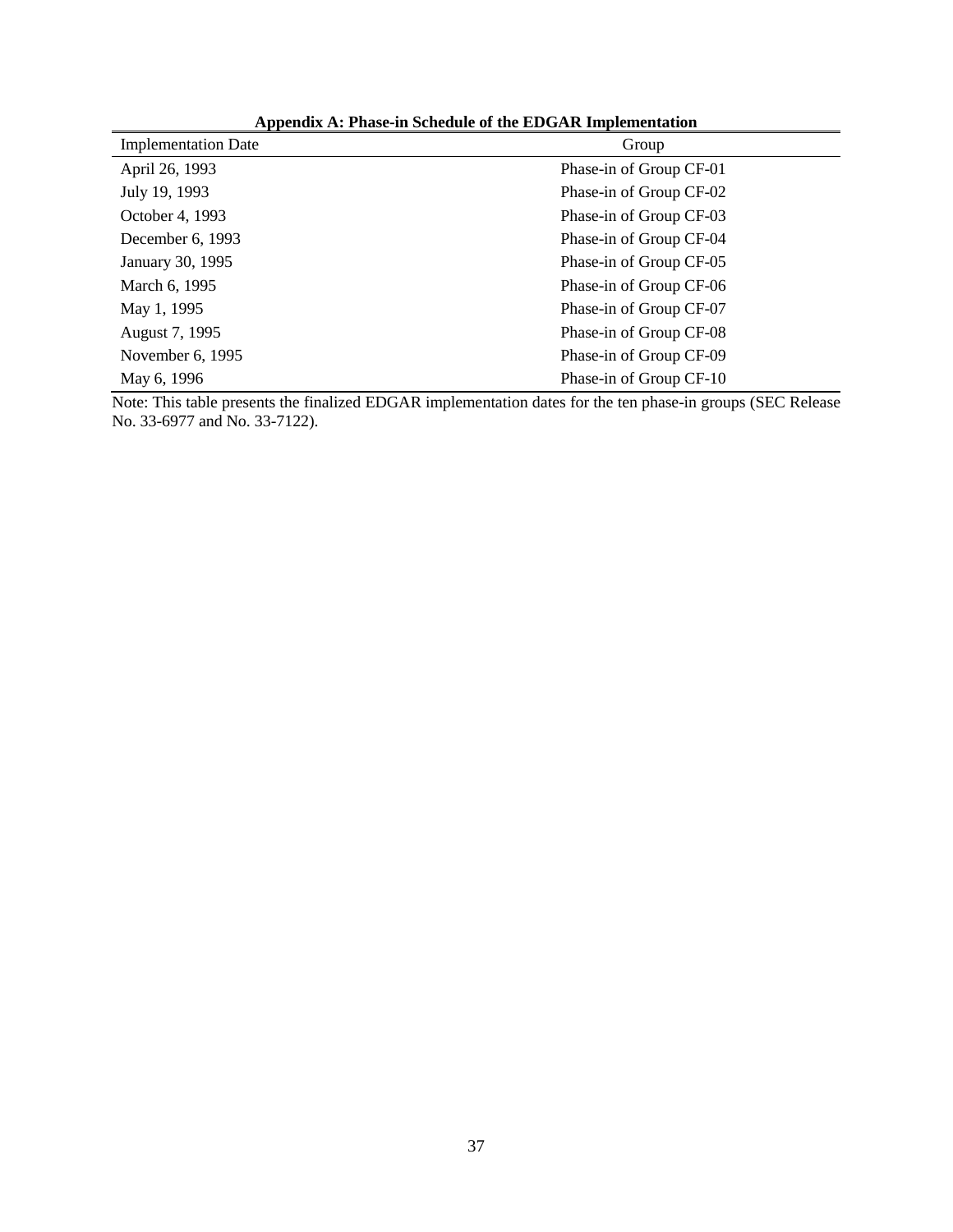Appendix B: Derivations of 
$$
Cov(P_1, N)
$$
,  $Cov(P_1, M)$ , and  $Var(P_1)$ 

$$
Cov(P_1, N) = \frac{\mu_N}{\mu_\theta + \mu_N + \frac{\mu_M \cdot \mu_{M'}}{\mu_M + \mu_{M'}}} Var(N) + \frac{\frac{\mu_M \cdot \mu_{M'}}{\mu_M + \mu_{M'}}}{\mu_\theta + \mu_N + \frac{\mu_M \cdot \mu_{M'}}{\mu_M + \mu_{M'}}} Cov(N, M')
$$
  
= 
$$
\frac{\mu_N}{\mu_\theta + \mu_N + \frac{\mu_M \cdot \mu_{M'}}{\mu_M + \mu_{M'}}} \left(\frac{1}{\mu_\theta} + \frac{1}{\mu_N}\right) + \frac{\frac{\mu_M \cdot \mu_{M'}}{\mu_M + \mu_{M'}}}{\mu_\theta + \mu_N + \frac{\mu_M \cdot \mu_{M'}}{\mu_M + \mu_{M'}}} \frac{1}{\mu_\theta}
$$
  
= 
$$
\left(\frac{\mu_N + \mu_\theta}{\mu_\theta + \mu_N + \frac{\mu_M \cdot \mu_{M'}}{\mu_M + \mu_{M'}}} + \frac{\frac{\mu_M \cdot \mu_{M'}}{\mu_M + \mu_{M'}}}{\mu_\theta + \mu_N + \frac{\mu_M \cdot \mu_{M'}}{\mu_M + \mu_{M'}}}\right) \frac{1}{\mu_\theta} = \frac{1}{\mu_\theta}.
$$

$$
Cov(P_1, M) = \frac{\mu_N}{\mu_{\theta} + \mu_N + \frac{\mu_M \cdot \mu_{M'}}{\mu_M + \mu_{M'}}} Cov(N, M) + \frac{\frac{\mu_M \cdot \mu_{M'}}{\mu_M + \mu_{M'}} Cov(M, M'))}{\mu_{\theta} + \mu_N + \frac{\mu_M \cdot \mu_{M'}}{\mu_M + \mu_{M'}}}
$$
  

$$
= \frac{\mu_N}{\mu_{\theta} + \mu_N + \frac{\mu_M \cdot \mu_{M'}}{\mu_M + \mu_{M'}} \mu_{\theta}} + \frac{\frac{\mu_M \cdot \mu_{M'}}{\mu_M + \mu_{M'}}}{\mu_{\theta} + \mu_N + \frac{\mu_M \cdot \mu_{M'}}{\mu_M + \mu_{M'}}} \left(\frac{\mu_{\theta} + \mu_M}{\mu_{\theta} + \mu_M}\right)
$$
  

$$
= \frac{1}{\mu_{\theta}} \left(\frac{\mu_N + \frac{\mu_M \cdot \mu_{M'}}{\mu_M + \mu_{M'}} \frac{\mu_{\theta} \cdot \mu_M}{\mu_M + \mu_{M'}}\right).
$$

$$
Var(P_1) = \left(\frac{\mu_N}{\mu_{\theta} + \mu_N + \frac{\mu_M \cdot \mu_{M'}}{\mu_M + \mu_{M'}}\right)^2 \left(\frac{1}{\mu_{\theta}} + \frac{1}{\mu_N}\right) + \left(\frac{\frac{\mu_N \cdot \mu_{M'}}{\mu_M + \mu_{M'}}}{\mu_{\theta} + \mu_N + \frac{\mu_M \cdot \mu_{M'}}{\mu_M + \mu_{M'}}\right)^2 \left(\frac{1}{\mu_{\theta}} + \frac{1}{\mu_M} + \frac{1}{\mu_{M'}}\right) + 2 \left(\frac{\mu_N}{\mu_{\theta} + \mu_N + \frac{\mu_M \cdot \mu_{M'}}{\mu_M + \mu_{M'}}\right) \left(\frac{\frac{\mu_M \cdot \mu_{M'}}{\mu_M + \mu_{M'}}}{\mu_{\theta} + \mu_N + \frac{\mu_M \cdot \mu_{M'}}{\mu_M + \mu_{M'}}\right) \frac{1}{\mu_{\theta}} = \frac{\mu_N \frac{\mu_{\theta} + \mu_N}{\mu_{\theta}} + \left(\frac{\mu_M \cdot \mu_{M'}}{\mu_M + \mu_{M'}}\right)^2 \left(\frac{1}{\mu_{\theta}} + \frac{1}{\mu_M} + \frac{1}{\mu_{M'}}\right) + 2 \frac{\mu_N \mu_M \cdot \mu_{M'}}{\mu_{\theta} \mu_M + \mu_{M'}}}{\left(\mu_{\theta} + \mu_N + \frac{\mu_M \cdot \mu_{M'}}{\mu_M + \mu_{M'}}\right)^2} = \frac{\frac{1}{\mu_{\theta}} \left[\mu_N(\mu_{\theta} + \mu_N) + \left(\frac{\mu_M \cdot \mu_{M'}}{\mu_M + \mu_{M'}}\right) \left(\left(\frac{\mu_M \cdot \mu_{M'}}{\mu_M + \mu_{M'}}\right) + \mu_{\theta} + \mu_N\right) + \mu_N \frac{\mu_M \cdot \mu_{M'}}{\mu_M + \mu_{M'}}\right]}{\left(\mu_{\theta} + \mu_N + \frac{\mu_M \cdot \mu_{M'}}{\mu_M + \mu_{M'}}\right)^2} = \frac{1}{\mu_{\theta}} \frac{\mu_N + \frac{\mu_M \cdot \mu_{M'}}{\mu_M + \mu_{M'}}}{\left(\mu_{\theta} + \mu_N + \frac{\mu_M \cdot \mu_{M'}}{\mu_{M} + \mu_{M'}}\right)}.
$$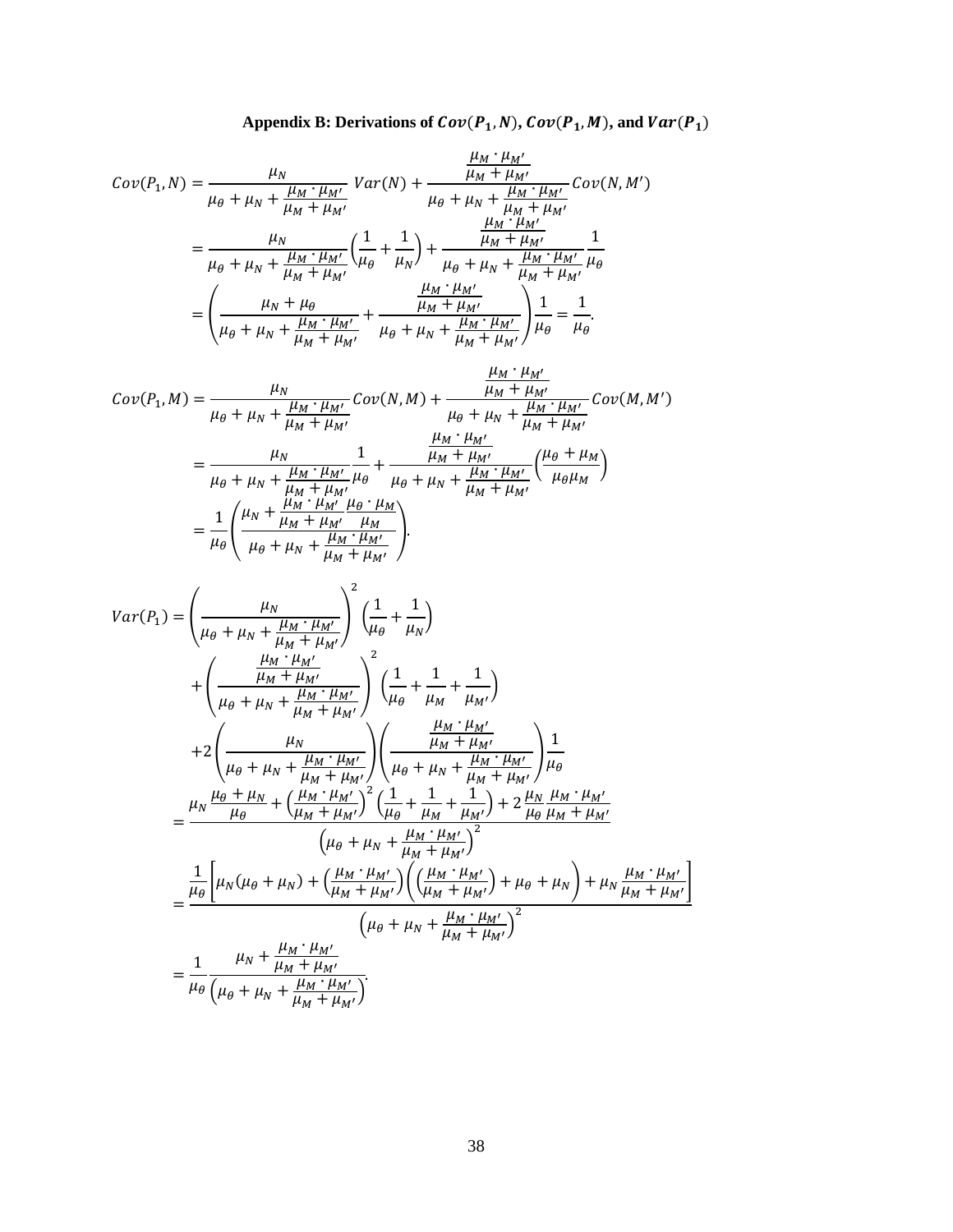| <b>Appendix C: Variable Definitions</b> |     |                                                                                                                                                                        |  |  |  |  |  |
|-----------------------------------------|-----|------------------------------------------------------------------------------------------------------------------------------------------------------------------------|--|--|--|--|--|
| Variable                                |     | Definition                                                                                                                                                             |  |  |  |  |  |
| <b>EDGAR</b>                            | $=$ | An indicator that equals one after a firm becomes a mandatory EDGAR filer,                                                                                             |  |  |  |  |  |
|                                         |     | and zero otherwise.                                                                                                                                                    |  |  |  |  |  |
| <b>INVESTMENT</b>                       | $=$ | Capital expenditure scaled by lagged net property, plant, and equipment                                                                                                |  |  |  |  |  |
|                                         |     | (PPENTQ). Compustat quarterly data provide year-to-date net capital                                                                                                    |  |  |  |  |  |
|                                         |     | expenditure (CAPXY). We therefore set quarterly capital expenditure to be                                                                                              |  |  |  |  |  |
|                                         |     | CAPXY (in the first fiscal quarter) or the change in CAPXY (in the second,                                                                                             |  |  |  |  |  |
|                                         |     | third, and fourth fiscal quarters). It is expressed in percentage points.                                                                                              |  |  |  |  |  |
| $\varrho$                               | $=$ | The book value of total assets (ATQ) minus the book value of equity (CEQQ)                                                                                             |  |  |  |  |  |
|                                         |     | plus the market value of equity (CSHOQ×PRCCQ), scaled by the book value                                                                                                |  |  |  |  |  |
|                                         |     | of total assets (ATQ).                                                                                                                                                 |  |  |  |  |  |
| <b>SIZE</b>                             | $=$ | The natural logarithm of the book value of total assets (ATQ).                                                                                                         |  |  |  |  |  |
| CF                                      | $=$ | Operating cash flows (IBQ+DPQ) scaled by lagged total assets (ATQ). It is                                                                                              |  |  |  |  |  |
|                                         |     | expressed in percentage points.                                                                                                                                        |  |  |  |  |  |
| PRC_INV                                 | $=$ | The inverse of the stock price (PRCCQ) at the fiscal quarter end.                                                                                                      |  |  |  |  |  |
| <b>ILLIQUID</b>                         | $=$ | The bid-ask spread estimated from daily high and low prices following Corwin                                                                                           |  |  |  |  |  |
|                                         |     | and Schultz (2012). Specifically, it is the estimate of a stock's bid-ask spread                                                                                       |  |  |  |  |  |
|                                         |     | as a function of the high-to-low price ratio for a single two-day period and the                                                                                       |  |  |  |  |  |
|                                         |     | high-to-low ratios for two consecutive single days. It is expressed in                                                                                                 |  |  |  |  |  |
|                                         |     | percentage points.                                                                                                                                                     |  |  |  |  |  |
| <b>IVOL</b>                             | $=$ | The standard deviation of the residuals of the market model estimated using                                                                                            |  |  |  |  |  |
|                                         |     | the daily stock returns over the quarter. It is expressed in percentage points.                                                                                        |  |  |  |  |  |
| <b>EQUITY</b>                           |     | $=$ Equity issuance (SSTKQ) scaled by lagged total assets (ATQ). It is expressed                                                                                       |  |  |  |  |  |
|                                         |     | in percentage points.                                                                                                                                                  |  |  |  |  |  |
| <b>INSTOWN</b><br><b>INSTOWN_TRA</b>    |     | $=$ Percentage of shares held by institutional investors at the quarter end.<br>$=$ Percentage of shares held by transient institutional investors at the quarter end. |  |  |  |  |  |
|                                         |     | The classification of transient institutional investors is obtained from the                                                                                           |  |  |  |  |  |
|                                         |     | institutional investor database developed by Bushee (1998).                                                                                                            |  |  |  |  |  |
| <b>GPIN</b>                             | $=$ | The quarterly average of the conditional probability of private information                                                                                            |  |  |  |  |  |
|                                         |     | arrival on a given day estimated in the Generalized PIN model by Duarte, Hu,                                                                                           |  |  |  |  |  |
|                                         |     | and Young (2020). It is expressed in percentage points.                                                                                                                |  |  |  |  |  |
| <b>LAMBDA</b>                           | $=$ | The quarterly average of the adverse selection component of the bid-ask spread                                                                                         |  |  |  |  |  |
|                                         |     | estimated in Armstrong, Core, Taylor, and Verrecchia (2011) and expressed in                                                                                           |  |  |  |  |  |
|                                         |     | percentage points.                                                                                                                                                     |  |  |  |  |  |
| <b>GROWTH_FIRM</b>                      | $=$ | An indicator that equals one if a firm's market-to-book ratio in 1992 is above                                                                                         |  |  |  |  |  |
|                                         |     | the sample median, and zero otherwise. Market-to-book ratio is defined as the                                                                                          |  |  |  |  |  |
|                                         |     | ratio of the market value of a firm's common stock (CSHO×PRCC) to its book                                                                                             |  |  |  |  |  |
|                                         |     | value (CEQ). It is set to missing if CEQ is negative.                                                                                                                  |  |  |  |  |  |
| VALUE_FIRM                              | $=$ | An indicator that equals one if a firm's market-to-book ratio in 1992 is below                                                                                         |  |  |  |  |  |
|                                         |     | the sample median, and zero otherwise.                                                                                                                                 |  |  |  |  |  |
| <b>ROE</b>                              | $=$ | The ratio of operating income before depreciation (OIBDPQ) to lagged book                                                                                              |  |  |  |  |  |
|                                         |     | value of equity (CEQQ), expressed in percentage points. It is set to missing if                                                                                        |  |  |  |  |  |
|                                         |     | the lagged CEQQ is negative.                                                                                                                                           |  |  |  |  |  |
| <b>ROA</b>                              | $=$ | The ratio of operating income before depreciation (OIBDPQ) to lagged book<br>value of total assets (ATQ), expressed in percentage points.                              |  |  |  |  |  |
| <b>ASALES</b>                           | $=$ | Growth rate in sales (SALEQ) from the same quarter in the previous year to                                                                                             |  |  |  |  |  |
|                                         |     | the current quarter, expressed in percentage points.                                                                                                                   |  |  |  |  |  |
| HIGH_GROWTH_FIRM                        |     | $=$ An indicator that equals one if a growth firm's market-to-book ratio in 1992 is                                                                                    |  |  |  |  |  |
|                                         |     | above the median of growth firms, and zero otherwise.                                                                                                                  |  |  |  |  |  |
| LOW_GROWTH_FIRM                         |     | $=$ An indicator that equals one if a growth firm's market-to-book ratio in 1992 is                                                                                    |  |  |  |  |  |
|                                         |     | below the median of growth firms, and zero otherwise.                                                                                                                  |  |  |  |  |  |
|                                         |     |                                                                                                                                                                        |  |  |  |  |  |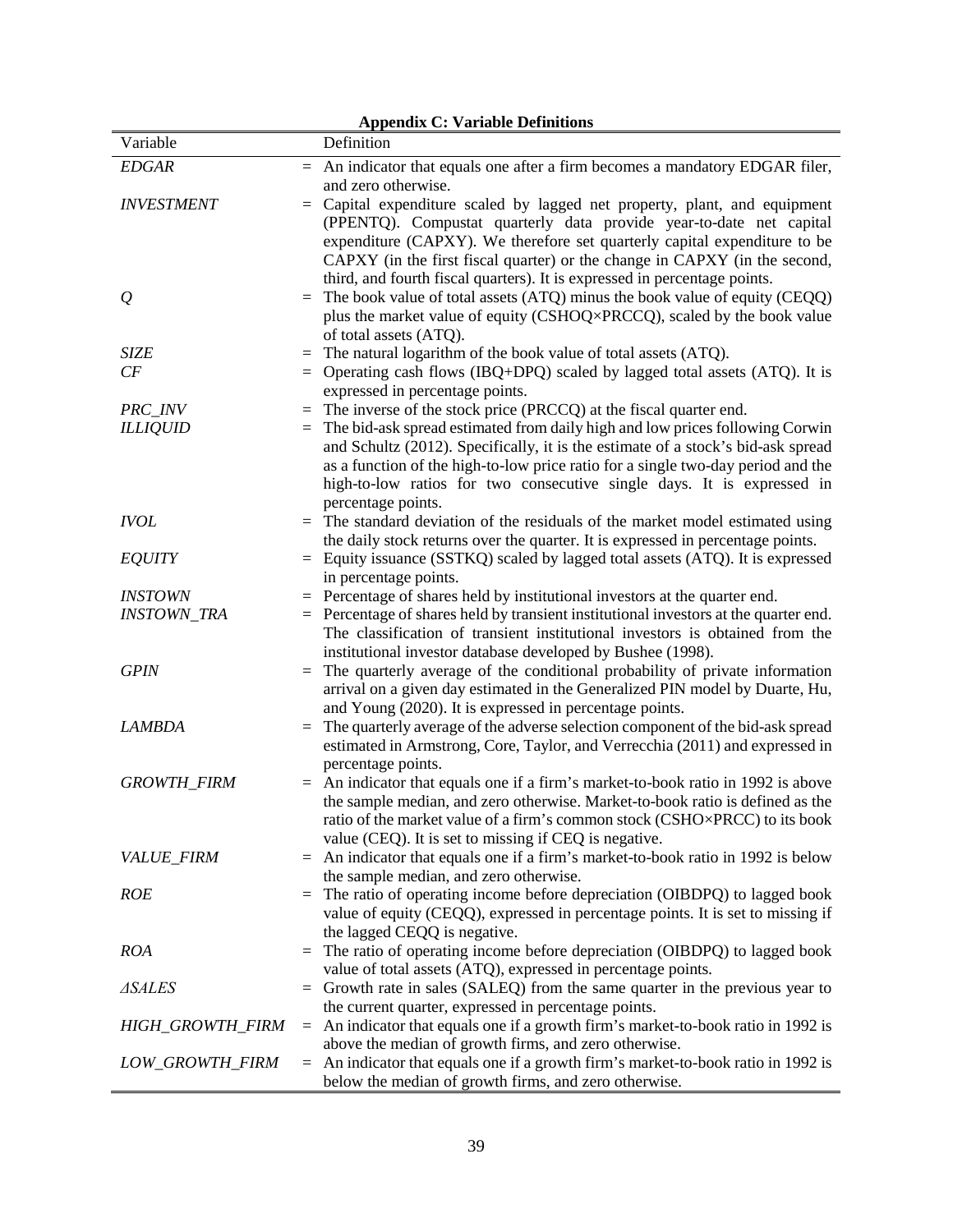

**Figure 1: Dynamic Test of the Investment Level**

Notes: This figure reports the results from an event-time analysis of the effect of the EDGAR implementation on the level of corporate investment. Specifically, we re-estimate the regression model on the level of investment in column 1 of Table 2 by replacing *EDGAR* with a set of indicators for the quarters around the EDGAR implementation for each firm in our sample. Specifically, the regression model is as follows:

 $INVESTMENT_{i.t}$ 

 $= \alpha_t + \eta_i + \gamma_1 EDGAR(-2)_{i,t} + \gamma_2 EDGAR(-1)_{i,t} + \gamma_3 EDGAR(0)_{i,t} + \gamma_4 EDGAR(+1)_{i,t}$ +  $\gamma_5 EDGAR(+2)_{i,t} + \gamma_6 EDGAR(+3)_{i,t} + \gamma_7 EDGAR(+4)_{i,t} + \gamma_8 EDGAR(5+)_{i,t} + \varepsilon_{i,t}$ 

where  $EDGAR(-2)_{i,t}$  ( $EDGAR(-1)_{i,t}$ ) is an indicator that equals one if a firm will become a mandatory EDGAR filer in two quarters (one quarter), and zero otherwise.  $EDGAR(0)_{i,t}$  is an indicator that equals one if a firm becomes a mandatory EDGAR filer in the current quarter *t*, and zero otherwise.  $EDGAR(+1)_{i,t}$  $(EDGAR(+2)<sub>i,t</sub>, EDGAR(+3)<sub>i,t</sub>, EDGAR(+4)<sub>i,t</sub>)$  is an indicator that equals one if a firm became a mandatory EDGAR filer one quarter (two quarters, three quarters, four quarters) ago, and zero otherwise.  $EDGAR(5+)_{i,t}$ is an indicator that equals one if a firm became a mandatory EDGAR filer five or more quarters ago, and zero otherwise. The figure reports the coefficient estimates on each event quarter indicator as well as their 95% confidence intervals. The estimation includes firm and year-quarter fixed effects. The standard errors are Notes: This figure reports<br>
on the level of corporate in<br>
in column 1 of Table 2 1<br>
implementation for each f<br>
INVESTMENT<sub>i,t</sub><br>
=  $\alpha_t + \eta$ <br>
+  $\gamma_5 ED$ <br>
where  $EDGAR(-2)_{i,t}$  (EL<br>
EDGAR filer in two quart<br>
firm becomes a manda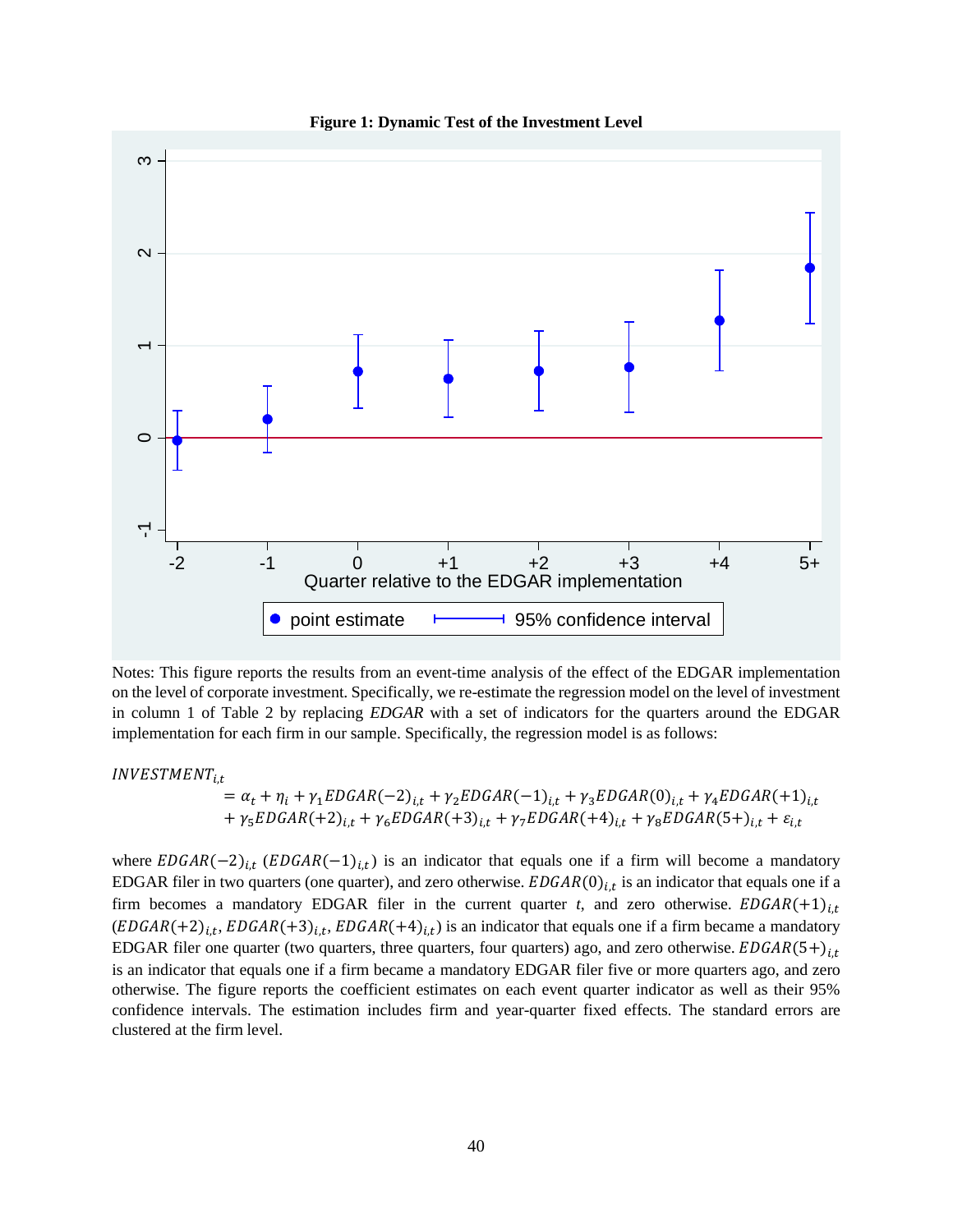

**Figure 2: Dynamic Test of the Investment-to-Price Sensitivity**

Notes: This figure reports the results from an event-time analysis of the effect of the EDGAR implementation on the investment-to-price sensitivity. Specifically, we re-estimate the regression model on the investment-toprice sensitivity in column 3 of Table 2 by replacing *EDGAR* with a set of indicators for the quarters around the EDGAR implementation for each firm in our sample. Specifically, the regression model is as follows:

 $INVESTMENT_{i,t+1}$ 

 $= \alpha_t + \eta_i + \gamma_1 EDGAR_{i,t} + \gamma_2 Q_{i,t} + \gamma_3 CF_{i,t} + \gamma_4 SIZE_{i,t} + \gamma_5 Q_{i,t} \times EDGAR(-2)_{i,t}$  $+ \gamma_6 Q_{i,t} \times EDGAR(-1)_{i,t} + \gamma_7 Q_{i,t} \times EDGAR(0)_{i,t} + \gamma_8 Q_{i,t} \times EDGAR(+1)_{i,t}$  $+ \gamma_9 Q_{i,t} \times EDGAR(+2)_{i,t} + \gamma_{10} Q_{i,t} \times EDGAR(+3)_{i,t} + \gamma_{11} Q_{i,t} \times EDGAR(+4)_{i,t}$  $+ \gamma_{12} Q_{i,t} \times EDGAR(5+)_{i,t} + \gamma_{13} CF_{i,t} \times EDGAR_{i,t} + \gamma_{14} SIZE_{i,t} \times EDGAR_{i,t} + \varepsilon_{i,t+1}$ 

where  $EDGAR(-2)_{i,t}$  ( $EDGAR(-1)_{i,t}$ ) is an indicator that equals one if a firm will become a mandatory EDGAR filer in two quarters (one quarter), and zero otherwise.  $EDGAR(0)_{i,t}$  is an indicator that equals one if a firm becomes a mandatory EDGAR filer in the current quarter *t*, and zero otherwise.  $EDGAR(+1)_{i,t}$  $(EDGAR(+2)<sub>1,t</sub>, EDGAR(+3)<sub>1,t</sub>, EDGAR(+4)<sub>1,t</sub>)$  is an indicator that equals one if a firm became a mandatory EDGAR filer one quarter (two quarters, three quarters, four quarters) ago, and zero otherwise.  $EDGAR(5+)_{i,t}$ is an indicator that equals one if a firm became a mandatory EDGAR filer five or more quarters ago, and zero otherwise. The figure reports the coefficient estimates on the interaction terms between *Q* and each event quarter indicator as well as their 95% confidence intervals. The estimation includes firm and year-quarter fixed effects.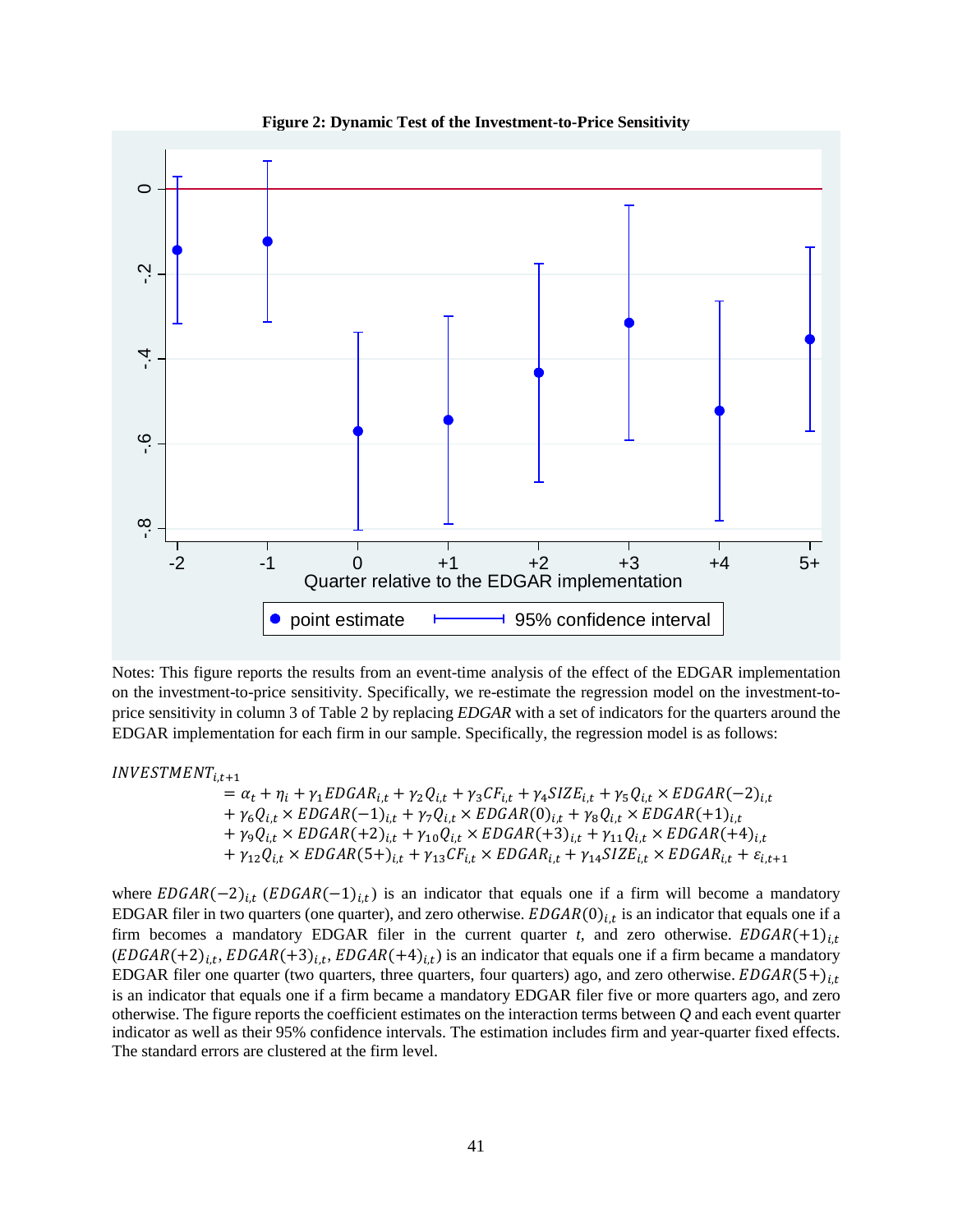| Panel A: Summary Statistics |        |        |           |                |        |                |
|-----------------------------|--------|--------|-----------|----------------|--------|----------------|
| Variable                    | N      | Mean   | Std. Dev. | Q <sub>1</sub> | Median | Q <sub>3</sub> |
| <b>INVESTMENT</b>           | 66,628 | 7.090  | 7.582     | 2.543          | 4.867  | 8.768          |
| <b>EDGAR</b>                | 66,628 | 0.494  | 0.500     | 0.000          | 0.000  | 1.000          |
| $\mathcal{Q}$               | 66,628 | 1.803  | 1.215     | 1.086          | 1.412  | 2.037          |
| CF                          | 66,628 | 1.708  | 4.394     | 0.966          | 2.374  | 3.759          |
| <b>SIZE</b>                 | 66,628 | 5.106  | 1.760     | 3.770          | 4.861  | 6.241          |
| PRC_INV                     | 66,628 | 0.222  | 0.477     | 0.041          | 0.081  | 0.186          |
| <b>ILLIQUID</b>             | 63,970 | 1.722  | 2.637     | 0.030          | 0.756  | 2.481          |
| <i><b>IVOL</b></i>          | 64,610 | 3.484  | 2.278     | 1.900          | 2.900  | 4.316          |
| <b>EQUITY</b>               | 64,335 | 1.001  | 5.058     | 0.000          | 0.012  | 0.183          |
| <b>GPIN</b>                 | 12,283 | 25.066 | 18.164    | 13.842         | 20.510 | 29.987         |
| <b>LAMBDA</b>               | 41,543 | 0.157  | 0.164     | 0.056          | 0.116  | 0.213          |
| <i><b>INSTOWN</b></i>       | 66,141 | 33.163 | 24.349    | 11.352         | 31.043 | 52.693         |
| <b>INSTOWN TRA</b>          | 66,141 | 6.032  | 7.537     | 0.252          | 3.155  | 9.031          |
| <b>ROE</b>                  | 63,545 | 4.349  | 11.107    | 1.083          | 4.764  | 8.299          |
| <b>ROA</b>                  | 66,094 | 1.624  | 4.154     | 0.448          | 2.089  | 3.665          |
| ⊿SALES                      | 65,477 | 14.713 | 40.855    | $-2.558$       | 7.954  | 22.379         |

**Table 1: Descriptive Statistics**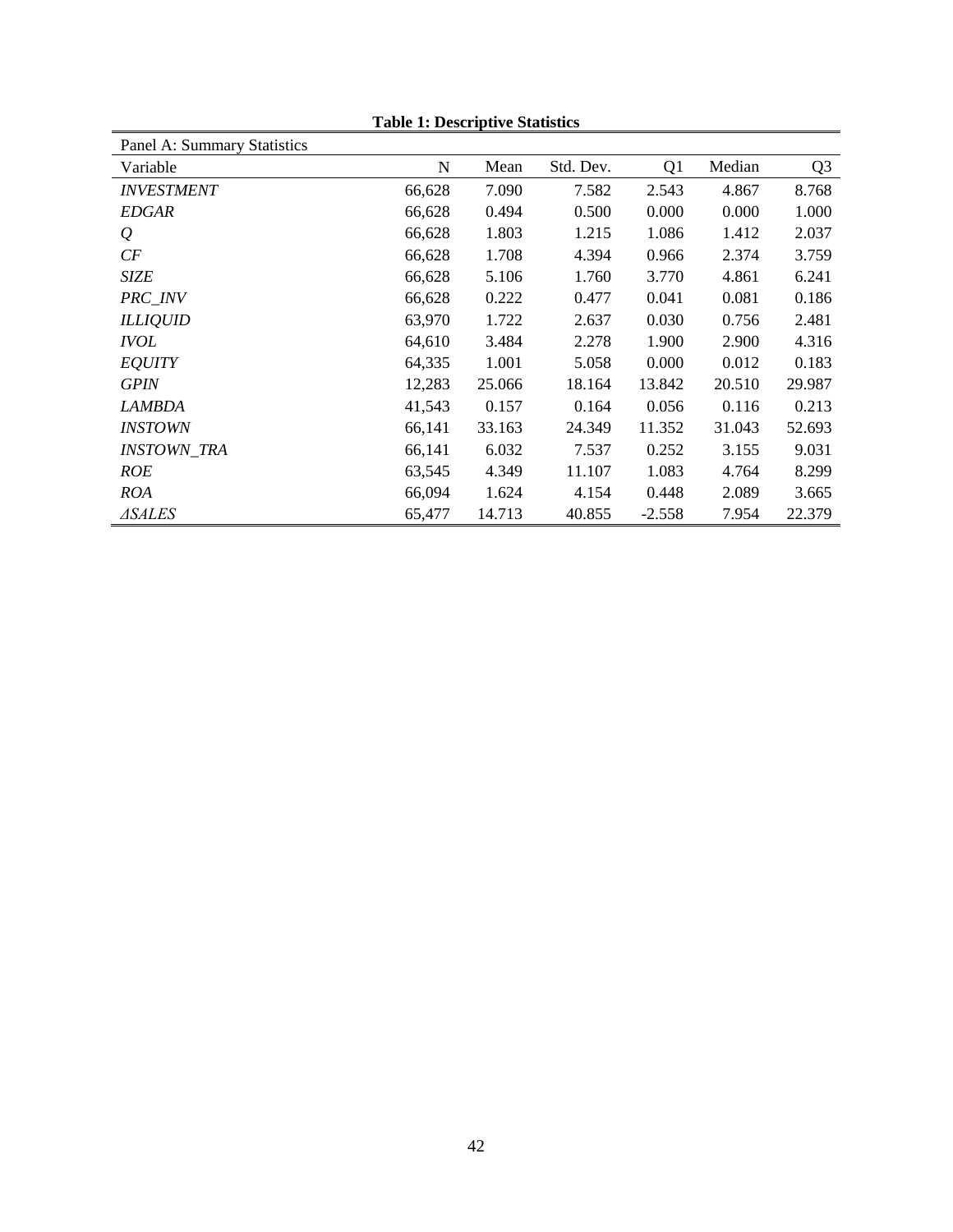|      | Panel B: Pearson (above Diagonal) and Spearman (below Diagonal) Correlation |         |         |         |         |         |         |         |         |         |         |         |         |         |         |         |         |
|------|-----------------------------------------------------------------------------|---------|---------|---------|---------|---------|---------|---------|---------|---------|---------|---------|---------|---------|---------|---------|---------|
|      |                                                                             | (1)     | (2)     | (3)     | (4)     | (5)     | (6)     | (7)     | (8)     | (9)     | (10)    | (11)    | (12)    | (13)    | (14)    | (15)    | (16)    |
| (1)  | <b>INVESTMENT</b>                                                           |         | $-0.04$ | 0.28    | 0.07    | $-0.10$ | $-0.11$ | $-0.11$ | $-0.03$ | 0.12    | 0.01    | $-0.03$ | 0.07    | 0.18    | 0.02    | 0.08    | 0.19    |
| (2)  | <b>EDGAR</b>                                                                | 0.01    |         | 0.01    | 0.03    | 0.27    | $-0.05$ | $-0.22$ | $-0.18$ | $-0.04$ | $-0.01$ | $-0.14$ | 0.18    | 0.08    | 0.06    | 0.05    | -0.03   |
| (3)  | $\mathcal{Q}$                                                               | 0.33    | 0.05    |         | $-0.04$ | $-0.06$ | $-0.11$ | $-0.22$ | $-0.07$ | 0.21    | 0.04    | $-0.08$ | 0.11    | 0.25    | $-0.02$ | 0.03    | 0.20    |
| (4)  | CF                                                                          | 0.24    | 0.04    | 0.33    |         | 0.20    | $-0.24$ | $-0.20$ | $-0.31$ | $-0.15$ | 0.01    | $-0.19$ | 0.22    | 0.18    | 0.65    | 0.84    | 0.12    |
| (5)  | <b>SIZE</b>                                                                 | 0.03    | 0.27    | 0.06    | 0.15    |         | $-0.33$ | $-0.50$ | $-0.54$ | $-0.09$ | 0.08    | $-0.38$ | 0.62    | 0.38    | 0.27    | 0.26    | $-0.03$ |
| (6)  | <b>PRC</b> INV                                                              | $-0.24$ | $-0.18$ | $-0.41$ | $-0.40$ | $-0.68$ |         | 0.66    | 0.63    | $-0.02$ | 0.00    | 0.25    | $-0.38$ | $-0.25$ | $-0.20$ | $-0.25$ | $-0.09$ |
| (7)  | <b>ILLIQUID</b>                                                             | $-0.17$ | $-0.23$ | $-0.34$ | $-0.24$ | $-0.64$ | 0.70    |         | 0.76    | $-0.04$ | 0.00    | 0.20    | $-0.50$ | $-0.36$ | $-0.20$ | $-0.24$ | $-0.10$ |
| (8)  | <i>IVOL</i>                                                                 | $-0.06$ | $-0.22$ | $-0.16$ | $-0.28$ | $-0.64$ | 0.74    | 0.65    |         | 0.05    | 0.07    | 0.36    | $-0.48$ | $-0.26$ | $-0.27$ | $-0.33$ | $-0.04$ |
| (9)  | <b>EQUITY</b>                                                               | 0.26    | 0.05    | 0.42    | 0.17    | 0.07    | $-0.25$ | $-0.24$ | $-0.06$ |         | 0.00    | 0.03    | $-0.00$ | 0.09    | $-0.11$ | $-0.15$ | 0.13    |
| (10) | <b>GPIN</b>                                                                 | $-0.00$ | $-0.04$ | $-0.03$ | $-0.02$ | $-0.01$ | 0.07    | $-0.04$ | 0.19    | 0.03    |         | $-0.04$ | $-0.03$ | $-0.02$ | 0.02    | 0.01    | $-0.00$ |
| (11) | <i>LAMBDA</i>                                                               | $-0.05$ | $-0.13$ | $-0.10$ | $-0.17$ | $-0.39$ | 0.43    | 0.18    | 0.35    | $-0.05$ | $-0.06$ |         | $-0.29$ | $-0.22$ | $-0.16$ | $-0.21$ | $-0.02$ |
| (12) | <i><b>INSTOWN</b></i>                                                       | 0.19    | 0.18    | 0.23    | 0.25    | 0.65    | $-0.65$ | $-0.58$ | $-0.52$ | 0.26    | $-0.08$ | $-0.26$ |         | 0.67    | 0.19    | 0.27    | 0.05    |
| (13) | <b>INSTOWN_TRA</b>                                                          | 0.26    | 0.10    | 0.34    | 0.26    | 0.55    | $-0.59$ | $-0.56$ | $-0.38$ | 0.32    | $-0.01$ | $-0.23$ | 0.77    |         | 0.17    | 0.24    | 0.16    |
| (14) | <b>ROE</b>                                                                  | 0.13    | 0.10    | 0.26    | 0.67    | 0.32    | $-0.39$ | $-0.29$ | $-0.32$ | 0.09    | $-0.02$ | $-0.19$ | 0.26    | 0.26    |         | 0.78    | 0.11    |
| (15) | <i>ROA</i>                                                                  | 0.22    | 0.07    | 0.36    | 0.83    | 0.24    | $-0.46$ | $-0.30$ | $-0.34$ | 0.17    | $-0.04$ | $-0.19$ | 0.30    | 0.31    | 0.87    |         | 0.14    |
| (16) | <i>ASALES</i>                                                               | 0.27    | $-0.01$ | 0.28    | 0.30    | 0.03    | $-0.21$ | $-0.15$ | $-0.06$ | 0.20    | 0.02    | $-0.03$ | 0.14    | 0.21    | 0.29    | 0.35    |         |

Notes: This table presents the descriptive statistics for the variables used in our main analysis. The sample period starts in the second quarter of 1991 and ends in the second quarter of 1998. Panel A presents the summary statistics for the sample, and Panel B presents the Pearson (above diagonal) and Spearman (below diagonal) correlations. All continuous variables are winsorized at the top and bottom one percent to mitigate the influence of extreme values. In Panel B, numbers in bold are significant at the 1% level (two-tailed). Variable definitions are provided in Appendix C.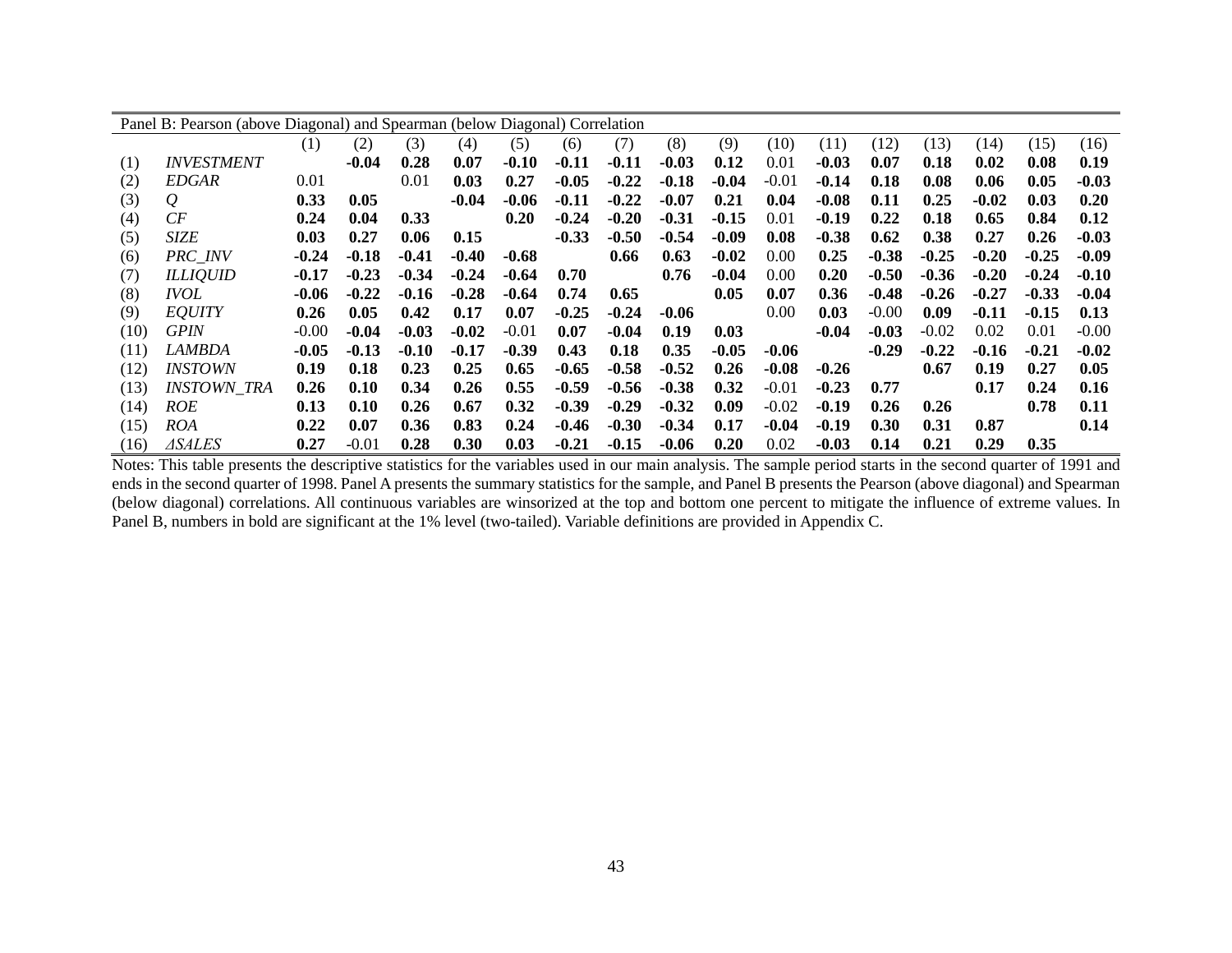| <b>Table 2: Main Results on Corporate Investment</b> |            |            |             |  |  |  |  |  |  |
|------------------------------------------------------|------------|------------|-------------|--|--|--|--|--|--|
| Dependent Variable $=$                               |            |            |             |  |  |  |  |  |  |
|                                                      | (1)        | (2)        | (3)         |  |  |  |  |  |  |
| <b>EDGAR</b>                                         | $0.613***$ | $0.403***$ | $0.933***$  |  |  |  |  |  |  |
|                                                      | (4.05)     | (2.84)     | (3.09)      |  |  |  |  |  |  |
| $\varrho$                                            |            | 1.714***   | 1.908***    |  |  |  |  |  |  |
|                                                      |            | (18.97)    | (18.64)     |  |  |  |  |  |  |
| CF                                                   |            | $0.178***$ | $0.136***$  |  |  |  |  |  |  |
|                                                      |            | (12.94)    | (7.34)      |  |  |  |  |  |  |
| <b>SIZE</b>                                          |            | $0.354**$  | $0.381**$   |  |  |  |  |  |  |
|                                                      |            | (2.10)     | (2.23)      |  |  |  |  |  |  |
| $Q \times EDGAR$                                     |            |            | $-0.392***$ |  |  |  |  |  |  |
|                                                      |            |            | $(-3.90)$   |  |  |  |  |  |  |
| $CF \times EDGAR$                                    |            |            | $0.081***$  |  |  |  |  |  |  |
|                                                      |            |            | (3.35)      |  |  |  |  |  |  |
| <b>SIZE×EDGAR</b>                                    |            |            | 0.004       |  |  |  |  |  |  |
|                                                      |            |            | (0.08)      |  |  |  |  |  |  |
| Firm FE                                              | Yes        | Yes        | Yes         |  |  |  |  |  |  |
| Year-Quarter FE                                      | Yes        | Yes        | Yes         |  |  |  |  |  |  |
| <b>Observations</b>                                  | 66,628     | 66,628     | 66,628      |  |  |  |  |  |  |
| Adjusted $R$ -squared                                | 0.272      | 0.302      | 0.304       |  |  |  |  |  |  |

Notes: This table reports the regression results on corporate investment. The dependent variable is the quarterly investment made by the firm (*INVESTMENT*), defined as capital expenditure in the next quarter scaled by the net property, plant, and equipment at the current quarter end. *EDGAR* is an indicator that equals one after a firm becomes a mandatory EDGAR filer, and zero otherwise. *Q* is Tobin's Q. All other variables are defined in Appendix C. The *t*-statistics of robust standard errors clustered at the firm level are reported in parentheses. \*\*\*, \*\*, and \* indicate significance at the 1%, 5%, and 10% levels, respectively.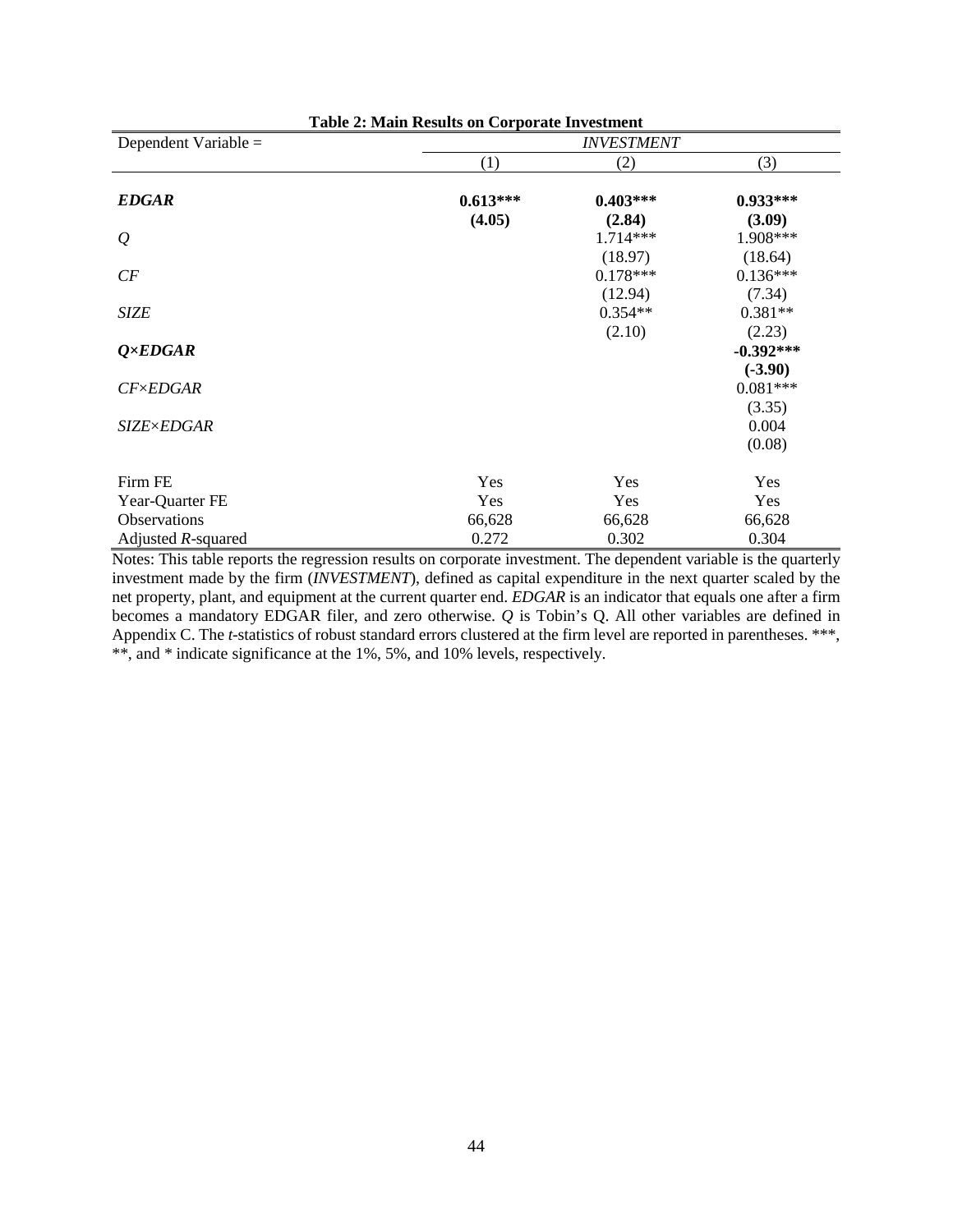| <b>Table 3: Equity Financing Channel</b> |                          |                          |                          |                          |                      |                           |  |  |
|------------------------------------------|--------------------------|--------------------------|--------------------------|--------------------------|----------------------|---------------------------|--|--|
| Dependent Variable $=$                   |                          | <b>ILLIQUID</b>          |                          | <i>IVOL</i>              | <b>EQUITY</b>        |                           |  |  |
|                                          | $\left(1\right)$         | (2)                      | (3)                      | (4)                      | (5)                  | (6)                       |  |  |
| <b>EDGAR</b>                             | $-0.278***$<br>$(-6.90)$ | $-0.257***$<br>$(-7.82)$ | $-0.128***$<br>$(-3.72)$ | $-0.126***$<br>$(-4.38)$ | $0.294***$<br>(3.20) | $0.253***$<br>(2.83)      |  |  |
| <b>SIZE</b>                              |                          | $-0.117***$              |                          | $-0.126***$              |                      | $-1.999***$               |  |  |
| <b>PRC</b> INV                           |                          | $(-3.29)$<br>$3.464***$  |                          | $(-3.83)$<br>$2.647***$  |                      | $(-16.33)$<br>$-1.214***$ |  |  |
|                                          |                          | (32.20)                  |                          | (23.12)                  |                      | $(-11.18)$                |  |  |
| Firm FE                                  | Yes                      | Yes                      | Yes                      | Yes                      | Yes                  | Yes                       |  |  |
| Year-Quarter FE                          | <b>Yes</b>               | Yes                      | Yes                      | Yes                      | <b>Yes</b>           | <b>Yes</b>                |  |  |
| <b>Observations</b>                      | 63,970                   | 63,970                   | 64,610                   | 64,610                   | 64,335               | 64,335                    |  |  |
| Adjusted R-squared                       | 0.676                    | 0.759                    | 0.660                    | 0.729                    | 0.089                | 0.107                     |  |  |

Notes: This table reports the regression results on the equity financing channel. The dependent variables include the high-low spread estimator (*ILLIQUID*), idiosyncratic return volatility (*IVOL*), and the amount of equity issuance (*EQUITY*). *EDGAR* is an indicator that equals one after a firm becomes a mandatory EDGAR filer, and zero otherwise. All other variables are defined in Appendix C. The *t*-statistics of robust standard errors clustered at the firm level are reported in parentheses. \*, \*\*, and \*\*\* denote significance at the 10%, 5%, and 1% levels, respectively.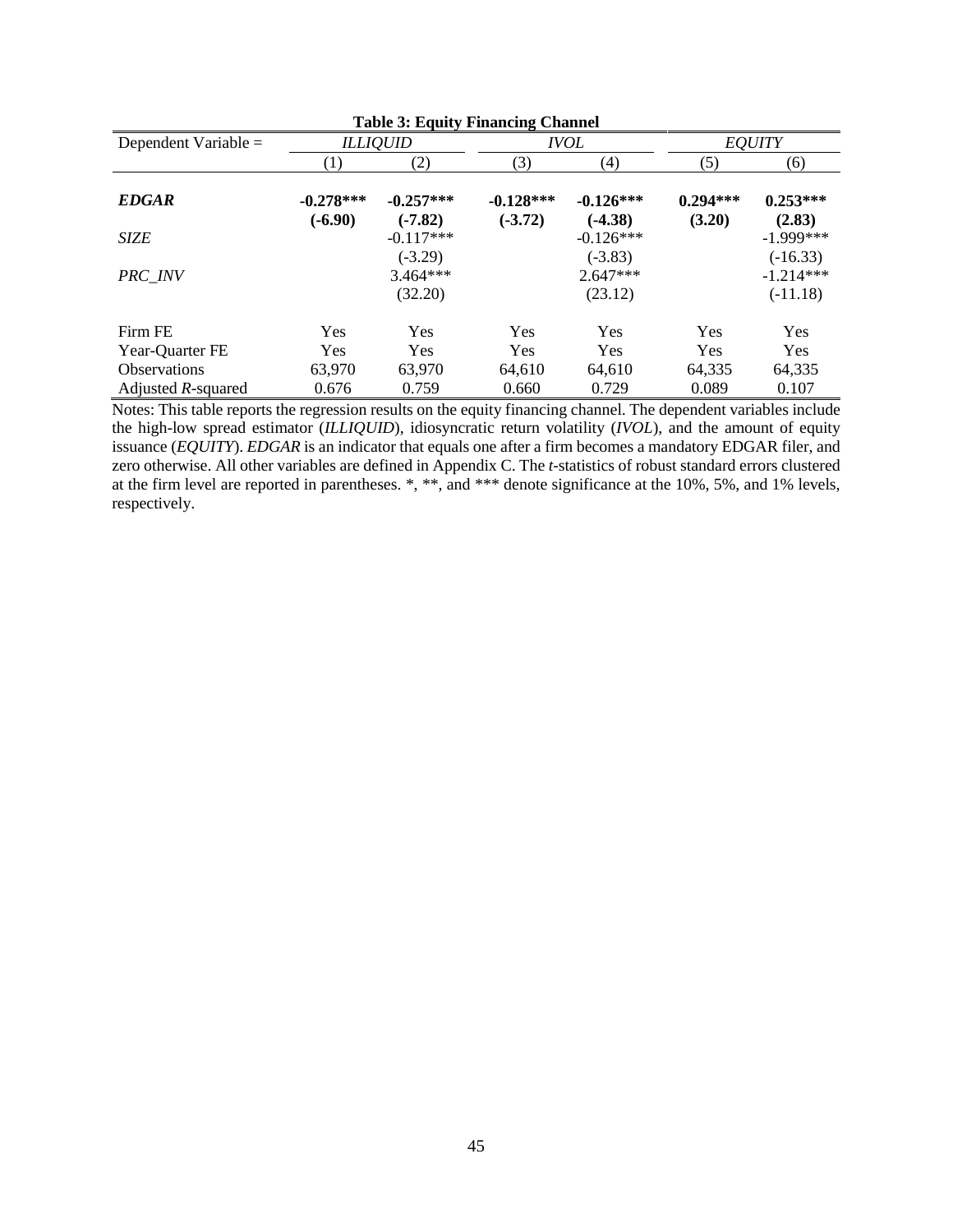| Panel A: Institutional Ownership    |            |                |               |                    |  |  |
|-------------------------------------|------------|----------------|---------------|--------------------|--|--|
| Dependent Variable =                |            | <b>INSTOWN</b> |               | <b>INSTOWN TRA</b> |  |  |
|                                     | (1)        | (2)            | (3)           | (4)                |  |  |
| <b>EDGAR</b>                        | $-0.720**$ | $-0.551*$      | $-0.380**$    | $-0.349**$         |  |  |
|                                     | $(-2.46)$  | $(-1.96)$      | $(-2.37)$     | $(-2.19)$          |  |  |
| <b>SIZE</b>                         |            | $6.062***$     |               | $0.890***$         |  |  |
|                                     |            | (15.47)        |               | (5.27)             |  |  |
| PRC_INV                             |            | $-5.801***$    |               | $-1.984***$        |  |  |
|                                     |            | $(-11.11)$     |               | $(-11.96)$         |  |  |
| Firm FE                             | Yes        | Yes            | Yes           | Yes                |  |  |
| Year-Quarter FE                     | Yes        | Yes            | Yes           | Yes                |  |  |
| Observations                        | 66,141     | 66,141         | 66,141        | 66,141             |  |  |
| Adjusted $R$ -squared               | 0.844      | 0.857          | 0.554         | 0.562              |  |  |
| Panel B: Privately Informed Trading |            |                |               |                    |  |  |
| Dependent Variable =                |            | <b>GPIN</b>    | <b>LAMBDA</b> |                    |  |  |
|                                     | (1)        | (2)            | (3)           | (4)                |  |  |
| <b>EDGAR</b>                        | $-2.833**$ | $-2.839**$     | $-0.009***$   | $-0.007**$         |  |  |
|                                     | $(-2.09)$  | $(-2.08)$      | $(-2.77)$     | $(-2.35)$          |  |  |
| <b>SIZE</b>                         |            | $-0.118$       |               | $-0.030***$        |  |  |
|                                     |            | $(-0.10)$      |               | $(-7.42)$          |  |  |
| PRC INV                             |            | 2.921          |               | $0.039***$         |  |  |
|                                     |            | (0.79)         |               | (3.59)             |  |  |
| Firm FE                             | Yes        | Yes            | Yes           | Yes                |  |  |
| Year-Quarter FE                     | Yes        | Yes            | Yes           | Yes                |  |  |
| Observations                        | 12,283     | 12,283         | 41,543        | 41,543             |  |  |
| Adjusted $R$ -squared               | 0.172      | 0.172          | 0.359         | 0.363              |  |  |

Notes: This table reports the regression results on the managerial learning channel. In Panel A, the dependent variables include total institutional ownership (*INSTOWN*) and transient institutional ownership (*INSTOWN\_TRA*). In Panel B, the dependent variables include the probability of informed trading (*GPIN*) and the adverse selection component of the bid-ask spread (*LAMBDA*). *EDGAR* is an indicator that equals one after a firm becomes a mandatory EDGAR filer, and zero otherwise. All other variables are defined in Appendix C. The *t*-statistics of robust standard errors clustered at the firm level are reported in parentheses. \*\*\*, \*\*, and \* indicate significance at the 1%, 5%, and 10% levels, respectively.

| <b>Table 4: Managerial Learning Channel</b> |  |
|---------------------------------------------|--|
|---------------------------------------------|--|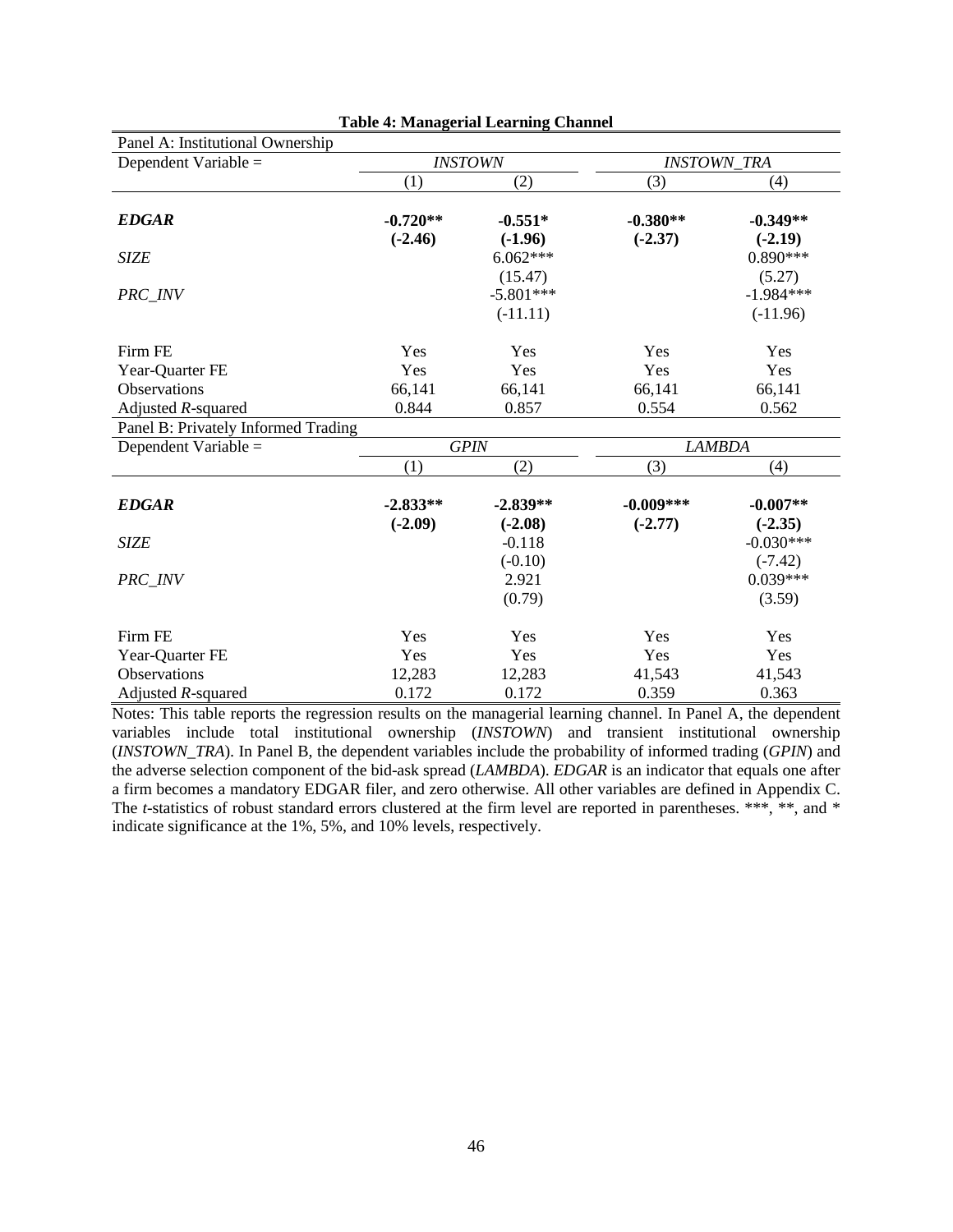| Panel A: Managerial Learning Channel     |                          |                          |                         |                          |
|------------------------------------------|--------------------------|--------------------------|-------------------------|--------------------------|
| Dependent Variable =                     | <b>INSTOWN</b>           | <b>INSTOWN_TRA</b>       | <b>GPIN</b>             | <b>LAMBDA</b>            |
|                                          | (1)                      | (2)                      | (3)                     | (4)                      |
| EDGAR×GROWTH_FIRM (a)                    | $-0.942***$<br>$(-2.73)$ | $-0.824***$<br>$(-4.23)$ | $-4.206**$<br>$(-2.45)$ | $-0.018***$<br>$(-4.62)$ |
| EDGAR×VALUE_FIRM (b)                     | $-0.196$<br>$(-0.52)$    | $-0.055$<br>$(-0.29)$    | $-1.725$<br>$(-1.25)$   | $-0.000$<br>$(-0.09)$    |
| Test of $(a)=(b)$ ( <i>p</i> -value)     | 0.056                    | $0.001$                  | 0.048                   | < 0.001                  |
| Firm FE                                  | Yes                      | Yes                      | Yes                     | Yes                      |
| Year-Quarter FE                          | Yes                      | Yes                      | Yes                     | Yes                      |
| Observations                             | 62,096                   | 62,096                   | 12,112                  | 39,124                   |
| Adjusted R-squared                       | 0.851                    | 0.558                    | 0.173                   | 0.357                    |
| Panel B: Investment-to-Price Sensitivity |                          |                          |                         |                          |
| Dependent Variable =                     |                          |                          | <b>INVESTMENT</b>       |                          |
|                                          |                          | (1)                      |                         | (2)                      |
|                                          |                          | $0.814***$               |                         |                          |
| <b>EDGAR</b>                             |                          |                          |                         | 0.334<br>(1.00)          |
|                                          |                          | (2.67)<br>1.915***       |                         | 1.807***                 |
| $\mathcal{Q}$                            |                          |                          |                         |                          |
|                                          |                          | (18.08)<br>$0.135***$    |                         | (16.38)<br>$0.134***$    |
| CF                                       |                          |                          |                         |                          |
| <b>SIZE</b>                              |                          | (6.81)<br>$0.393**$      |                         | (6.74)<br>$0.388**$      |
|                                          |                          | (2.17)                   |                         | (2.14)                   |
| $Q \times EDGAR$                         |                          | $-0.342***$              |                         |                          |
|                                          |                          | $(-3.30)$                |                         |                          |
| $Q \times EDGAR \times GROWTH$ FIRM (a)  |                          |                          |                         | $-0.291***$              |
|                                          |                          |                          |                         | $(-2.74)$                |
| $Q \times EDGAR \times VALUE\_FIRM$ (b)  |                          |                          |                         | 0.153                    |
|                                          |                          |                          |                         | (0.79)                   |
| $CF\times EDGAR$                         |                          | $0.080***$               |                         | $0.077***$               |
|                                          |                          | (3.13)                   |                         | (2.99)                   |
| <b>SIZE×EDGAR</b>                        |                          | 0.008                    |                         | 0.035                    |
|                                          |                          | (0.18)                   |                         | (0.74)                   |
| Test of $(a)=(b)$ ( <i>p</i> -value)     |                          |                          |                         | < 0.001                  |
| Firm FE                                  |                          | Yes                      |                         | Yes                      |
| Year-Quarter FE                          |                          | Yes                      |                         | Yes                      |
| Observations                             |                          | 62,441                   |                         | 62,441                   |
| Adjusted $R$ -squared                    |                          | 0.304                    |                         | 0.304                    |

#### **Table 5: Growth Firms versus Value Firms**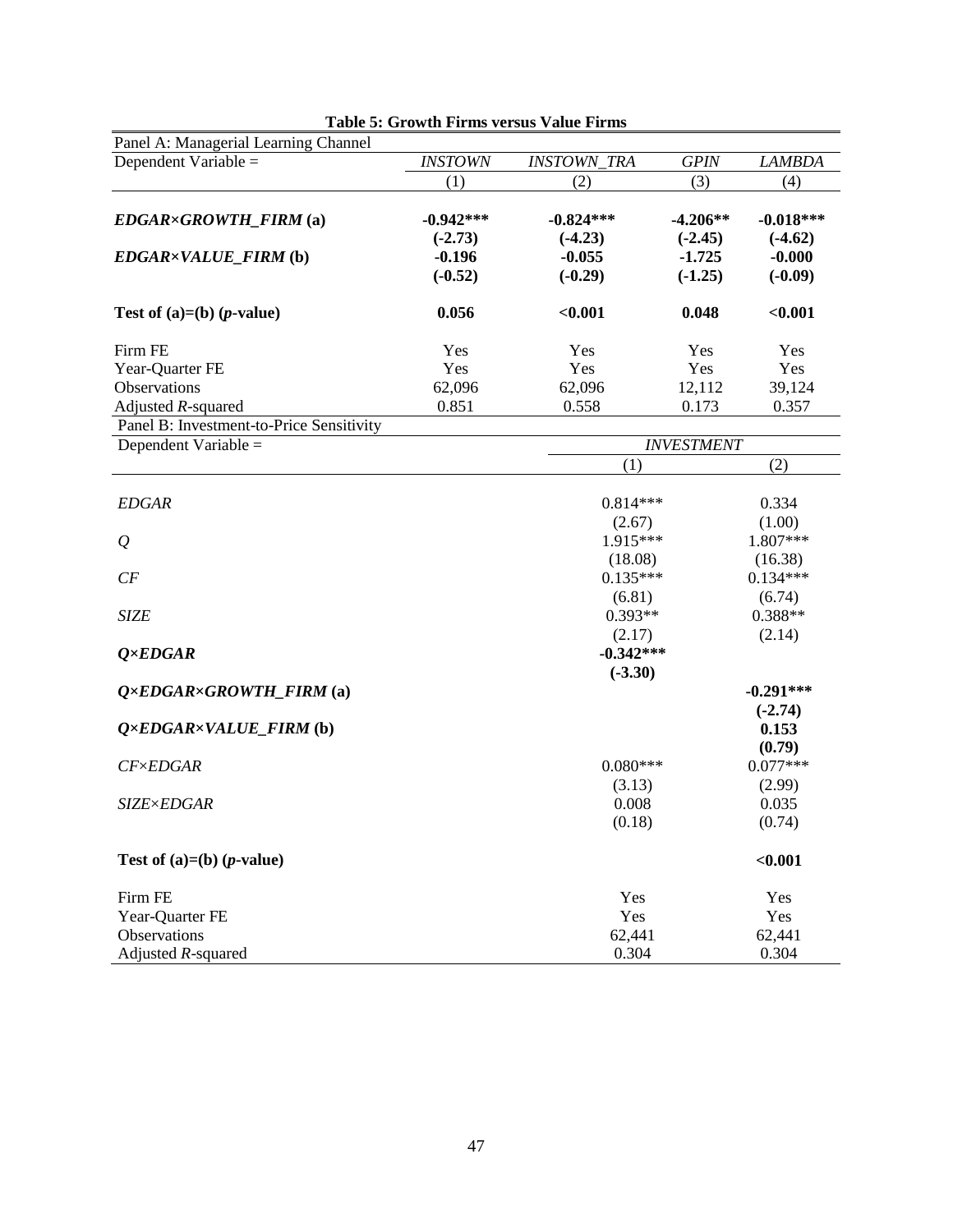| Panel C: Equity Financing Channel    |                          |                          |                      |                          |
|--------------------------------------|--------------------------|--------------------------|----------------------|--------------------------|
| Dependent Variable $=$               | <b>ILLIQUID</b>          | <b>IVOL</b>              | <b>EQUITY</b>        | <i><b>INVESTMENT</b></i> |
|                                      | $\left(1\right)$         | (2)                      | (3)                  | (4)                      |
| $EDGAR \times GROWTH$ FIRM (a)       | $-0.071$<br>$(-1.43)$    | $-0.028$<br>$(-0.70)$    | 0.052<br>(0.48)      | $-0.123$<br>$(-0.68)$    |
| EDGAR×VALUE_FIRM (b)                 | $-0.436***$<br>$(-8.42)$ | $-0.185***$<br>$(-4.18)$ | $0.490***$<br>(4.79) | 1.384***<br>(7.74)       |
| Test of $(a)=(b)$ ( <i>p</i> -value) | < 0.001                  | < 0.001                  | < 0.001              | < 0.001                  |
| Firm FE                              | <b>Yes</b>               | Yes                      | <b>Yes</b>           | <b>Yes</b>               |
| Year-Quarter FE                      | <b>Yes</b>               | <b>Yes</b>               | <b>Yes</b>           | <b>Yes</b>               |
| <b>Observations</b>                  | 60,438                   | 61,059                   | 60,335               | 62,441                   |
| Adjusted R-squared                   | 0.681                    | 0.665                    | 0.090                | 0.273                    |

Notes: This table reports the regression results for the differential treatment effects in growth firms and value firms. In Panel A, the dependent variables include total institutional ownership (*INSTOWN*), transient institutional ownership (*INSTOWN\_TRA*), the probability of informed trading (*GPIN*), and the adverse selection component of the bid-ask spread (*LAMBDA*). In Panel B, the dependent variable is the quarterly investment made by the firm (*INVESTMENT*), defined as capital expenditure in the next quarter scaled by the net property, plant, and equipment at the current quarter end. In Panel C, the dependent variables include the high-low spread estimator (*ILLIQUID*), idiosyncratic return volatility (*IVOL*), the amount of equity issuance (*EQUITY*), and the quarterly investment made by the firm (*INVESTMENT*). *GROWTH\_FIRM* (*VALUE\_FIRM*) is an indicator that equals one if a firm's market-to-book ratio in 1992 is above (below) the median, and zero otherwise. *EDGAR* is an indicator that equals one after a firm becomes a mandatory EDGAR filer, and zero otherwise. *Q* is Tobin's Q. All other variables are defined in Appendix C. Reflecting the signed nature of the predictions, the test for equal treatment effects is one-sided. The *t*-statistics of robust standard errors clustered at the firm level are reported in parentheses. \*\*\*, \*\*, and \* indicate significance at the 1%, 5%, and 10% levels, respectively.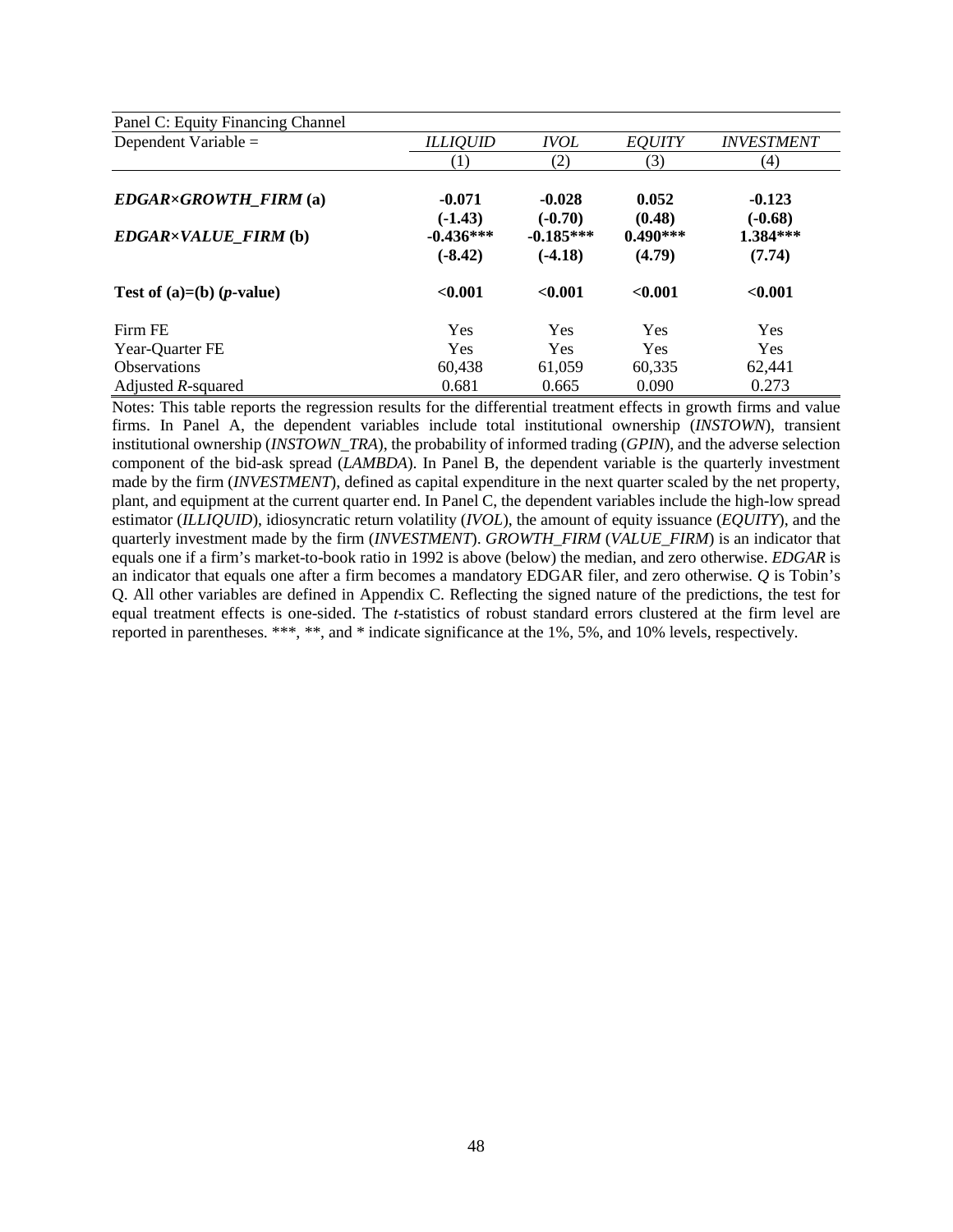| Panel A: Baseline Analyses               |                     |                     |                        |                      |                                                                 |                    |                        |  |
|------------------------------------------|---------------------|---------------------|------------------------|----------------------|-----------------------------------------------------------------|--------------------|------------------------|--|
| Dependent Variable =                     |                     | ROE                 |                        | <b>ROA</b>           |                                                                 | <b>ASALES</b>      |                        |  |
|                                          | (1)                 | (2)                 | (3)                    |                      | (4)                                                             | (5)                | (6)                    |  |
| <b>EDGAR</b>                             | $0.388**$<br>(1.97) | $0.403**$<br>(2.05) |                        | $0.198***$<br>(3.07) | $0.200***$<br>(3.12)                                            | 2.878***<br>(2.89) | 2.989***<br>(3.01)     |  |
| <b>SIZE</b>                              |                     | 0.168               |                        |                      | $-0.054$                                                        |                    | $2.220*$               |  |
|                                          |                     | (0.57)              |                        |                      | $(-0.61)$                                                       |                    | (1.78)                 |  |
| PRC_INV                                  |                     | $-2.430***$         |                        |                      | $-0.853***$                                                     |                    | $-9.984***$            |  |
|                                          |                     | $(-5.21)$           |                        |                      | $(-8.79)$                                                       |                    | $(-8.35)$              |  |
| Firm FE                                  | Yes                 | Yes                 |                        | Yes                  | Yes                                                             | Yes                | Yes                    |  |
| Year-Quarter FE                          | Yes                 | Yes                 |                        | Yes                  | Yes                                                             | Yes                | Yes                    |  |
| Observations                             | 63,545              | 63,545              |                        | 66,094               | 66,094                                                          | 65,477             | 65,477                 |  |
| Adjusted R-squared                       | 0.446               | 0.449               | 0.557                  |                      | 0.560                                                           | 0.179              | 0.184                  |  |
| Panel B: Growth Firms versus Value Firms |                     |                     |                        |                      |                                                                 |                    |                        |  |
| Dependent Variable =                     |                     | ROE                 |                        |                      | <b>ROA</b>                                                      |                    | $\triangle SALES$      |  |
|                                          |                     | (1)                 | (2)                    | (3)                  | (4)                                                             | (5)                | (6)                    |  |
| $EDGAR \times GROWTH$ FIRM (a)           |                     | $-0.357$            | $-0.341$               | $-0.111$             | $-0.092$                                                        | $-0.172$           | $-0.136$               |  |
|                                          |                     | $(-1.40)$           | $(-1.34)$              | $(-1.34)$            | $(-1.11)$                                                       | $(-0.15)$          | $(-0.12)$              |  |
| EDGAR×VALUE_FIRM (b)                     |                     | $1.067***$          | $1.073***$             | $0.515***$           | $0.509***$                                                      | $6.650***$         | 6.853***               |  |
|                                          |                     | (4.56)              | (4.55)                 | (6.23)               | (6.18)                                                          | (5.52)             | (5.66)                 |  |
|                                          |                     |                     |                        |                      |                                                                 |                    |                        |  |
| Test of $(a)=(b)$ ( <i>p</i> -value)     |                     | < 0.001             | < 0.001                | < 0.001              | < 0.001                                                         | < 0.001            | < 0.001                |  |
| Controls                                 |                     | N <sub>o</sub>      | Yes                    | N <sub>o</sub>       | Yes                                                             | N <sub>o</sub>     | Yes                    |  |
| Firm FE                                  |                     | Yes                 | Yes                    | Yes                  | Yes                                                             | Yes                | Yes                    |  |
| Year-Quarter FE                          |                     | Yes                 | Yes                    | Yes                  | Yes                                                             | Yes                | Yes                    |  |
| Observations                             |                     | 61,065              | 61,065                 | 62,054               | 62,054                                                          | 61,461             | 61,461                 |  |
| Adjusted $R$ -squared                    |                     | 0.443               | 0.446                  | 0.562                | 0.565                                                           | 0.177              | 0.182                  |  |
| Panel C: High versus Low Growth Firms    |                     |                     |                        |                      |                                                                 |                    |                        |  |
| Dependent Variable =                     |                     |                     | ROE                    |                      | <b>ROA</b>                                                      |                    | <b>ASALES</b>          |  |
|                                          |                     | (1)                 | (2)                    | (3)                  | (4)                                                             | (5)                | (6)                    |  |
| EDGAR×HIGH GROWTH FIRM (a)               |                     |                     | $-1.018***$ $-0.974**$ | $-0.290**$           | $-0.257**$<br>$(-2.66)$ $(-2.53)$ $(-2.29)$ $(-2.03)$ $(-1.75)$ | $-2.617*$          | $-2.560*$<br>$(-1.73)$ |  |
| EDGAR×LOW GROWTH FIRM (b)                |                     | 0.295<br>(0.95)     | 0.276<br>(0.90)        | 0.069<br>(0.68)      | 0.071<br>(0.71)                                                 | $2.271*$<br>(1.69) | 2.254*<br>(1.69)       |  |
| EDGAR×VALUE FIRM                         |                     | $1.071***$          | $1.082***$             | $0.516***$           | $0.511***$                                                      | $6.668***$         | 6.892***               |  |
|                                          |                     | (4.57)              | (4.58)                 | (6.23)               | (6.20)                                                          | (5.53)             | (5.68)                 |  |
| Test of $(a)=(b)$ ( <i>p</i> -value)     |                     | 0.006               | 0.008                  | 0.023                | 0.036                                                           | 0.003              | 0.003                  |  |
| Controls                                 |                     | No                  | Yes                    | No                   | Yes                                                             | No                 | Yes                    |  |
| Firm FE                                  |                     | Yes                 | Yes                    | Yes                  | Yes                                                             | Yes                | Yes                    |  |
| Year-Quarter FE                          |                     | Yes                 | Yes                    | Yes                  | Yes                                                             | Yes                | Yes                    |  |
| Observations                             |                     | 61,065              | 61,065                 | 62,054               | 62,054                                                          | 61,461             | 61,461                 |  |
| Adjusted $R$ -squared                    |                     | 0.443               | 0.446                  | 0.562                | 0.565                                                           | 0.177              | 0.182                  |  |

**Table 6: Firm Performance**

Notes: This table reports the regression results on firm performance. The dependent variables include return on equity (*ROE*), return on assets (*ROA*), and sales growth (*ΔSALES*). *EDGAR* is an indicator that equals one after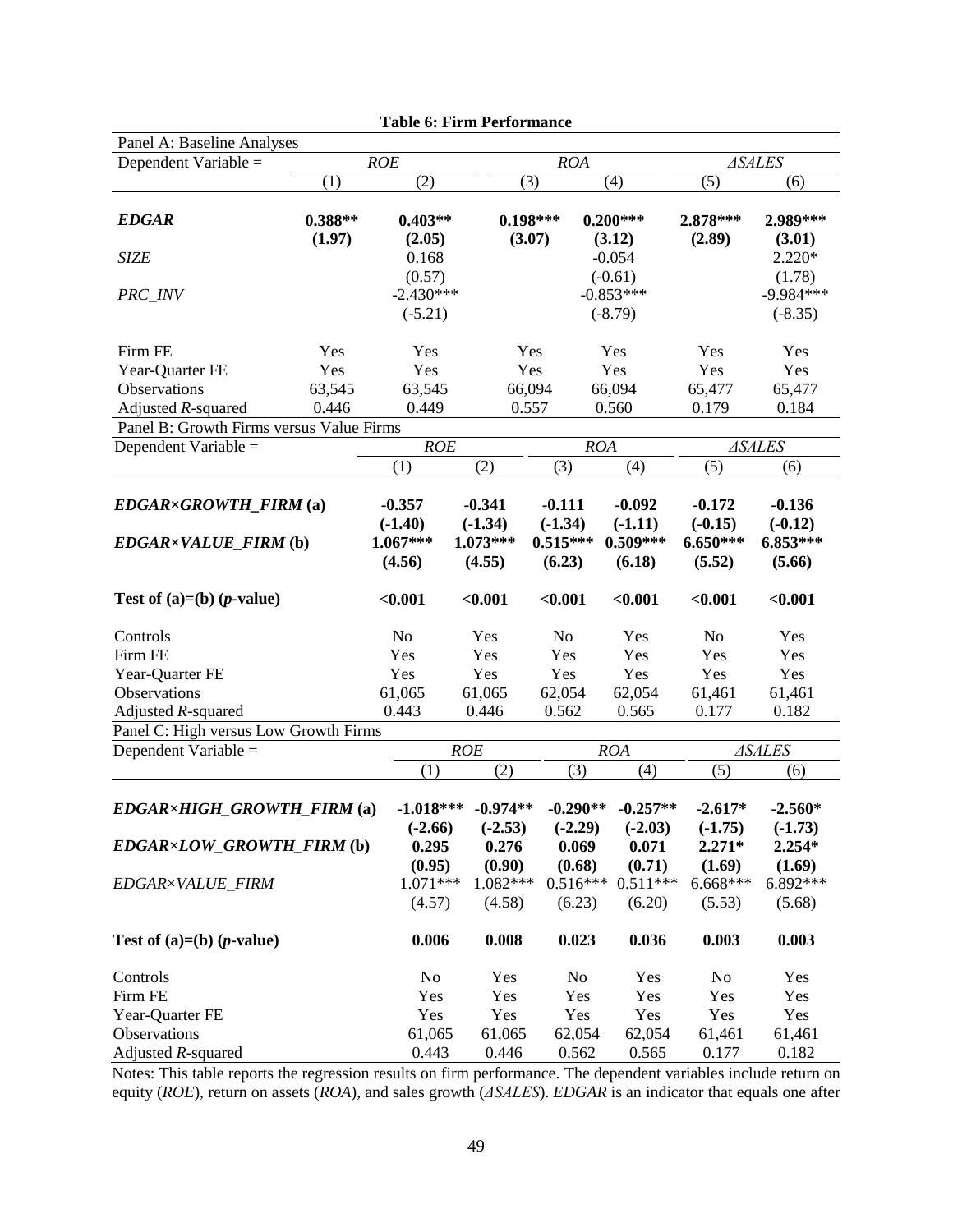a firm becomes a mandatory EDGAR filer, and zero otherwise. *GROWTH\_FIRM* (*VALUE\_FIRM*) is an indicator that equals one if a firm's market-to-book ratio in 1992 is above (below) the median, and zero otherwise. *HIGH\_GROWTH\_FIRM* (*LOW\_GROWTH\_FIRM*) is an indicator that equals one if a growth firm's market-tobook ratio in 1992 is above (below) the median of growth firms, and zero otherwise. All other variables are defined in Appendix C. The *t*-statistics of robust standard errors clustered at the firm level are reported in parentheses. \*\*\*, \*\*, and \* indicate significance at the 1%, 5%, and 10% levels, respectively.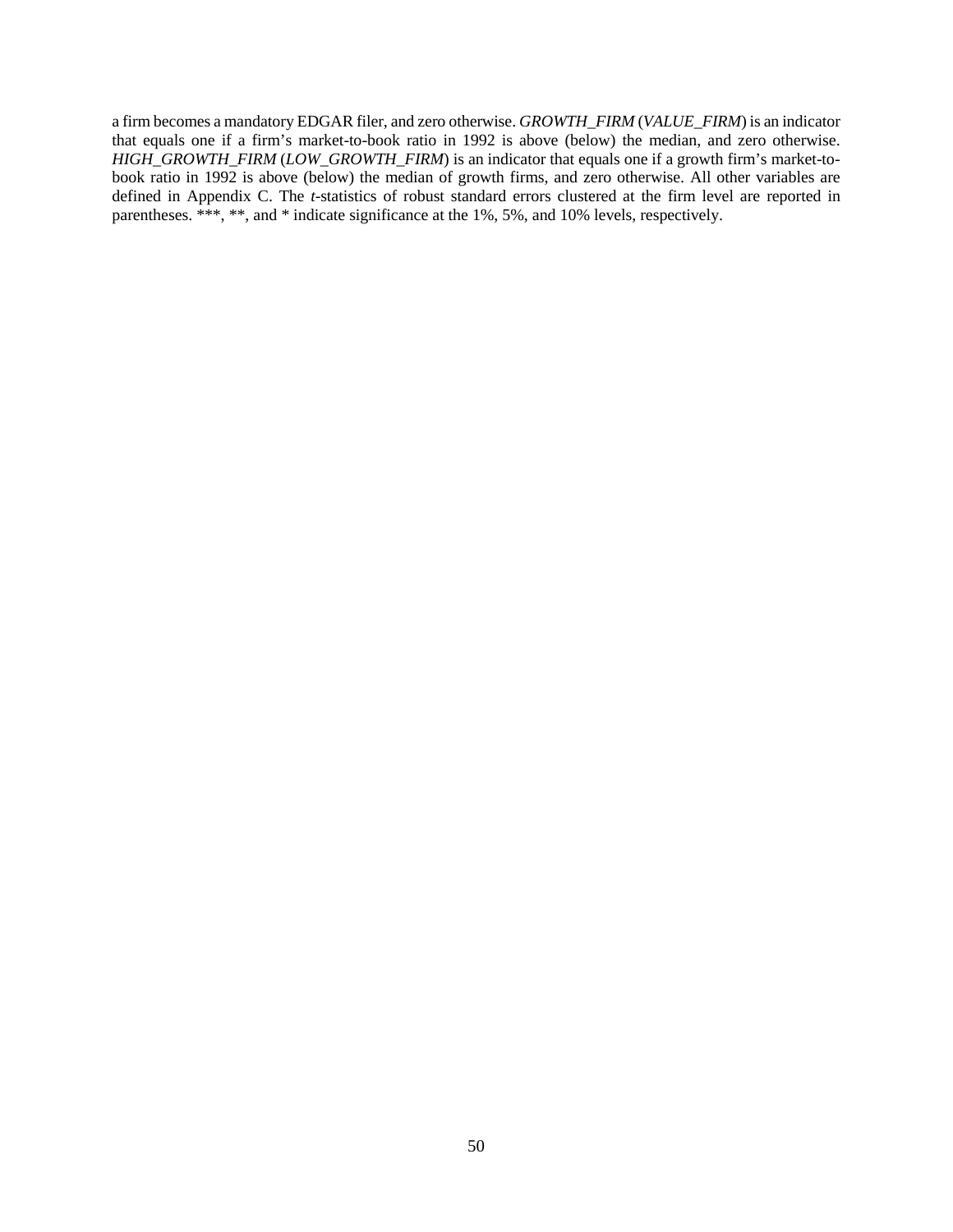| <b>Table 7: Removal of Transitional Filers</b> |                   |            |             |  |  |  |  |  |
|------------------------------------------------|-------------------|------------|-------------|--|--|--|--|--|
| Dependent Variable $=$                         | <b>INVESTMENT</b> |            |             |  |  |  |  |  |
|                                                | (1)               | (2)        | (3)         |  |  |  |  |  |
| <b>EDGAR</b>                                   | $0.717***$        | $0.488***$ | $1.073***$  |  |  |  |  |  |
|                                                | (4.60)            | (3.32)     | (3.37)      |  |  |  |  |  |
| $\varrho$                                      |                   | 1.711***   | 1.903***    |  |  |  |  |  |
|                                                |                   | (18.77)    | (18.50)     |  |  |  |  |  |
| CF                                             |                   | $0.178***$ | $0.136***$  |  |  |  |  |  |
|                                                |                   | (12.81)    | (7.29)      |  |  |  |  |  |
| <b>SIZE</b>                                    |                   | $0.353**$  | $0.386**$   |  |  |  |  |  |
|                                                |                   | (2.07)     | (2.21)      |  |  |  |  |  |
| $Q \times EDGAR$                               |                   |            | $-0.388***$ |  |  |  |  |  |
|                                                |                   |            | $(-3.82)$   |  |  |  |  |  |
| $CF\times EDGAR$                               |                   |            | $0.082***$  |  |  |  |  |  |
|                                                |                   |            | (3.38)      |  |  |  |  |  |
| <b>SIZE×EDGAR</b>                              |                   |            | $-0.008$    |  |  |  |  |  |
|                                                |                   |            | $(-0.16)$   |  |  |  |  |  |
| Firm FE                                        | Yes               | Yes        | Yes         |  |  |  |  |  |
| Year-Quarter FE                                | Yes               | Yes        | Yes         |  |  |  |  |  |
| Observations                                   | 64,612            | 64,612     | 64,612      |  |  |  |  |  |
| Adjusted $R$ -squared                          | 0.271             | 0.301      | 0.302       |  |  |  |  |  |

Notes: This table reports the regression results on corporate investment after excluding firms assigned to Group CF-01 (i.e., the first group) as this group contains "transitional" filers that volunteered to file electronically prior to the mandatory phase-in of the EDGAR system in April 1993. The dependent variable is the quarterly investment made by the firm (*INVESTMENT*), defined as capital expenditure in the next quarter scaled by the net property, plant, and equipment at the current quarter end. *EDGAR* is an indicator that equals one after a firm becomes a mandatory EDGAR filer, and zero otherwise. *Q* is Tobin's Q. All other variables are defined in Appendix C. The *t*-statistics of robust standard errors clustered at the firm level are reported in parentheses. \*\*\*, \*\*, and \* indicate significance at the 1%, 5%, and 10% levels, respectively.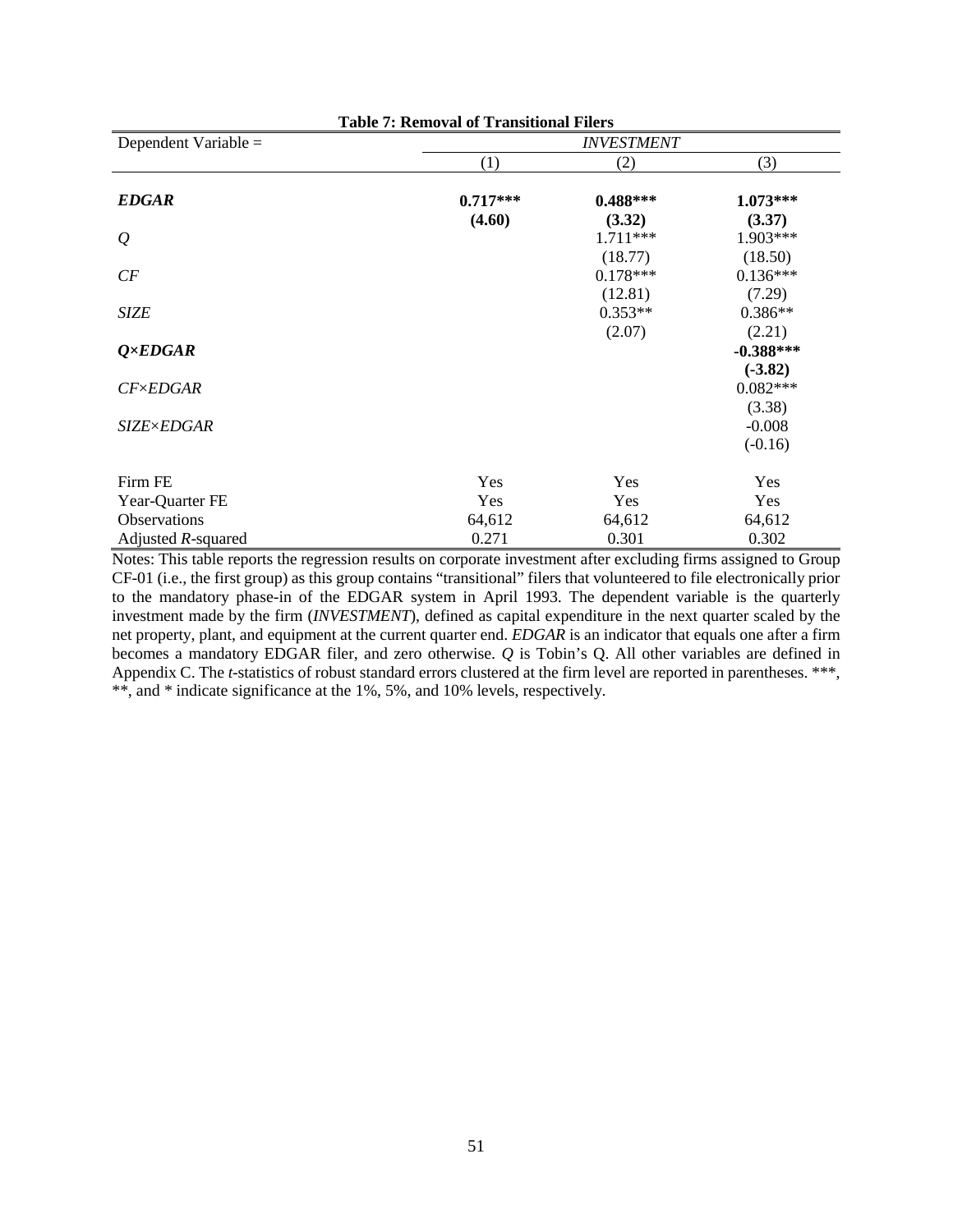| <b>Table 8: Requirement of Free Online Access</b> |            |                   |             |  |  |
|---------------------------------------------------|------------|-------------------|-------------|--|--|
| Dependent Variable =                              |            | <b>INVESTMENT</b> |             |  |  |
|                                                   | (1)        | (2)               | (3)         |  |  |
| <b>EDGAR</b>                                      | $0.803***$ | $0.532***$        | $1.017***$  |  |  |
|                                                   | (4.84)     | (3.39)            | (3.40)      |  |  |
| $\varrho$                                         |            | 1.712***          | 1.900***    |  |  |
|                                                   |            | (18.95)           | (18.64)     |  |  |
| CF                                                |            | $0.177***$        | $0.134***$  |  |  |
|                                                   |            | (12.93)           | (7.33)      |  |  |
| <b>SIZE</b>                                       |            | $0.356**$         | $0.375**$   |  |  |
|                                                   |            | (2.12)            | (2.19)      |  |  |
| $Q \times EDGAR$                                  |            |                   | $-0.383***$ |  |  |
|                                                   |            |                   | $(-3.85)$   |  |  |
| $CF \times EDGAR$                                 |            |                   | $0.087***$  |  |  |
|                                                   |            |                   | (3.59)      |  |  |
| <b>SIZE×EDGAR</b>                                 |            |                   | 0.006       |  |  |
|                                                   |            |                   | (0.14)      |  |  |
| Firm FE                                           | Yes        | Yes               | Yes         |  |  |
| Year-Quarter FE                                   | Yes        | Yes               | Yes         |  |  |
| <b>Observations</b>                               | 66,628     | 66,628            | 66,628      |  |  |
| Adjusted $R$ -squared                             | 0.272      | 0.302             | 0.304       |  |  |

Notes: This table reports the regression results on corporate investment after redefining the *EDGAR* indicator for groups CF-01 through CF-04 (i.e., the first four groups) to take the value of one if the firm-quarter is after January 17, 1994 (when all electronic EDGAR filings became freely available online via a National Science Foundation grant to New York University) and zero otherwise. *EDGAR* for the remaining six groups is an indicator that equals one after a firm becomes a mandatory EDGAR filer, and zero otherwise. The dependent variable is the quarterly investment made by the firm (*INVESTMENT*), defined as capital expenditure in the next quarter scaled by the net property, plant, and equipment at the current quarter end. *Q* is Tobin's Q. All other variables are defined in Appendix C. The *t*-statistics of robust standard errors clustered at the firm level are reported in parentheses. \*\*\*, \*\*, and \* indicate significance at the 1%, 5%, and 10% levels, respectively.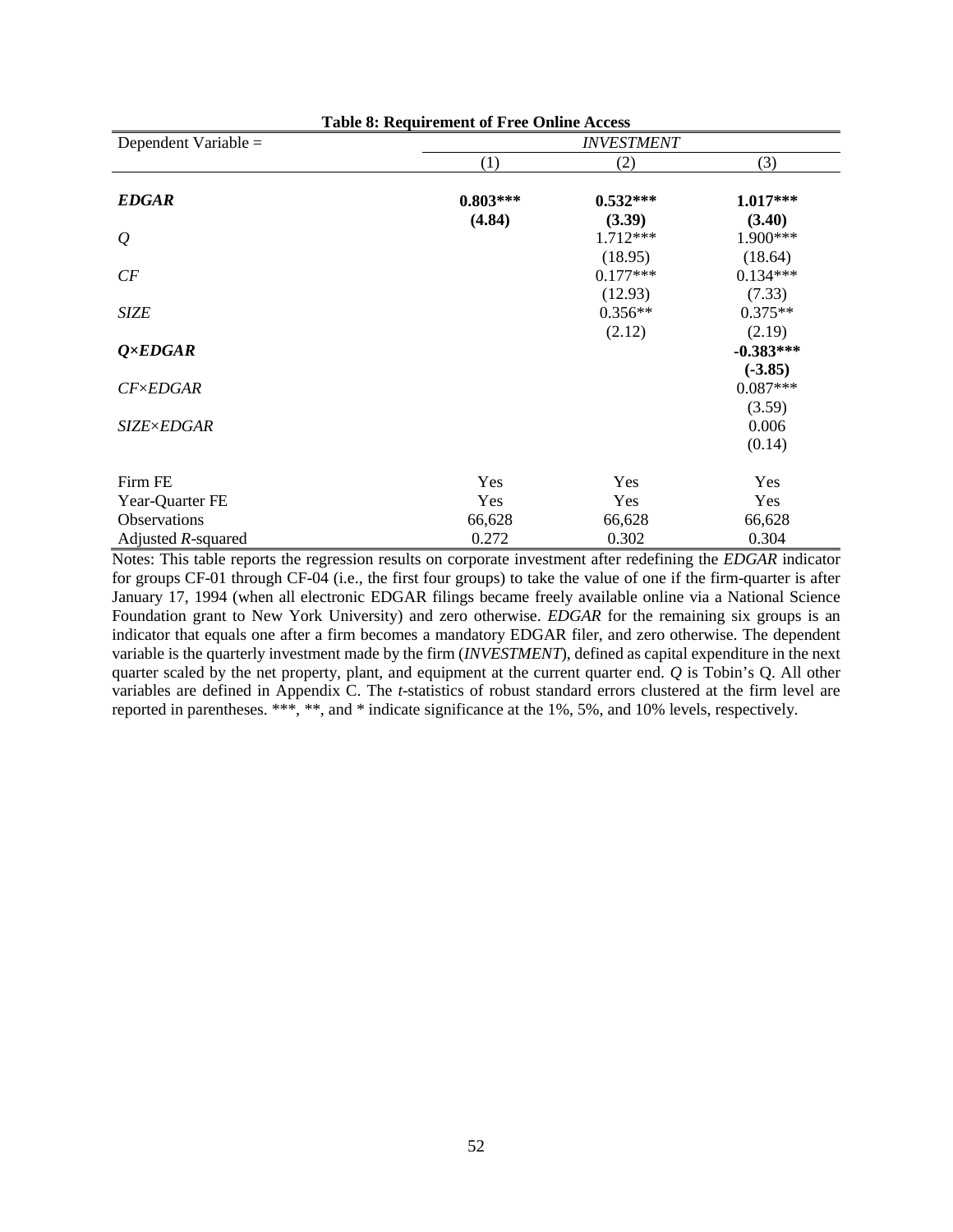| Dependent Variable $=$ | <b>INVESTMENT</b>    |                      |                         |  |  |
|------------------------|----------------------|----------------------|-------------------------|--|--|
|                        | (1)                  | (2)                  | (3)                     |  |  |
| <b>TREAT×POST</b>      | $0.460***$<br>(2.67) | $0.400**$<br>(2.38)  | $1.183**$<br>(2.17)     |  |  |
| $\varrho$              |                      | 1.488***             | $1.617***$              |  |  |
| CF                     |                      | (9.69)<br>$0.086***$ | (10.24)<br>$0.055***$   |  |  |
| <b>SIZE</b>            |                      | (5.42)<br>$0.483*$   | (3.19)<br>$0.488*$      |  |  |
| Q×TREAT×POST           |                      | (1.68)               | (1.69)<br>$-0.286**$    |  |  |
| <b>CF×TREAT×POST</b>   |                      |                      | $(-1.98)$<br>$0.114***$ |  |  |
| SIZE×TREAT×POST        |                      |                      | (3.80)<br>$-0.101$      |  |  |
|                        |                      |                      | $(-1.12)$               |  |  |
| Firm FE                | Yes                  | Yes                  | Yes                     |  |  |
| Year-Quarter FE        | Yes                  | Yes                  | Yes                     |  |  |
| Observations           | 31,319               | 31,319               | 31,319                  |  |  |
| Adjusted $R$ -squared  | 0.362                | 0.374                | 0.375                   |  |  |

| Table 9: Matched Sample with Only To-Be-Treated Firms as Controls |  |  |  |
|-------------------------------------------------------------------|--|--|--|
|-------------------------------------------------------------------|--|--|--|

Notes: This table reports the regression results on corporate investment with a matched sample, where treated firms are from groups CF-01 through CF-07 and control firms are selected from the set of to-be-treated firms using a nearest-neighbor propensity-score method. Treated firms are tracked in the window of quarters [-4, +4], with quarter 0 being the EDGAR implementation quarter. We match treated and controls on three dimensions (i.e., *Q*, *CF*, and *SIZE*) in the quarter before the EDGAR implementation. The dependent variable is the quarterly investment made by the firm (*INVESTMENT*), defined as capital expenditure in the next quarter scaled by the net property, plant, and equipment at the current quarter end. *TREAT* is an indicator that equals one if a firm is labeled as a treated firm, and zero otherwise. *POST* is an indicator that equals one if the firm-quarter is after the EDGAR implementation, and zero otherwise. *Q* is Tobin's Q. All other variables are defined in Appendix C. The *t*-statistics of robust standard errors clustered at the firm level are reported in parentheses. \*\*\*, \*\*, and \* indicate significance at the 1%, 5%, and 10% levels, respectively.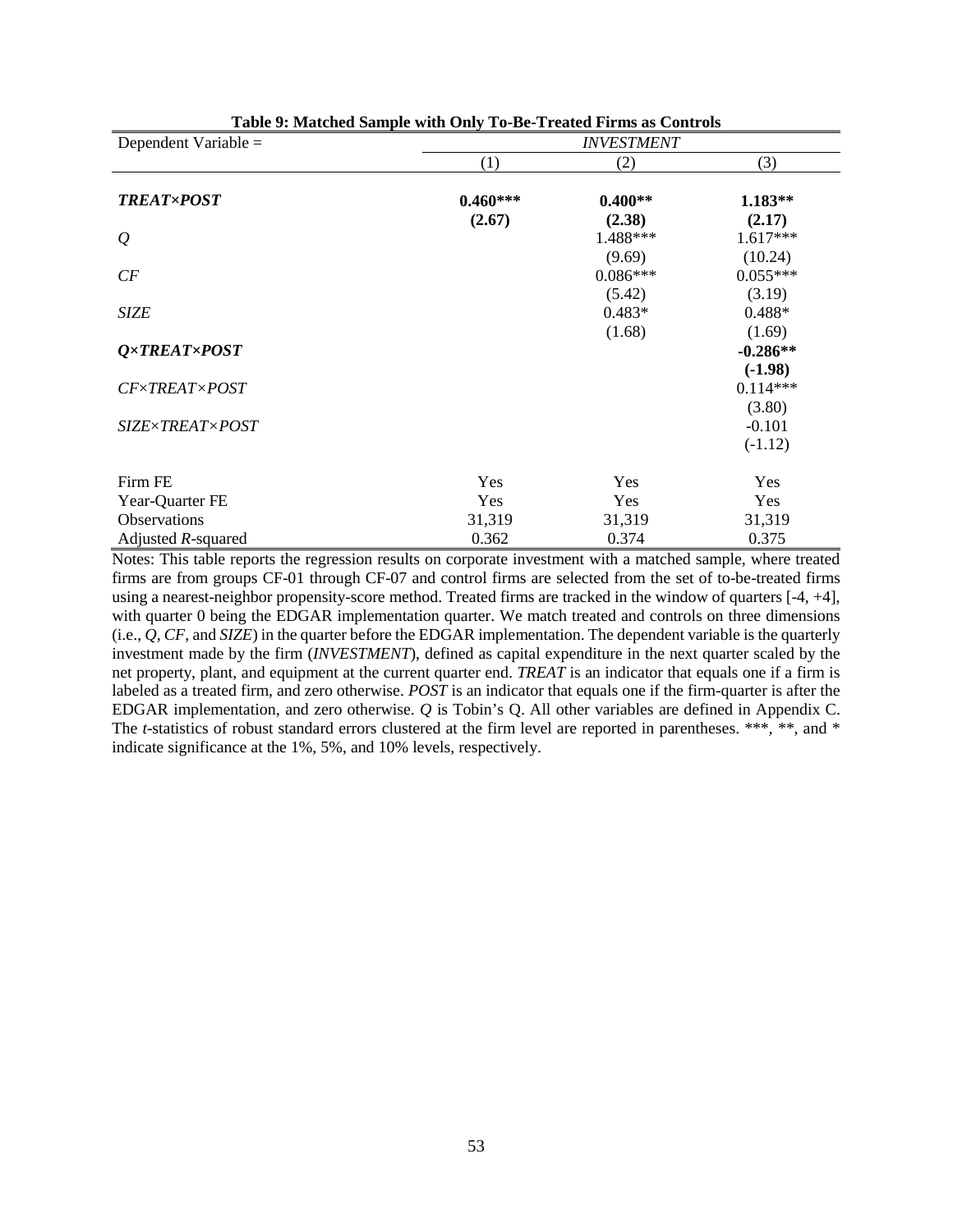# **Online Appendix for**

# **The Real Effects of Modern Information Technologies**

# **Itay Goldstein** <sup>a</sup> , **Shijie Yang** <sup>b</sup> , **Luo Zuo** <sup>c</sup>

a Wharton School, University of Pennsylvania <sup>b</sup> School of Management and Economics, Chinese University of Hong Kong, Shenzhen <sup>c</sup> Samuel Curtis Johnson Graduate School of Management, Cornell University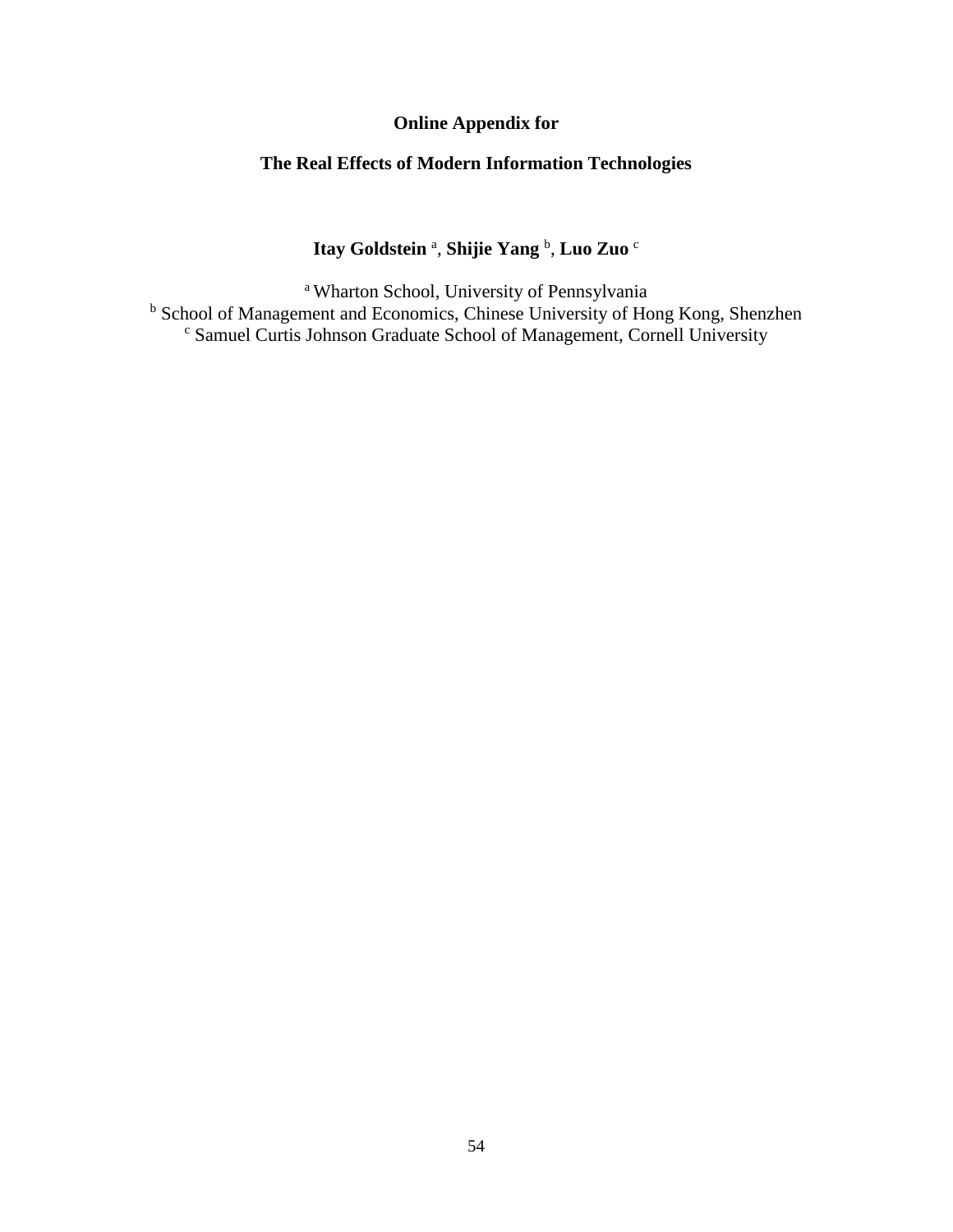| Table A1: An Alternative Proxy for Firm Size |            |                   |             |  |  |
|----------------------------------------------|------------|-------------------|-------------|--|--|
| Dependent Variable $=$                       |            | <b>INVESTMENT</b> |             |  |  |
|                                              | (1)        | (2)               | (3)         |  |  |
| <b>EDGAR</b>                                 | $0.613***$ | $0.406***$        | $1.520***$  |  |  |
|                                              | (4.05)     | (2.90)            | (6.14)      |  |  |
| $\varrho$                                    |            | 1.118***          | 1.305***    |  |  |
|                                              |            | (10.59)           | (11.27)     |  |  |
| CF                                           |            | $0.136***$        | $0.109***$  |  |  |
|                                              |            | (10.17)           | (6.04)      |  |  |
| <b>MVE</b>                                   |            | 1.538***          | $1.618***$  |  |  |
|                                              |            | (13.96)           | (14.69)     |  |  |
| $Q \times EDGAR$                             |            |                   | $-0.425***$ |  |  |
|                                              |            |                   | $(-4.07)$   |  |  |
| $CF\times EDGAR$                             |            |                   | $0.048**$   |  |  |
|                                              |            |                   | (2.03)      |  |  |
| <b>MVE×EDGAR</b>                             |            |                   | $-0.093**$  |  |  |
|                                              |            |                   | $(-2.16)$   |  |  |
| Firm FE                                      | Yes        | Yes               | Yes         |  |  |
| Year-Quarter FE                              | Yes        | Yes               | Yes         |  |  |
| <b>Observations</b>                          | 66,628     | 66,628            | 66,628      |  |  |
| Adjusted $R$ -squared                        | 0.272      | 0.311             | 0.312       |  |  |

Notes: This table reports the regression results on corporate investment with an alternative proxy for firm size i.e., the natural logarithm of market capitalization (*MVE*). The dependent variable is the quarterly investment made by the firm (*INVESTMENT*), defined as capital expenditure in the next quarter scaled by the net property, plant, and equipment at the current quarter end. *EDGAR* is an indicator that equals one after a firm becomes a mandatory EDGAR filer, and zero otherwise. *Q* is Tobin's Q. All other variables are defined in Appendix C. The *t*-statistics of robust standard errors clustered at the firm level are reported in parentheses. \*\*\*, \*\*, and \* indicate significance at the 1%, 5%, and 10% levels, respectively.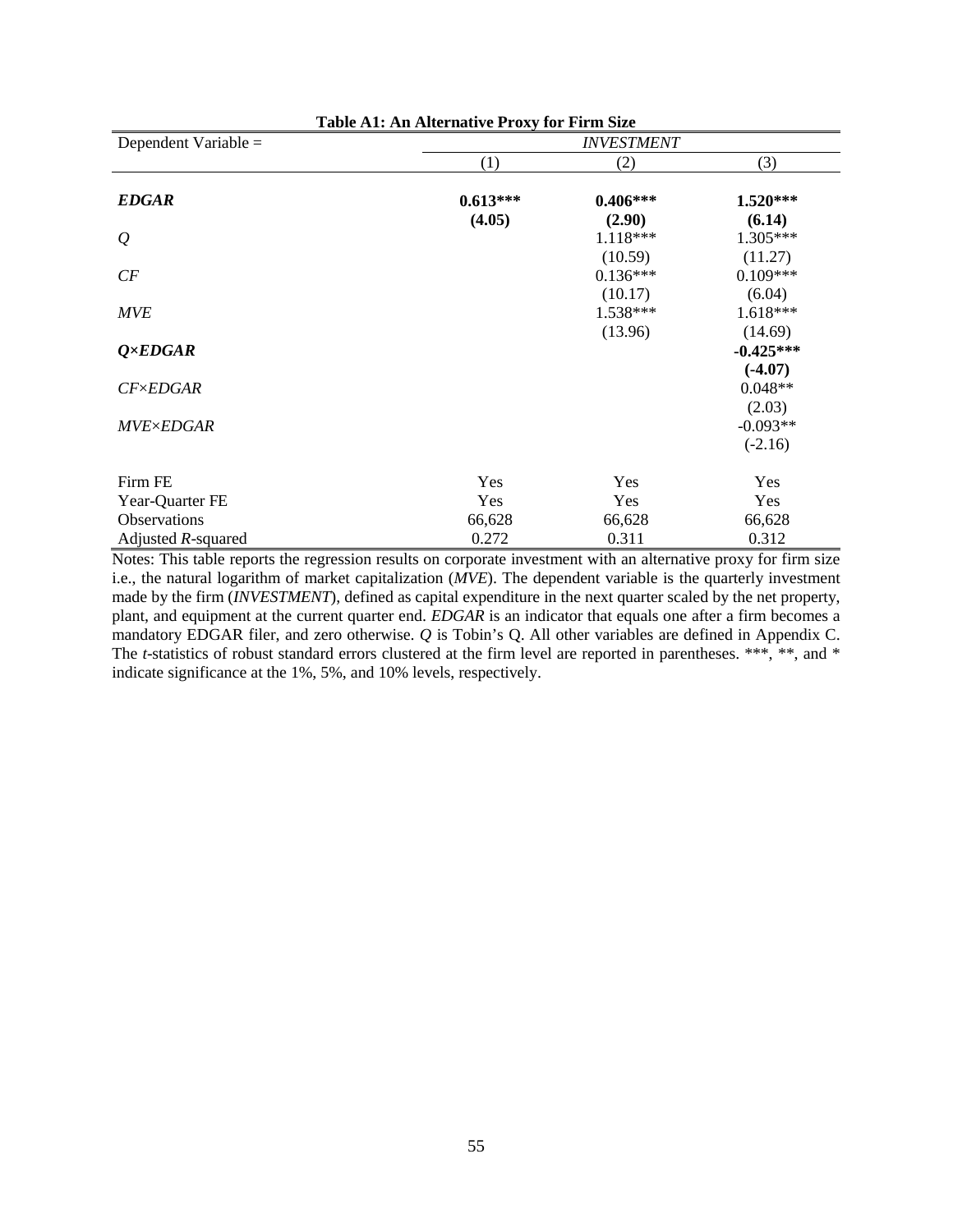| Dependent Variable =  |            | <b>INVESTMENT</b> |            |
|-----------------------|------------|-------------------|------------|
|                       | (1)        | (2)               | (3)        |
| <b>EDGAR</b>          | $0.785***$ | $0.543***$        | $0.923***$ |
|                       | (4.83)     | (3.57)            | (2.67)     |
| $\varrho$             |            | 1.711 ***         | 1.490***   |
|                       |            | (18.95)           | (8.48)     |
| CF                    |            | $0.177***$        | $0.091***$ |
|                       |            | (12.93)           | (4.69)     |
| <b>SIZE</b>           |            | $0.356**$         | $0.468**$  |
|                       |            | (2.12)            | (2.23)     |
| $Q \times EDGAR$      |            |                   | $-0.234**$ |
|                       |            |                   | $(-1.99)$  |
| $CF \times EDGAR$     |            |                   | $0.069***$ |
|                       |            |                   | (2.92)     |
| <b>SIZE×EDGAR</b>     |            |                   | $-0.054$   |
|                       |            |                   | $(-1.02)$  |
| Firm FE               | Yes        | Yes               | Yes        |
| Year-Quarter FE       | Yes        | Yes               | Yes        |
| $Q \times$ Firm FE    | Yes        | Yes               | <b>Yes</b> |
| Observations          | 66,628     | 66,628            | 66,628     |
| Adjusted $R$ -squared | 0.272      | 0.302             | 0.346      |

**Table A2: Firm-Specific Investment-to-Price Sensitivity**

Notes: This table reports the regression results after we augment Equation (2) by interacting *Q* with firm fixed effects to allow the investment-to-price sensitivity to vary across firms. The dependent variable is the quarterly investment made by the firm (*INVESTMENT*), defined as capital expenditure in the next quarter scaled by the net property, plant, and equipment at the current quarter end. *EDGAR* is an indicator that equals one after a firm becomes a mandatory EDGAR filer, and zero otherwise. *Q* is Tobin's Q. All other variables are defined in Appendix C. The *t*-statistics of robust standard errors clustered at the firm level are reported in parentheses. \*\*\*, \*\*, and \* indicate significance at the 1%, 5%, and 10% levels, respectively.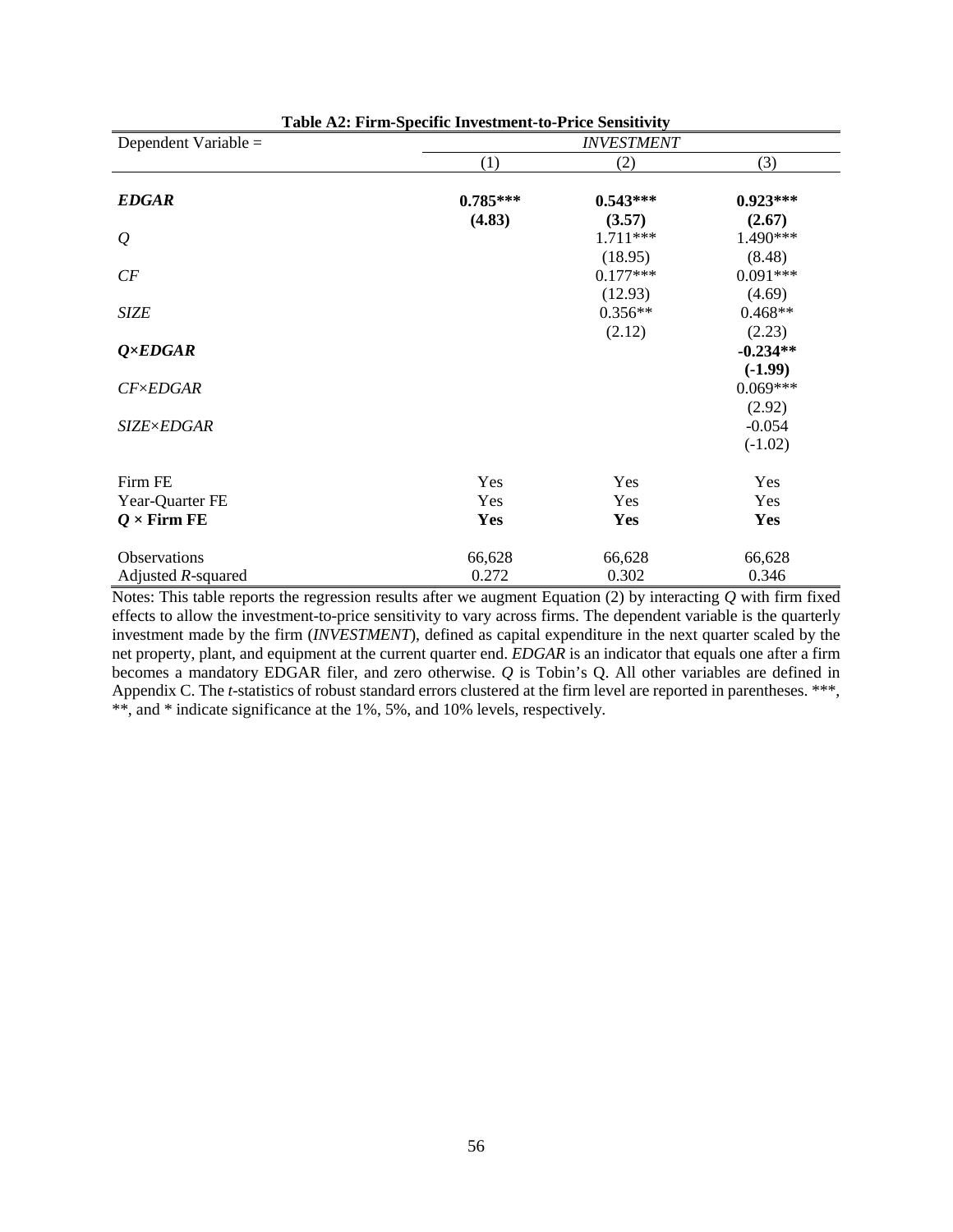| <b>Table A3: Debt Financing</b> |           |             |  |
|---------------------------------|-----------|-------------|--|
| Dependent Variable =            |           | <b>DEBT</b> |  |
|                                 | (1)       | (2)         |  |
| <b>EDGAR</b>                    | $-0.101$  | $-0.111$    |  |
|                                 | $(-1.34)$ | $(-1.46)$   |  |
| <b>SIZE</b>                     |           | $-0.490***$ |  |
|                                 |           | $(-6.05)$   |  |
| PRC_INV                         |           | $-0.456***$ |  |
|                                 |           | $(-5.03)$   |  |
| Firm FE                         | Yes       | Yes         |  |
| Year-Quarter FE                 | Yes       | Yes         |  |
| <b>Observations</b>             | 65,672    | 65,672      |  |
| Adjusted $R$ -squared           | 0.026     | 0.028       |  |

Notes: This table reports the regression results on debt financing. The dependent variable is the amount of debt issuance (*DEBT*). We define *DEBT* as net debt issuance (DLTISQ minus DLTRQ) scaled by lag total assets (ATQ); when DLTISQ and DLTRQ are missing, this variable equals the change in total debt for the company (change in DLTTQ plus change in DLCQ) scaled by lag total assets. *DEBT* is expressed in percentage points. *EDGAR* is an indicator that equals one after a firm becomes a mandatory EDGAR filer, and zero otherwise. All other variables are defined in Appendix C. The *t*-statistics of robust standard errors clustered at the firm level are reported in parentheses. \*\*\*, \*\*, and \* indicate significance at the 1%, 5%, and 10% levels, respectively.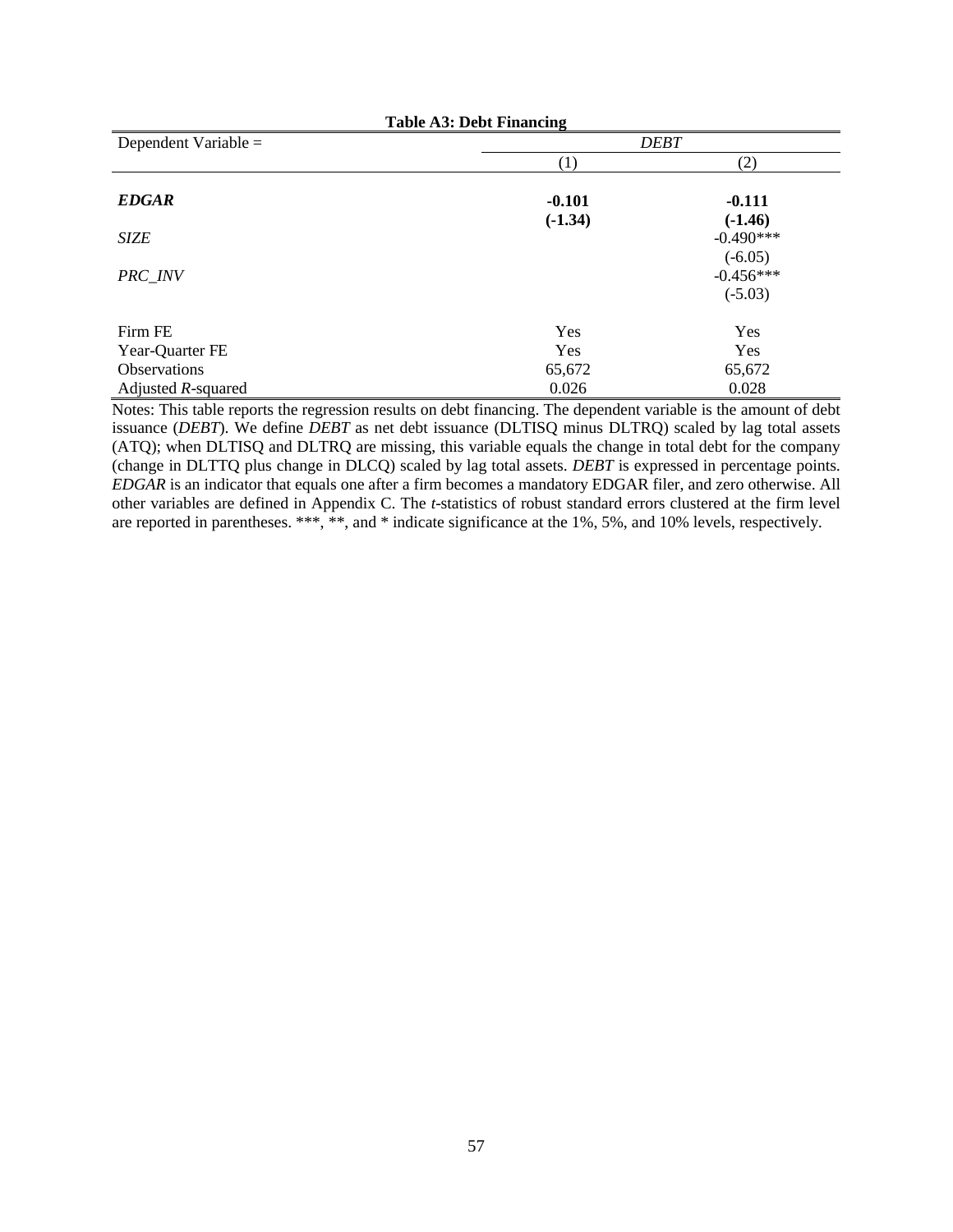| Dependent Variable $=$ | <i><b>INSTOWN_QIX</b></i> |                                     |                     | <i><b>INSTOWN DED</b></i>          |
|------------------------|---------------------------|-------------------------------------|---------------------|------------------------------------|
|                        | $\left(1\right)$          | (2)                                 | (3)                 | (4)                                |
| <b>EDGAR</b>           | $-0.816***$<br>$(-4.92)$  | $-0.734***$<br>$(-4.51)$            | $0.417**$<br>(2.35) | $0.467***$<br>(2.66)               |
| <b>SIZE</b>            |                           | $3.183***$                          |                     | 1.804***                           |
| PRC INV                |                           | (16.80)<br>$-1.769***$<br>$(-9.25)$ |                     | (9.06)<br>$-1.735***$<br>$(-6.78)$ |
| Firm FE                | Yes                       | Yes                                 | Yes                 | Yes                                |
| Year-Quarter FE        | Yes                       | Yes                                 | Yes                 | <b>Yes</b>                         |
| <b>Observations</b>    | 66,141                    | 66,141                              | 66,141              | 66,141                             |
| Adjusted R-squared     | 0.819                     | 0.827                               | 0.670               | 0.676                              |

| <b>Table A4: Quasi-Indexers and Dedicated Institutional Investors</b> |  |  |
|-----------------------------------------------------------------------|--|--|
|-----------------------------------------------------------------------|--|--|

Notes: This table repeats the regression of Table 4 for the other two types of institutional investors: quasiindexers (who use indexing or buy-and-hold strategies characterized by high diversification and low portfolio turnover) and dedicated institutional investors (who have large, long-term holdings concentrated in only a few firms). The dependent variables include the percentage of shares held by quasi-indexers (*INSTOWN\_QIX*) and the percentage of shares held by dedicated institutional investors (*INSTOWN\_ DED*). *EDGAR* is an indicator that equals one after a firm becomes a mandatory EDGAR filer, and zero otherwise. All other variables are defined in Appendix C. The *t*-statistics of robust standard errors clustered at the firm level are reported in parentheses. \*\*\*, \*\*, and \* indicate significance at the 1%, 5%, and 10% levels, respectively.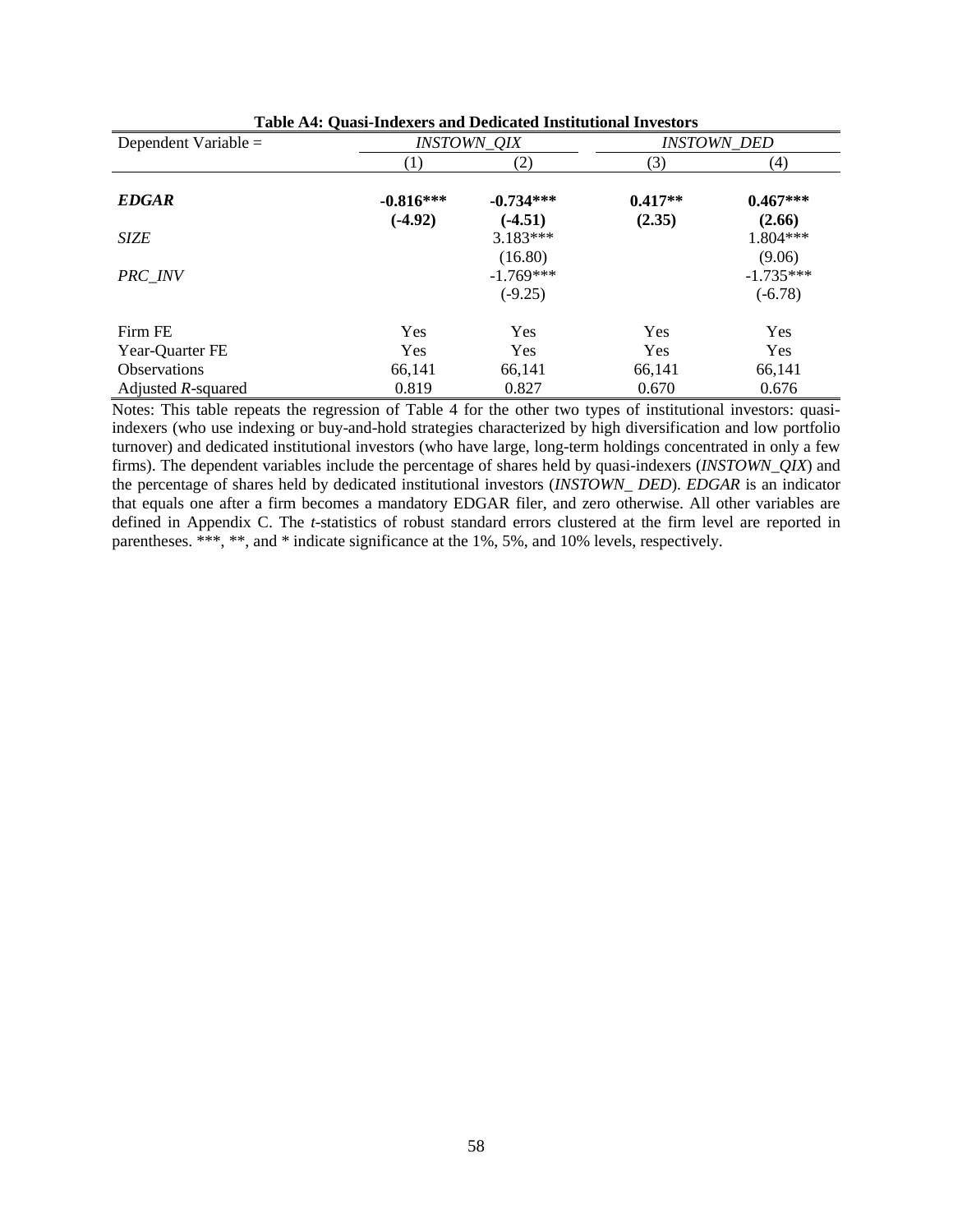

**Figure A1: Dynamic Test of** *ROE*

Notes: This figure reports the results from an event-time analysis of the effect of the EDGAR implementation on return on equity (*ROE*). Specifically, we re-estimate the regression model on *ROE* in column 1 of Table 6 by replacing *EDGAR* with a set of indicators for the quarters around the EDGAR implementation for each firm in our sample. Specifically, the regression model is as follows:

$$
ROE_{i,t} = \alpha_t + \eta_i + \gamma_1 EDGAR(-2)_{i,t} + \gamma_2 EDGAR(-1)_{i,t} + \gamma_3 EDGAR(0)_{i,t} + \gamma_4 EDGAR(+1)_{i,t} + \gamma_5 EDGAR(+2)_{i,t} + \gamma_6 EDGAR(+3)_{i,t} + \gamma_7 EDGAR(+4)_{i,t} + \gamma_8 EDGAR(5+)_{i,t} + \varepsilon_{i,t}
$$

where  $EDGAR(-2)_{i,t}$  ( $EDGAR(-1)_{i,t}$ ) is an indicator that equals one if a firm will become a mandatory EDGAR filer in two quarters (one quarter), and zero otherwise.  $EDGAR(0)_{i,t}$  is an indicator that equals one if a firm becomes a mandatory EDGAR filer in the current quarter *t*, and zero otherwise.  $EDGAR(+1)_{i,t}$  $(EDGAR(+2)<sub>i,t</sub>, EDGAR(+3)<sub>i,t</sub>, EDGAR(+4)<sub>i,t</sub>)$  is an indicator that equals one if a firm became a mandatory EDGAR filer one quarter (two quarters, three quarters, four quarters) ago, and zero otherwise.  $EDGAR(5+)_{i,t}$ is an indicator that equals one if a firm became a mandatory EDGAR filer five or more quarters ago, and zero otherwise. The figure reports the coefficient estimates on each event quarter indicator as well as their 95% confidence intervals. The estimation includes firm and year-quarter fixed effects. The standard errors are Notes: This figure reports<br>
on return on equity (*ROE*)<br>
replacing *EDGAR* with a sour sample. Specifically, t<br> *ROE<sub>i,t</sub>* =  $\alpha_t$  +  $\eta_i$  +  $\gamma_5 ED$ <br>
+  $\gamma_5 ED$ <br>
where *EDGAR* (-2)<sub>*i,t*</sub> (*EL*<br>
EDGAR filer in two quart<br>
f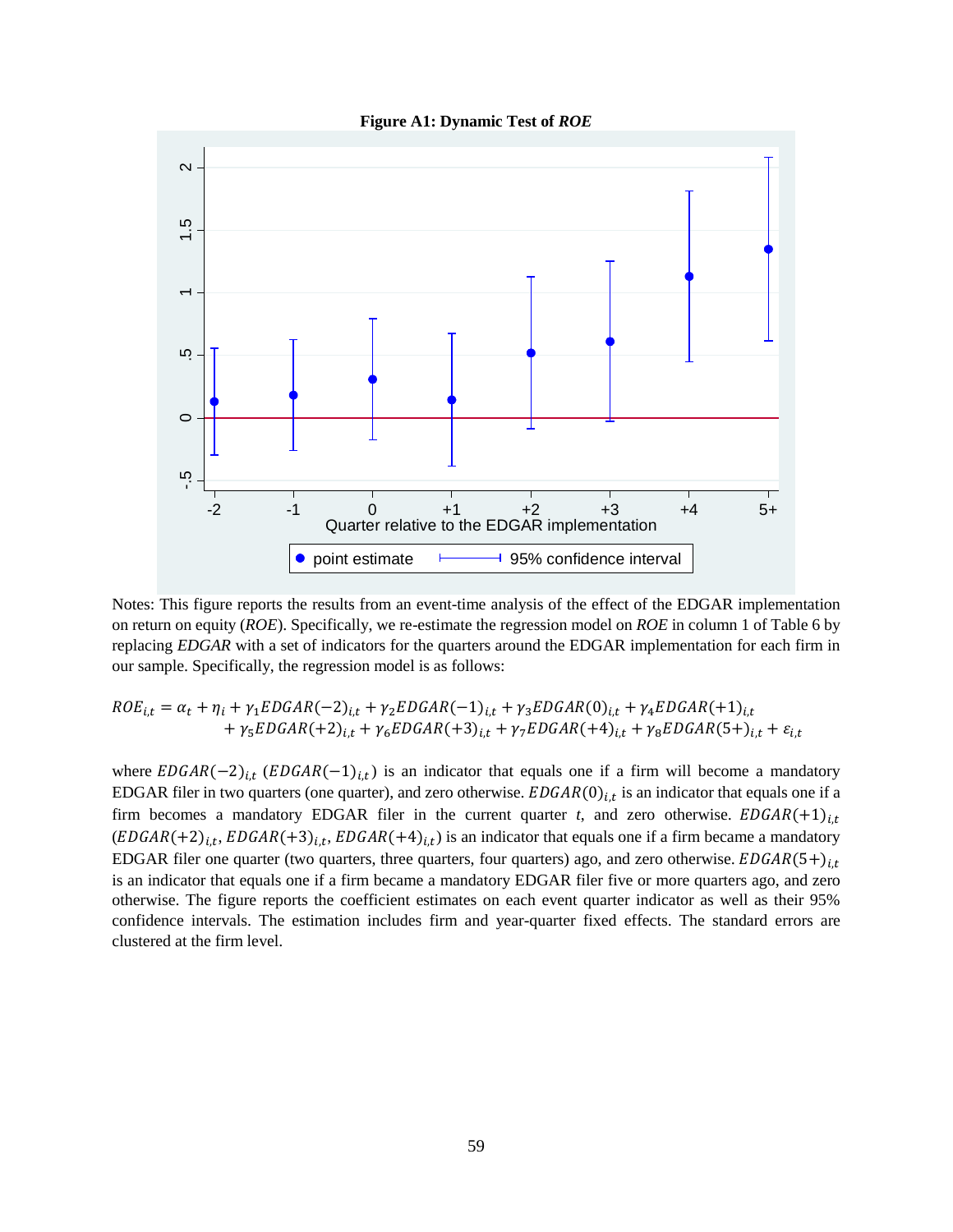



Notes: This figure reports the results from an event-time analysis of the effect of the EDGAR implementation on return on assets (*ROA*). Specifically, we re-estimate the regression model on *ROA* in column 3 of Table 6 by replacing *EDGAR* with a set of indicators for the quarters around the EDGAR implementation for each firm in our sample. Specifically, the regression model is as follows:

$$
ROA_{i,t} = \alpha_t + \eta_i + \gamma_1 EDGAR(-2)_{i,t} + \gamma_2 EDGAR(-1)_{i,t} + \gamma_3 EDGAR(0)_{i,t} + \gamma_4 EDGAR(+1)_{i,t} + \gamma_5 EDGAR(+2)_{i,t} + \gamma_6 EDGAR(+3)_{i,t} + \gamma_7 EDGAR(+4)_{i,t} + \gamma_8 EDGAR(5+)_{i,t} + \varepsilon_{i,t}
$$

where  $EDGAR(-2)_{i,t}$  ( $EDGAR(-1)_{i,t}$ ) is an indicator that equals one if a firm will become a mandatory EDGAR filer in two quarters (one quarter), and zero otherwise.  $EDGAR(0)_{i,t}$  is an indicator that equals one if a firm becomes a mandatory EDGAR filer in the current quarter *t*, and zero otherwise.  $EDGAR(+1)_{i,t}$  $(EDGAR(+2)<sub>i,t</sub>, EDGAR(+3)<sub>i,t</sub>, EDGAR(+4)<sub>i,t</sub>)$  is an indicator that equals one if a firm became a mandatory EDGAR filer one quarter (two quarters, three quarters, four quarters) ago, and zero otherwise.  $EDGAR(5+)_{i,t}$ is an indicator that equals one if a firm became a mandatory EDGAR filer five or more quarters ago, and zero otherwise. The figure reports the coefficient estimates on each event quarter indicator as well as their 95% confidence intervals. The estimation includes firm and year-quarter fixed effects. The standard errors are Notes: This figure reports<br>
on return on assets (*ROA*).<br>
replacing *EDGAR* with a sour sample. Specifically, t<br> *ROA<sub>i,t</sub>* =  $\alpha_t$  +  $\eta_i$  +  $\gamma_5 ED$ <br>
+  $\gamma_5 ED$ <br>
where *EDGAR* (-2)<sub>*i,t*</sub> (*EL*<br>
EDGAR filer in two quart<br>